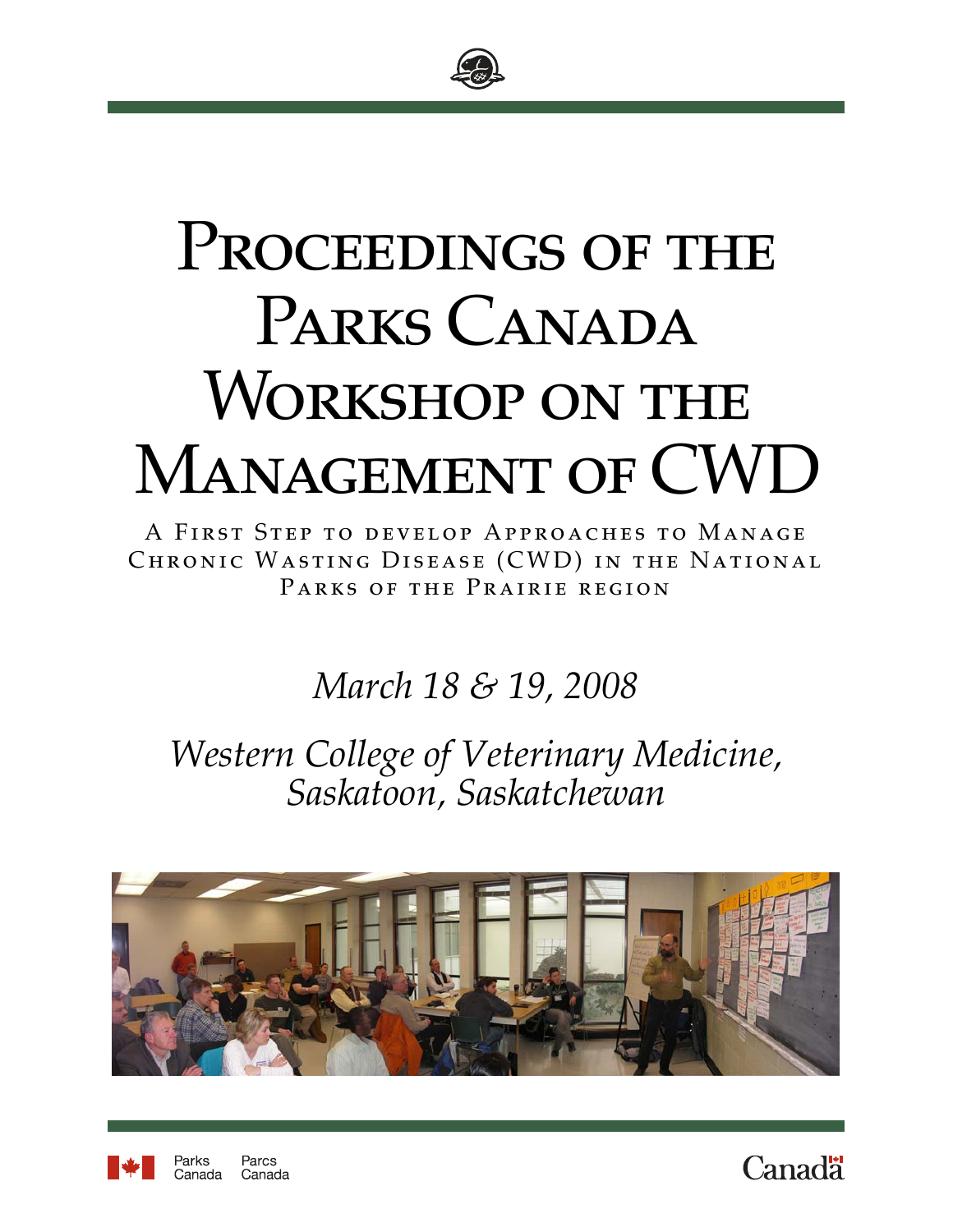#### Cover Photograph: **© Parks Canada**

Library and Archives Canada Cataloguing in Publication

Parks Canada Workshop on the Management of CWD (2008: Parks Canada Agency) Proceedings of the Parks Canada Workshop on the Management of CWD: a first step to develop approaches to manage Chronic Wasting Disease in the national parks of the prairie region.

Available also as an electronic monograph in PDF format. Issued also on CD-ROM. Includes abstract in French.

| Paper: ISBN 978-1-100-10344-0  | Cat. No.: R62-406/2008E                    | C <sub>2008-980276-4</sub> |
|--------------------------------|--------------------------------------------|----------------------------|
| PDF: ISBN 978-1-100-10345-7    | Cat. No.: R62-406/2008E-PDF C2008-980345-0 |                            |
| CD-ROM: ISBN 978-1-100-10346-4 | Cat. No.: R62-406/2008E-MRC C2008-980346-9 |                            |

1. Parks Canada Workshop on the Management of CWD (2008: Parks Canada Agency). 2. Chronic Wasting Disease--Prairie Provinces --Congresses. 3. Deer--Diseases--Prairie Provinces--Congresses. 4. Wildlife management--Prairie Provinces--Congresses. 5. National parks and reserves --Prairie Provinces--Management. I. Parks Canada. Western and Northern Service Centre. II. Title. III. Title: First step to develop approaches to manage Chronic Wasting Disease in the national parks of the prairie region.

SF997.5.C46 P37 2008 639.97'96509712

© Her Majesty the Queen in the Right of Canada, represented by the Chief Executive Officer of Parks Canada, 2008.

Correct citation for this publication:

Parks Canada Agency 2008. *Proceedings of the Parks Canada Workshop on the Management of CWD: a first step to develop approaches to manage Chronic Wasting Disease (CWD) in the national parks of the prairie region.*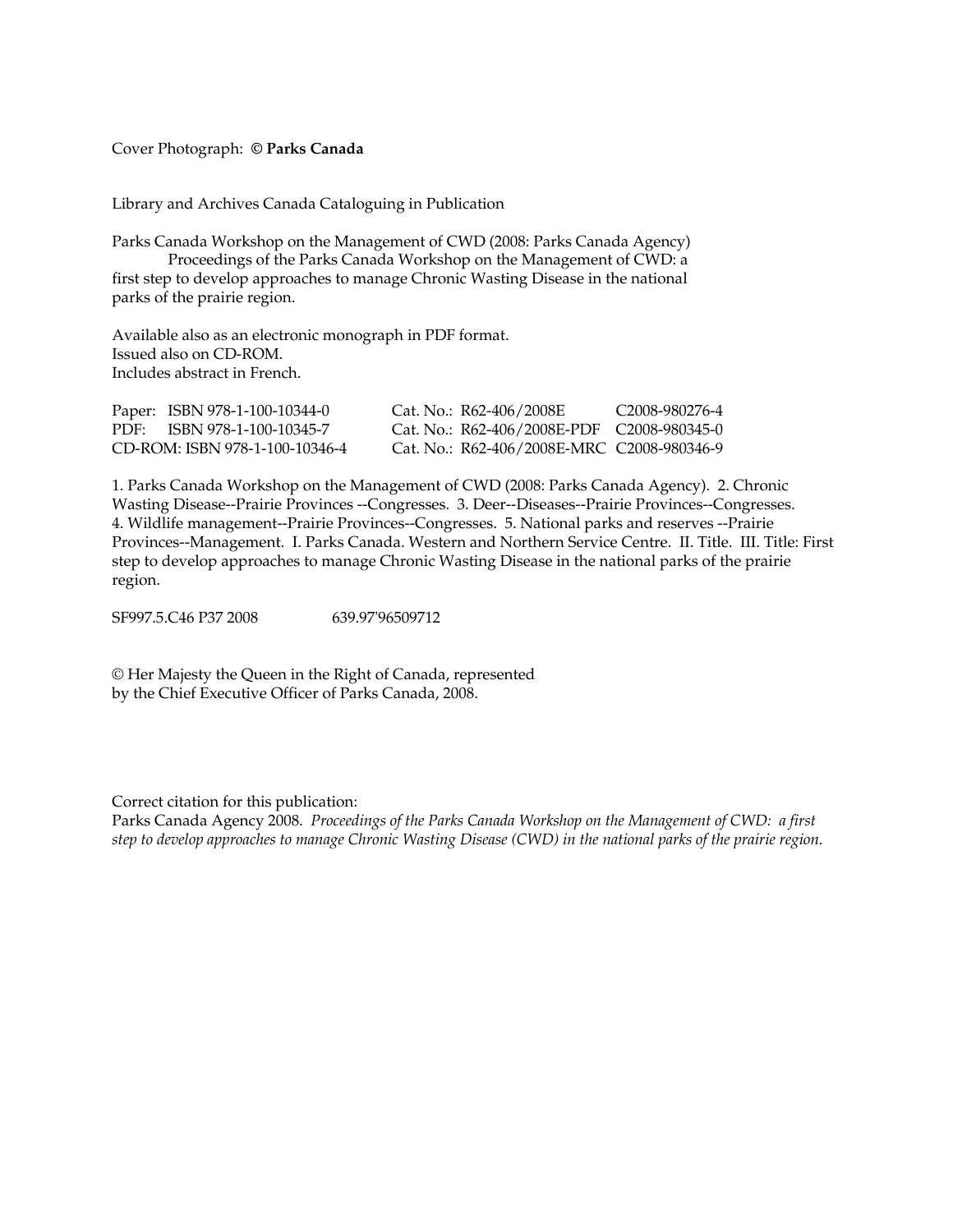# PROCEEDINGS OF THE PARKS CANADA WORKSHOP ON THE MANAGEMENT OF CWD

A First Step to develop Approaches to Manage CHRONIC WASTING DISEASE (CWD) IN THE NATIONAL Parks of the Prairie region

PARKS CANADA AGENCY, 2008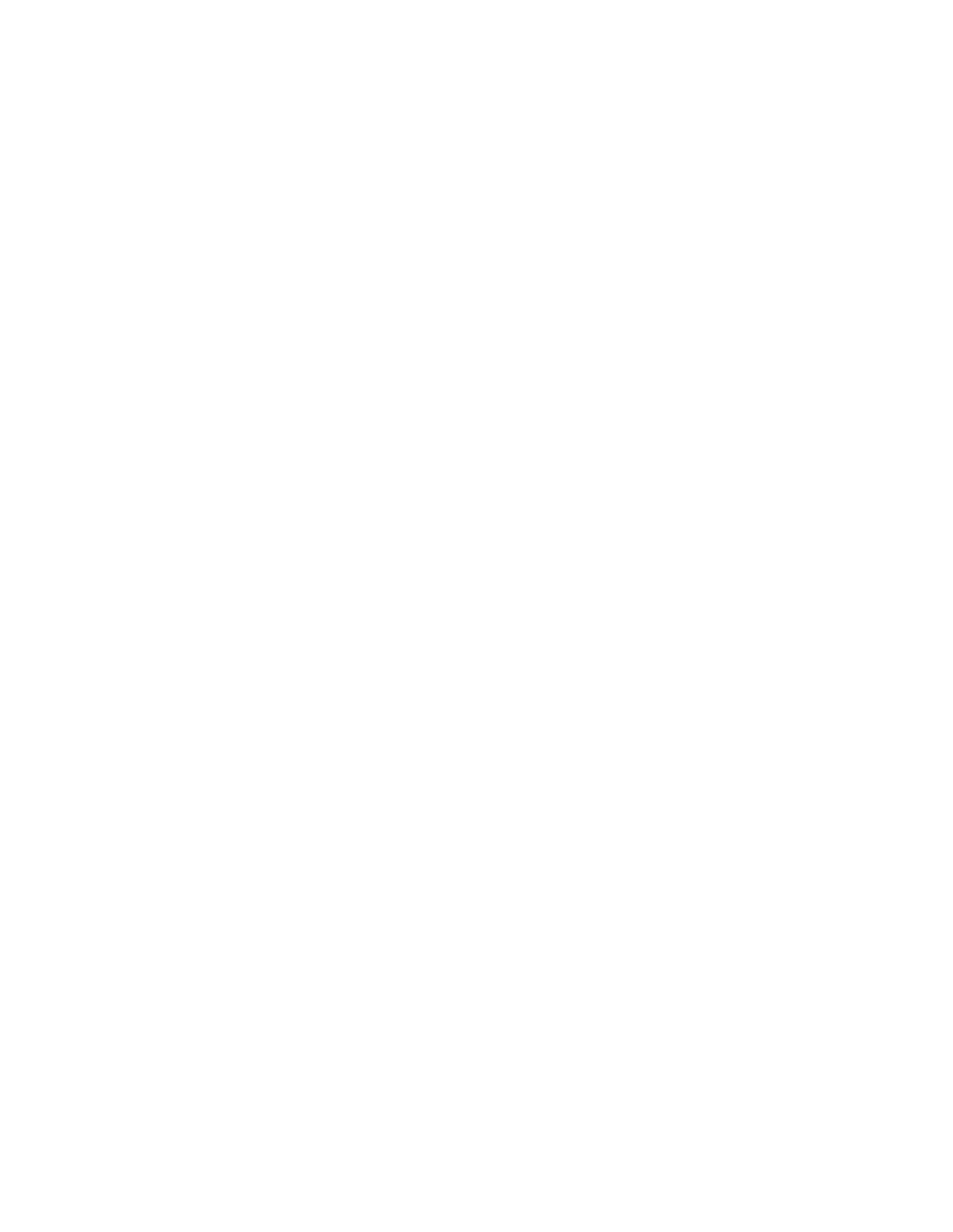## **FOREWORD**



*Photo Credit:* Holger Spaedtke

This workshop was a result of a recognized need for specific direction and guidance within Parks Canada regarding the management of Chronic Wasting Disease (CWD) in western national parks. This disease is on the rise and spreading through Saskatchewan and Alberta. Though it has not yet been detected in any of the region's national parks, its arrival could constitute a serious threat to our parks' cervid populations (including deer, elk, moose, and potentially woodland caribou) and by extension to national park ecological integrity and visitor experiences. The need for collaborative management of this fatal infectious neurodegenerative disease of wild cervids has been recognized both nationally and regionally since 2004, but very little proactive discussion or concrete steps have been taken within the organization. An organizing committee was struck by Parks Canada in the fall of 2007 with the goal of coordinating a multi-jurisdictional workshop that could initiate a strategy for dealing with this disease when it is found within a national park. The workshop was held over

two days in March of 2008 at the Western College of Veterinary Medicine in Saskatoon, Saskatchewan and brought together numerous experts in the field of CWD management and research as well as neighbouring jurisdictions who have already had to deal with CWD on the ground or are in the process of strategy development.

This workshop represents a first step to begin a dialogue to allow national park managers to reach a common understanding of the complex issues surrounding CWD, to strengthen the network with our counterparts, and to begin framing out the steps ahead for collaborative action on CWD to maintain ecological integrity on a landscape scale. These proceedings attempt to summarize the key points that were made during the two-day workshop. While the ideas and recommendations compiled herein do not in any way represent approved policy or direction of Parks Canada Agency, this information will hopefully act as a catalyst to stimulate further action and discussion on the management of CWD in and around national parks.

This workshop report is freely available to all interested parties and will be made available to anyone with an interest in the management of chronic wasting disease. The organizers hope the workshop will assist in answering the broader policy questions surrounding the management of this complex wildlife disease issue in Canada.

Dr. Todd Shury, DVM Wildlife Health Specialist, Parks Canada Agency **National Strutter Conventional** October 2008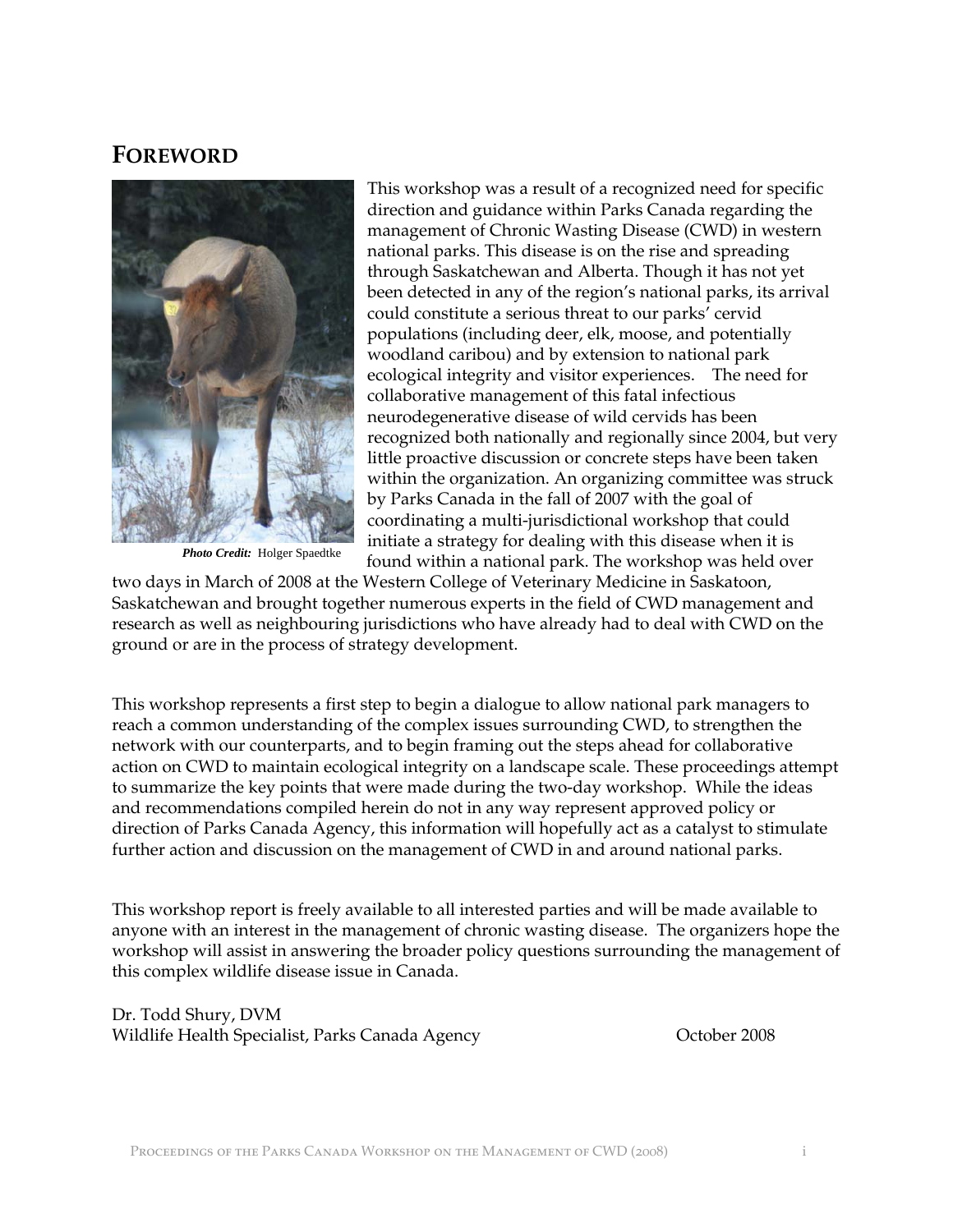## **ACKNOWLEDGEMENTS**

We are extremely grateful to the following people and institutions who graciously sponsored this workshop: the Western College of Veterinary Medicine for hosting the workshop, Ed McLean for instigating this gathering and keeping the ball rolling throughout the planning phase as committee co-chair, Eva Paul for taking detailed notes during the workshop, Rick Proven for facilitating the tough parts, the organizing committee for their hard work in putting the workshop together and most importantly, the participants who made it a successful workshop in the end.

Our CWD Workshop Planning Committee is:

Dr. Todd Shury, Committee Co-Chair, National Office – Ecological Integrity Branch Ed McLean, Committee Co-Chair, Prince Albert National Park Dan Frandsen, Committee Member, Prince Albert National Park Adrian Sturch, Committee Member, Grasslands National Park Fiona Moreland, Committee Member, Prince Albert National Park Ken Kingdon, Committee Member, Riding Mountain National Park Dr. Jim Rettie, Committee Member, Western & Northern Canada Service Centre, Parks Canada Eva Paul, Workshop Secretariat, Prince Albert National Park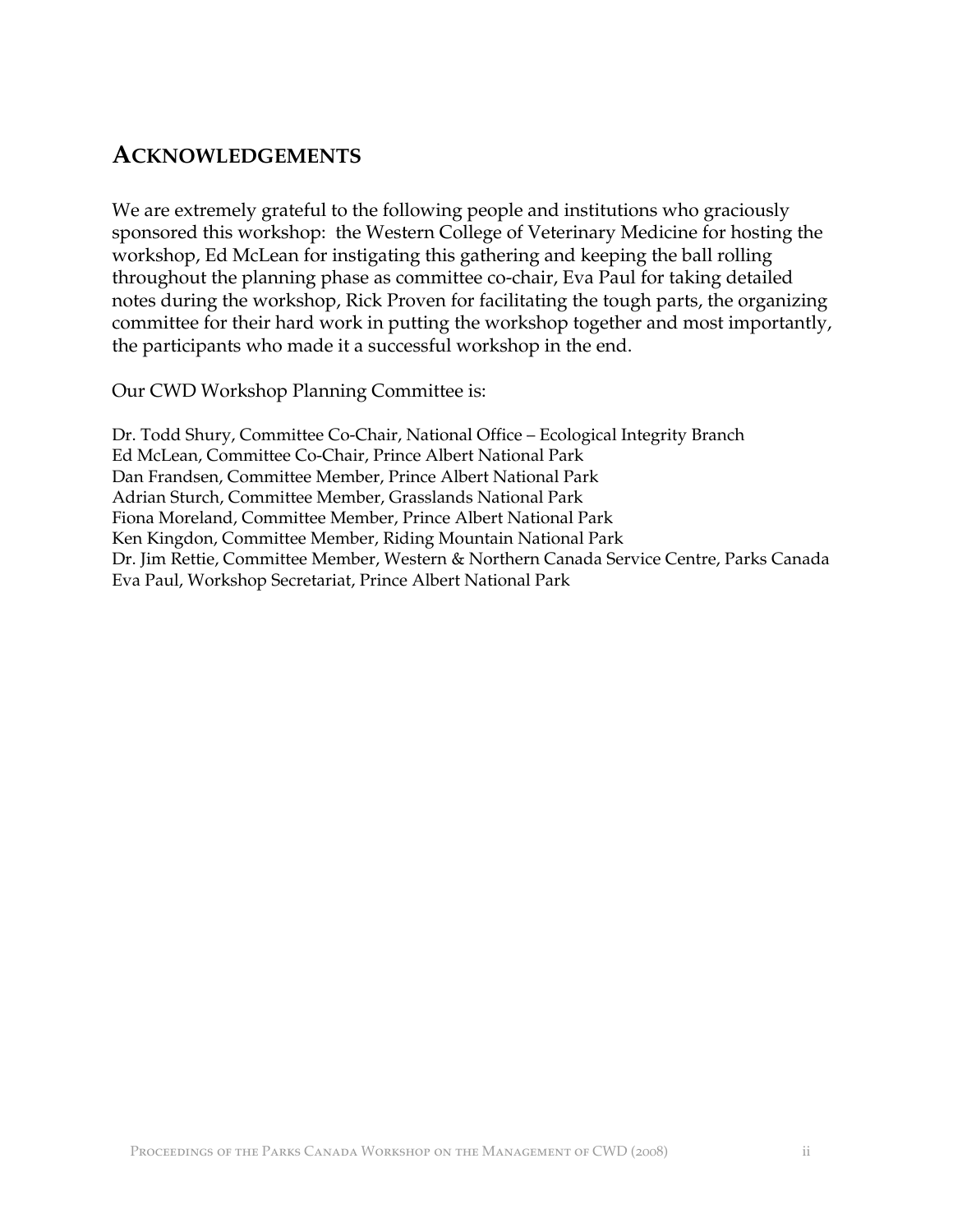## **EXECUTIVE SUMMARY**

Chronic Wasting Disease (CWD) is a fatal infectious disease affecting members of the deer family (deer, elk, moose, and potentially woodland caribou) in North America. It is not native to North American ecosystems. The disease arrived in Canada from the United States in the 1990s, likely through movement of elk for game ranching. The first case of CWD detected among wild cervids here in Canada was in Saskatchewan back in 2000. Since then, CWD has spread extensively in Saskatchewan and Alberta. Though it has not yet been detected in any of the region's national parks, its arrival could constitute a serious threat to our parks' wildlife populations and by extension to national park ecological integrity and visitor experiences. The impact of CWD on wild cervid populations is only speculative and based on current computer models. Significant uncertainty in this area has resulted in widely varying approaches to management across North America, most of which are highly controversial.

In Saskatoon in March 2008, Parks Canada Agency (PCA) staff met with representatives of wildlife agencies from the prairie provinces and with other professionals working on chronic wasting disease management, monitoring and research. The purposes of the meeting were: to share information and educate Agency decision-makers and practitioners on CWD; clarify policy positions on the management of the disease; and to take the first steps to frame out a strategic plan to help move Parks Canada from "ideas to action" for the proactive and collaborative management of the disease within the national parks of the prairie region and at a greater landscape level beyond park boundaries.

Though a National CWD Strategy was developed and approved by the provinces and the federal government in 2005, there is currently no federal champion, funding is absent, and actions have yet to be implemented. Instead, workshop attendees learned how in the absence of federal leadership the provinces have taken action on the disease ranging from basic surveillance in Manitoba, through limited monitoring with hunterbased management in Saskatchewan, to extensive monitoring and aggressive population reduction measures to reduce deer density in Alberta. Current known distribution of CWD includes much of southern Saskatchewan, with positive cases confirmed within 100 km of Prince Albert and Grasslands National Parks. The disease is also present in eastern Alberta with a positive case about 130 km east of Elk Island National Park. Surveillance in areas close to these national parks has been limited to date. The rate of spread of CWD suggests that urgent action is required to prevent its further geographic spread into other areas of Canada's prairie provinces, including our national parks.

The National CWD Strategy was presented to the group and, like most infectious disease strategies, it emphasises early detection and prevention. These depend on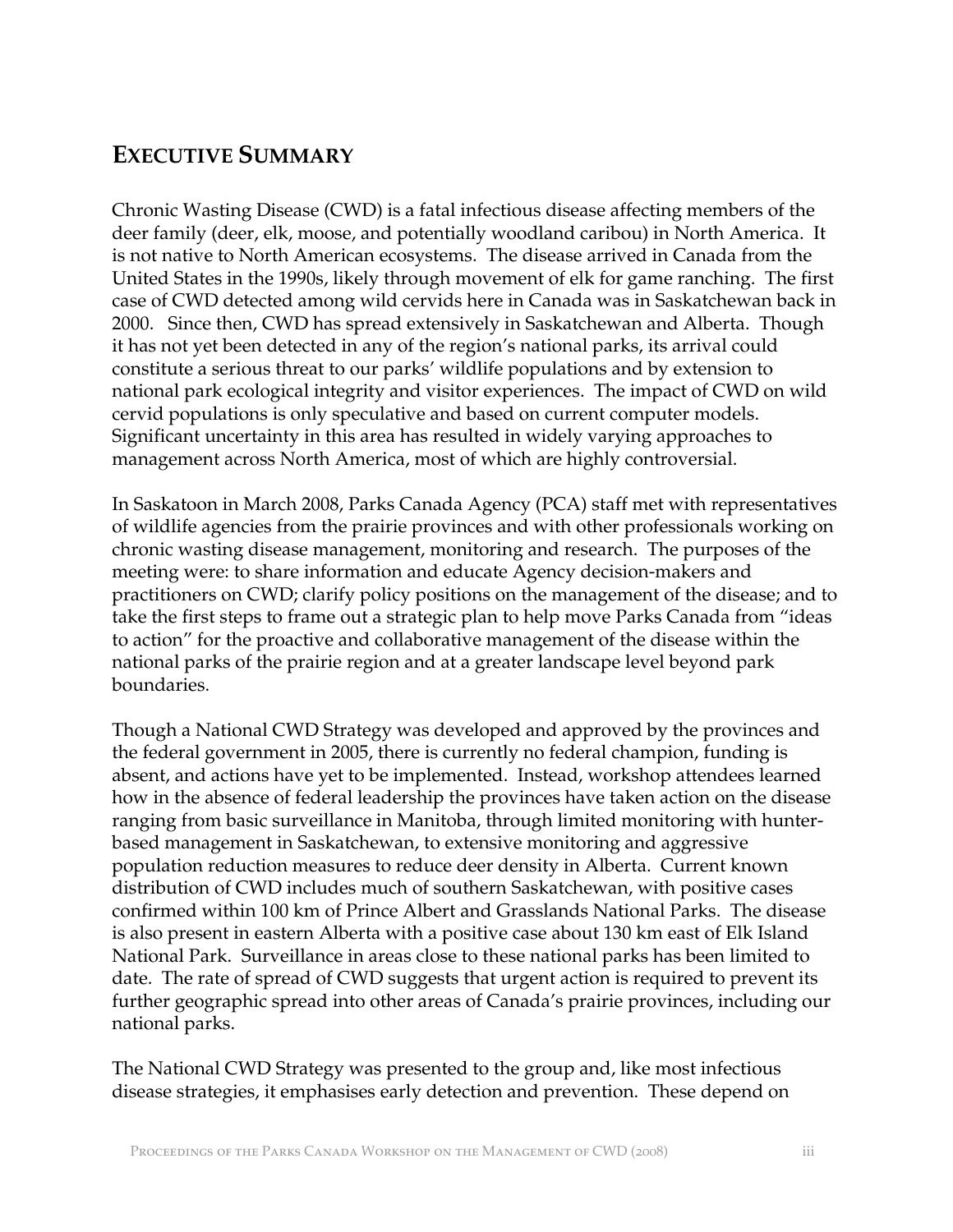effective research and carefully planned management responses coupled with extensive education and communication initiatives. A presentation on the recent PCA experience with Bovine Tuberculosis in Riding Mountain National Park outlined the substantial Agency resources required to respond to a disease that is already established.

The second day of the workshop provided an opportunity for participants to contribute ideas on optimal investments by PCA towards preventing and managing CWD. Participants' conclusions were that PCA undertake internal development of formal strategies for CWD research, surveillance, and communication. Recommendations also included building external collaborative relationships with provinces and working to manage CWD risk at the landscape level around the parks. The need for identifying a federal champion and earmarking funds was identified as critical to promote and activate the National CWD Strategy. Parks Canada has organizational strengths and personnel that could contribute greatly to regional CWD management efforts. Doing nothing is not a likely alternative for managing CWD in national parks.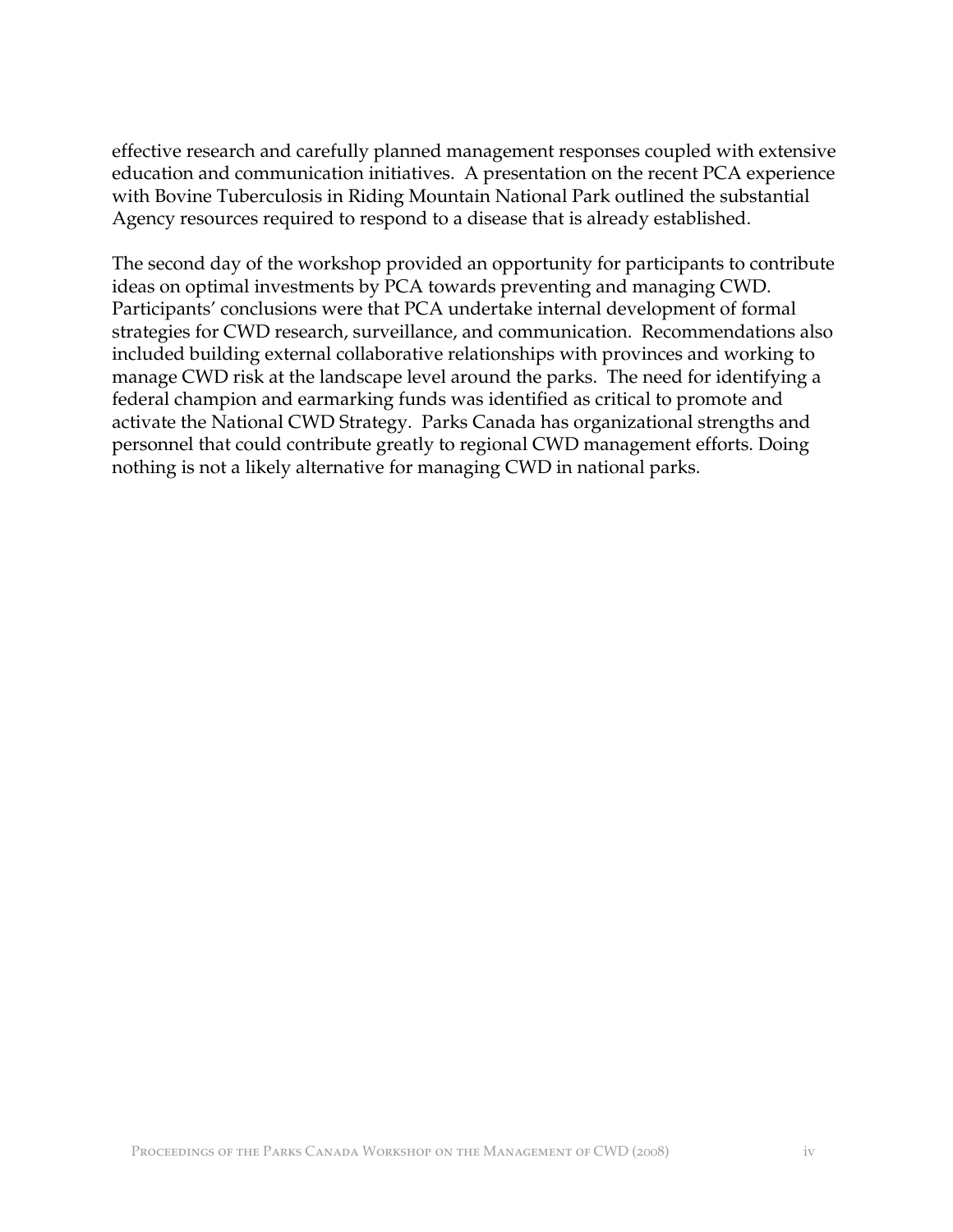## **SOMMAIRE**

L'encéphalopathie des cervidés (EC) est une maladie infectieuse mortelle qui frappe les membres de la famille des cervidés (cerf, wapiti, orignal et probablement caribou des bois) en Amérique du Nord. Cette maladie n'est pas indigène des écosystèmes nordaméricains; elle est arrivée au Canada en provenance des États-Unis dans les années 1990, vraisemblablement lors du déplacement de wapitis destinés à l'élevage. Le premier cas d'EC décelé chez les cervidés sauvages ici au Canada a eu lieu en Saskatchewan en 2000. Depuis, l'EC s'est beaucoup répandue en Saskatchewan et en Alberta. Bien que cette maladie n'ait pas encore été recensée dans l'un des parcs nationaux de la région, son irruption pourrait constituer une grave menace aux populations d'animaux sauvages de nos parcs et, par extension, à l'intégrité écologique et aux expériences des visiteurs de nos parcs nationaux. Nous pouvons seulement nous interroger sur l'incidence de l'EC sur les populations de cervidés sauvages et compter sur les modèles informatisés actuels. Cette grande incertitude a donné lieu à des approches de gestion très différentes dans l'ensemble de l'Amérique du Nord, la plupart étant très controversées.

À Saskatoon en mars 2008, le personnel de l'Agence Parcs Canada a rencontré des représentants des organismes de gestion de la faune des provinces des Prairies et d'autres professionnels œuvrant à la gestion et à la surveillance de l'encéphalopathie des cervidés de même qu'à la recherche sur cette maladie. La réunion avait pour but de partager des renseignements sur l'EC, d'informer les décideurs et les intéressés de l'Agence, de clarifier les positions de principe sur la gestion de la maladie et de prendre les premières mesures pour élaborer un plan stratégique afin d'aider Parcs Canada à passer de l'idée au geste, c.-à-d. prendre des mesures dynamiques et concertées de gestion de la maladie dans les parcs nationaux de la région des Prairies et, à l'échelle supérieure du paysage, au-delà des limites des parcs.

Même si les provinces et le gouvernement fédéral ont élaboré et approuvé une Stratégie nationale de contrôle de l'EC en 2005, il n'y a actuellement aucun champion fédéral et aucun financement; en outre, aucune mesure n'a encore été prise. Au lieu, les participants aux ateliers ont appris la manière dont, en l'absence de leadership fédéral, les provinces ont pris des mesures à l'endroit de la maladie, comme une surveillance élémentaire au Manitoba, une surveillance limitée et une gestion faite à l'aide des chasseurs en Saskatchewan ainsi qu'une surveillance étroite et une réduction draconienne de la population pour abaisser la densité de cervidés en Alberta. Actuellement, l'EC sévit dans une grande partie du Sud de la Saskatchewan, où on a confirmé des cas à moins de 100 km des parcs nationaux de Prince Albert et des Prairies. La maladie est également présente dans l'Est de l'Alberta où on a recensé un cas à environ 130 km à l'est du parc national Elk Island. Jusqu'à maintenant, les régions situées à proximité de ces parcs nationaux font l'objet d'une surveillance limitée. En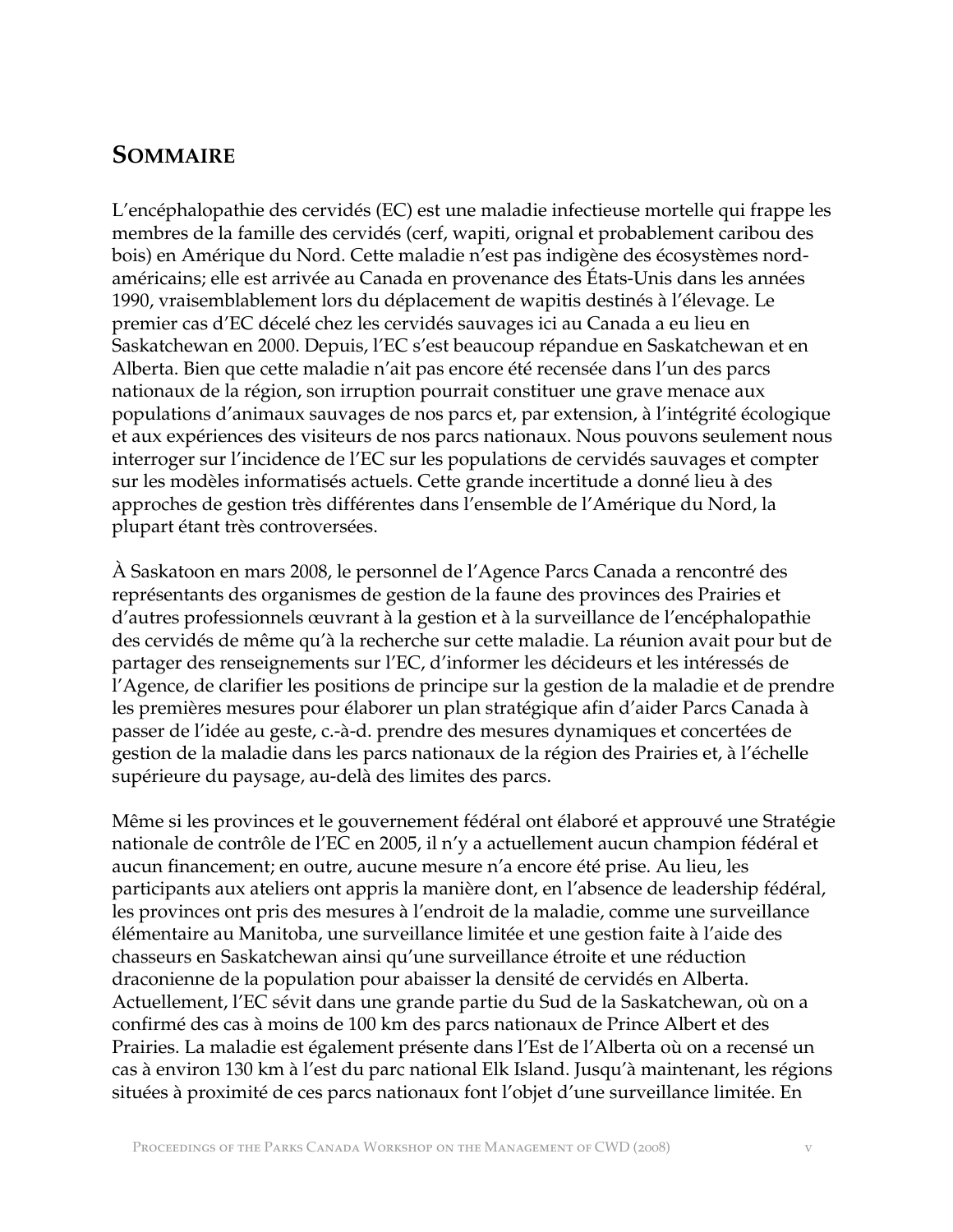raison de la vitesse de propagation de l'EC, nous devons prendre des mesures urgentes pour freiner l'étalement géographique avant que la maladie ne se retrouve dans d'autres régions des provinces des Prairies, y compris dans nos parcs nationaux.

La Stratégie nationale de contrôle de l'EC a été présentée au groupe et, comme la plupart des stratégies sur les maladies infectieuses, elle met l'accent sur la détection précoce et la prévention. Ces stratégies reposent sur une recherche efficace et une gestion attentivement planifiée, de même que sur des initiatives élaborées d'éducation et de communication. Une présentation sur l'expérience récente de Parcs Canada à propos de la tuberculose bovine dans le parc national du Mont-Riding a donné un aperçu des ressources importantes de l'Agence nécessaires pour combattre une maladie déjà établie.

Au cours du second jour de l'atelier, les participants ont pu lancer des idées sur la manière dont l'Agence Parcs Canada pourrait optimiser son investissement dans la prévention et la gestion de l'EC. Les participants ont conclu que Parcs Canada devait élaborer à l'interne des stratégies officielles en matière de recherche sur l'EC, de surveillance et de communication. Ils ont aussi recommandé d'entamer des relations externes avec les provinces et de travailler à la gestion du risque d'EC en ce qui concerne le paysage autour des parcs. La désignation d'un champion fédéral et l'affectation de fonds sont des mesures primordiales pour promouvoir et lancer la Stratégie nationale de contrôle de l'EC. Parcs Canada pourrait grandement contribuer aux efforts régionaux de gestion de l'EC en raison de ses points forts organisationnels et de son personnel. Ne rien faire n'est pas un choix dans la gestion de l'EC dans les parcs nationaux.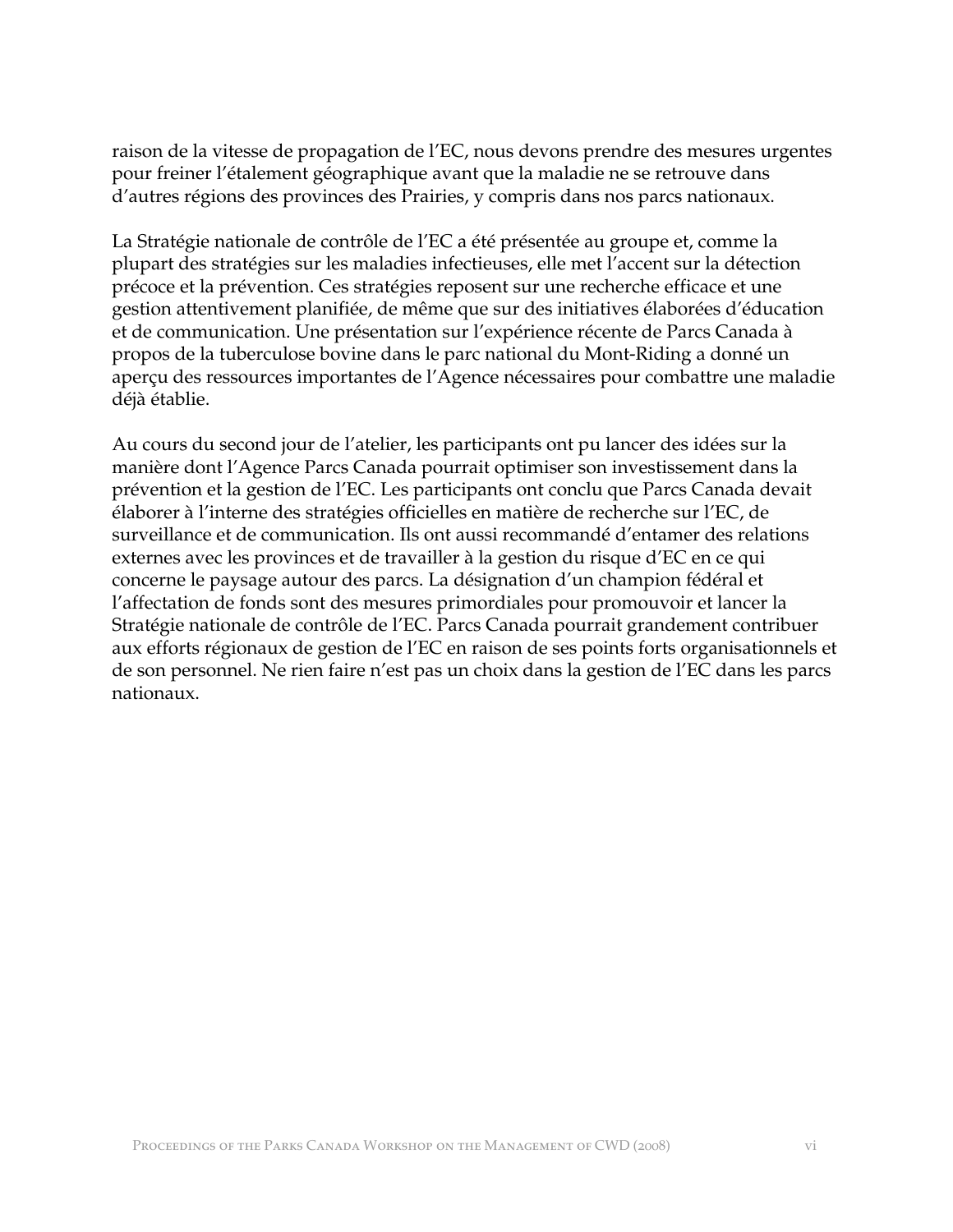## **CONTENTS**

| Foreword                                                                         | $\mathbf{i}$   |
|----------------------------------------------------------------------------------|----------------|
| Acknowledgements                                                                 | $\mathbf{ii}$  |
| <b>Executive Summary</b>                                                         | iii            |
| Sommaire                                                                         | $\bf V$        |
| Background                                                                       | 1              |
| Purpose & Objectives                                                             | 2              |
| Agenda & Format                                                                  | $\overline{2}$ |
| <b>Communication of Results</b>                                                  | 3              |
| Information Exchange, Perspectives & Case Studies:<br>A Summary of Presentations | 5              |
| Strategic Action Planning for the Management of CWD                              | 19             |
| Moving From Ideas to Action: Participants' Recommendations on Next Steps         | 29             |
| Appendices                                                                       |                |
| 1. Participants List                                                             | 33             |
| 2. Workshop Agenda                                                               | 34             |
| 3. Strategic Action Planning Worksheet                                           | 36             |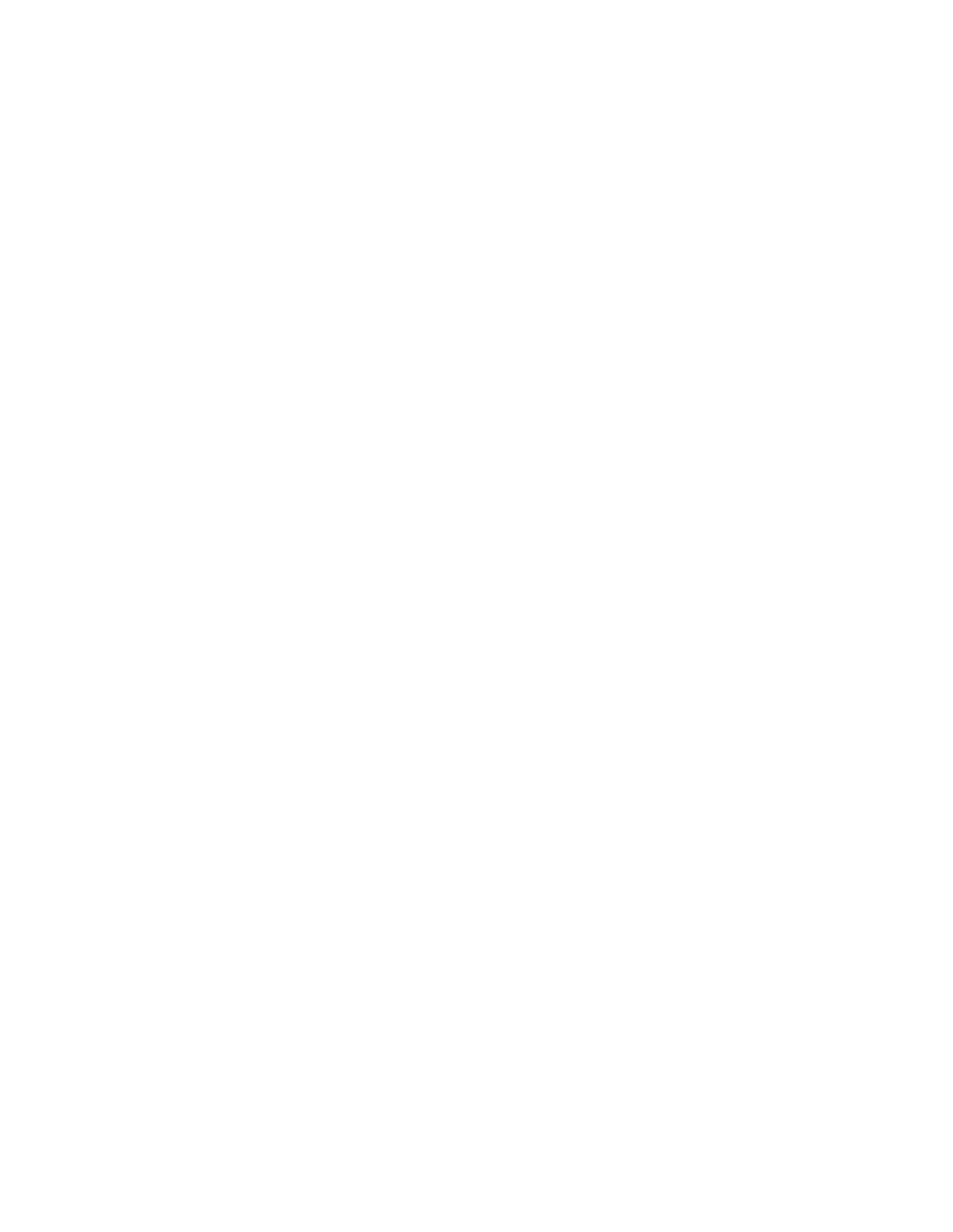## **BACKGROUND**

Parks Canada hosted the workshop - *Management of Chronic Wasting Disease: a First Step to Develop Approaches to Manage CWD in the National Parks of the Prairie Region – at* the Western College of Veterinary Medicine in Saskatoon, Saskatchewan on March 18- 19, 2008. The workshop brought together 31 CWD experts, decision makers, and field level practitioners from Parks Canada Agency, Provincial Ministries of the Environment and Agriculture representing the 3 prairie provinces, the Department of National Defence, and Canadian Cooperative Wildlife Health Centre to begin dialogue on collaborative action for the management of Chronic Wasting Disease in prairie national parks (Appendix 1).

Chronic Wasting Disease (CWD) is a fatal infectious neurological disease affecting deer, elk, moose, and potentially woodland caribou. CWD has been called the most important issue in the management of free-living cervids in North America. The disease is not part of our native ecosystems, it was recently introduced to free ranging cervids in Canada, and there are no natural barriers to its spread across Western Canada. According to Bollinger et al (2004) in *Chronic Wasting Disease in Canadian*  Wildlife: an Expert Opinion on the Epidemiology and Risks to Wild Deer<sup>1</sup>, this disease has the potential to reduce cervid populations in the long term and create major socio-economic impacts. The geographic extent of the infection in wild cervids is on the rise across the western prairies and is spreading. Approaches to disease management by lead provincial government agencies have been political, complex and controversial in nature and of questionable efficacy. A joint federal-provincial CWD disease control strategy was developed and approved in 2005 but to date there has been little action on the ground. From a Parks Canada Agency (PCA) perspective, there may still be time for those parks at the leading edge of the disease extent to take action now to slow or halt the progress of the disease before it spreads into the national parks of the region. We must position ourselves strategically and take proactive steps to try to minimize the risks of the disease reaching our national parks. We must also look ahead and reach common ground on our Agency's position and options, if and when, the disease does strike. Both the key and challenge will be to engage, influence, and collaborate with our respective provincial governments and the Canadian Food Inspection Agency (CFIA) that hold overall jurisdiction for disease management at the landscape level beyond our national park boundaries.

This workshop represents a first step to allow park decision makers and practitioners to reach a common understanding of the issues and policy, to strengthen the network with our federal / provincial / territorial counterparts, and to begin framing out the steps ahead for proactive and collaborative action on CWD to maintain park ecological in tegrity and wildlife health on a landscape scale.

<sup>.&</sup>lt;br><sup>1</sup> Bollinger T, Caley P, Merrill E, Messier F, Miller MW, Samuel MD, Vanopdenbosch E. 2004. Chronic wasting disease in Canadian wildlife: an expert opinion on the<br>epidemiology and risks to wild deer. Report Submitted to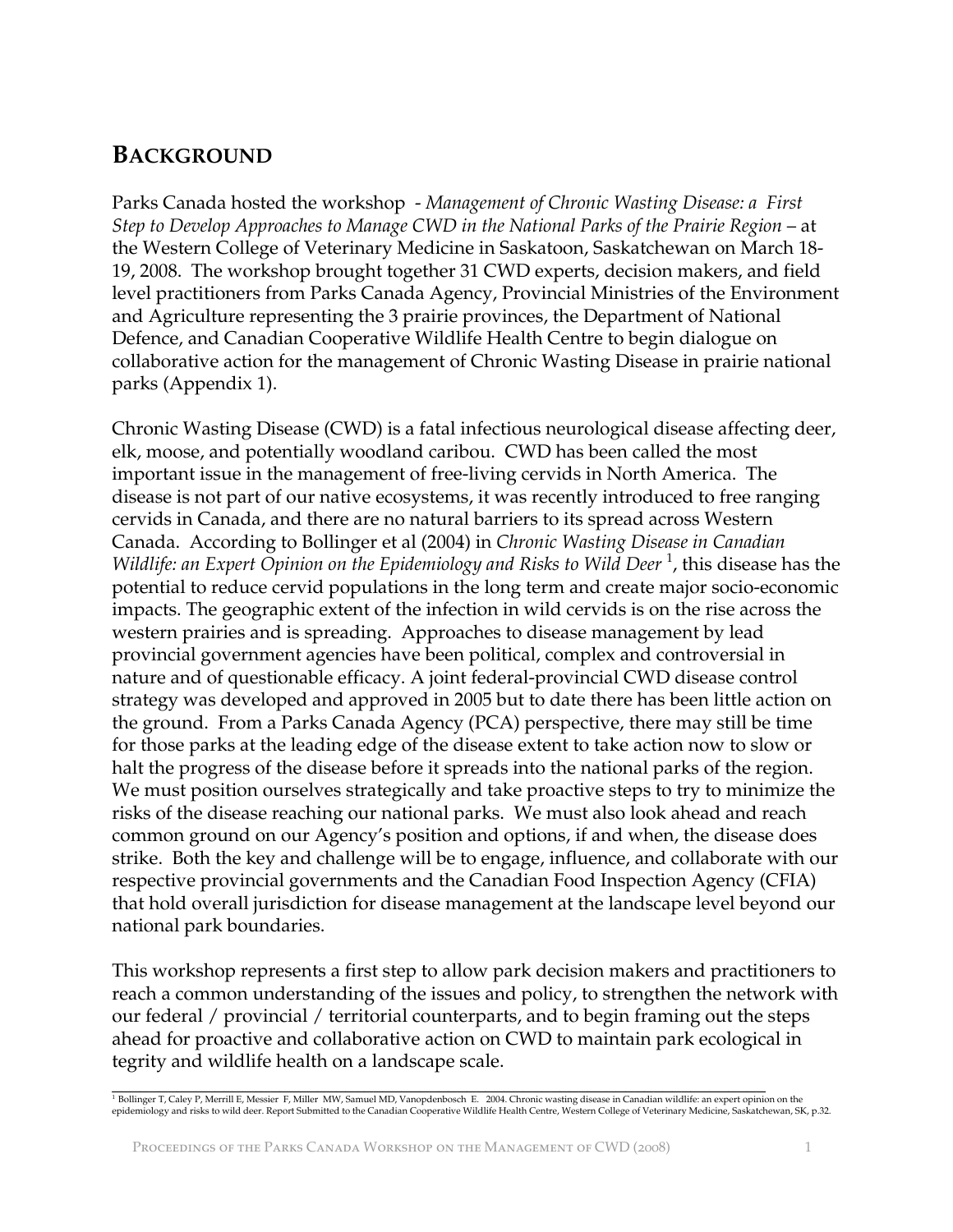## **PURPOSE & OBJECTIVES**

The objectives of this workshop were to:

- Educate Agency decision-makers and practitioners on CWD;
- Clarify policy positions on the management of CWD;
- Frame out the beginnings of a strategic plan to help move Parks Canada from "ideas to action" for the proactive and collaborative management of CWD within the national parks of the prairie region and at a greater landscape level beyond park boundaries.

## **AGENDA & FORMAT**

The two-day workshop was chaired by Dr. Todd Shury DVM, Parks Canada's Wildlife Health Specialist. Sessions were structured to facilitate interaction and discussion between participants and provide networking opportunities (Appendix 2). Presentations from experts and practitioners fostering information exchange and shared perspectives were the highlight on Day 1. On Day 2, the group participated in a series of facilitated discussions and breakout sessions to develop proposed action plans for priority strategies related to the collaborative management of CWD in prairie national parks.

Day 1 sessions helped participants reach a common understanding of the complex issues surrounding CWD and build capacity among the group in support of action planning sessions to follow on Day 2. A series of short presentations provided participants with an overview on the biology of CWD and current trends in its research and management. This was followed by provincial status reports on disease monitoring, prevalence, and management action for Alberta, Saskatchewan and Manitoba. Case studies were also presented which highlighted collaborative management of wildlife disease on a landscape level across jurisdictions by federal land managers such as Riding Mountain National Park and the Department of National Defence, Canadian Forces Bases at Suffield and Wainwright, Alberta. A primer on Canada's federal-provincial CWD Control Strategy and its implications for Parks Canada rounded out the day.

The stage was set for strategic action planning on Day 2 with a presentation, followed by lively discussion among participants, regarding clarification of Parks Canada policies on disease management. The subsequent action planning sessions were facilitated by Rick Proven, Project Manager, National Training Unit for Resource Conservation, Ecological Integrity Branch, Parks Canada. In the late morning participants broke into four groups and participated in an "idea harvest" exercise to answer the question "*What collaborative actions on CWD can we take to maintain ecological*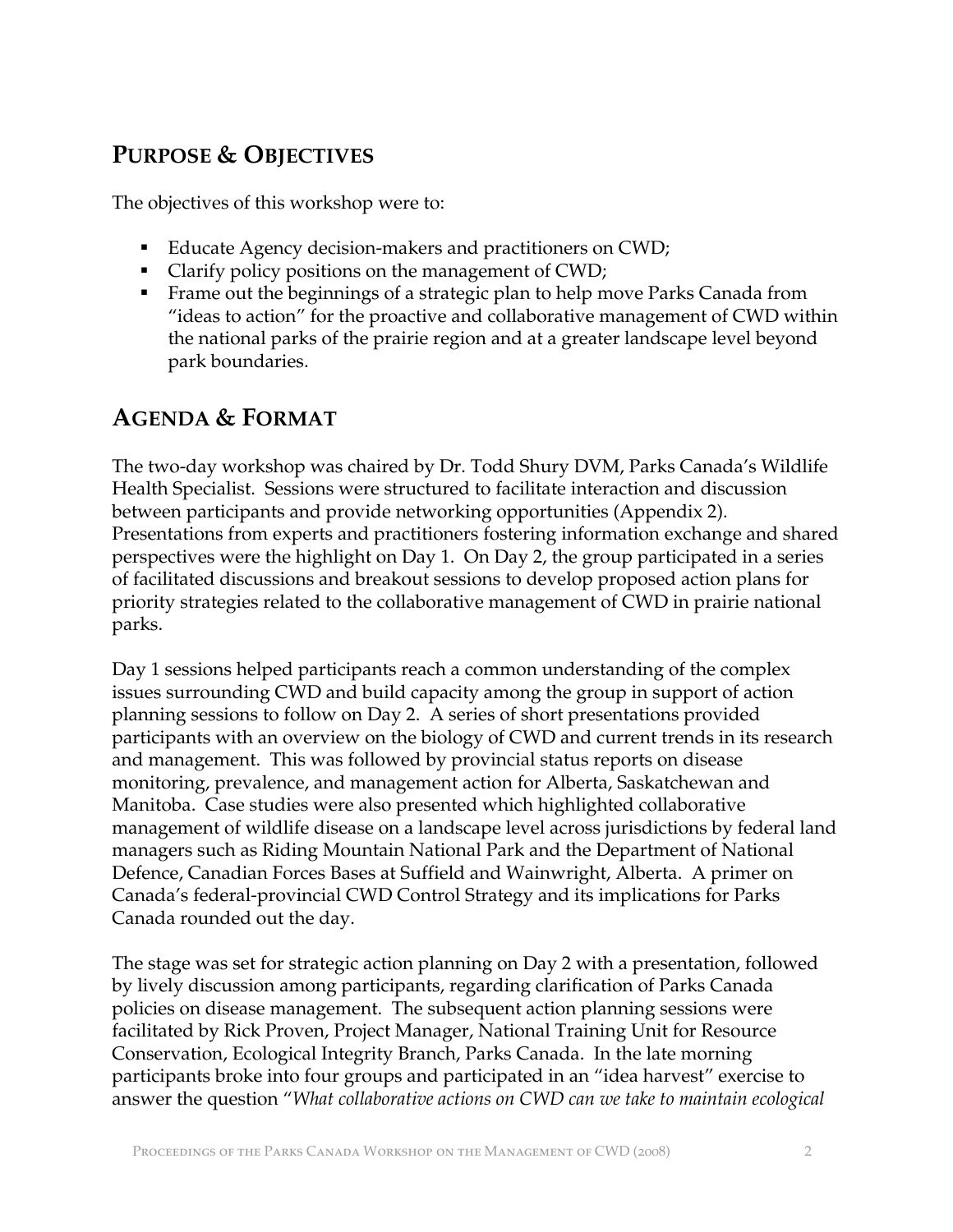*integrity?*". Individual ideas were captured by groups on cards. A total of 55 ideas were generated. Groups reassembled into the plenary to sort the cards with ideas harvested by action theme/category and then name the collections of related actions with broad category headings. A total of nine strategic actions categories were identified. After lunch, breakout groups spent the afternoon preparing strategic action plans for a number of strategic action categories using an action planning worksheet as their guide (Appendix 3). Breakout participants self-selected which strategic action category they would work on based on various considerations such as which strategic category they felt to be critically important for further development on this disease management issue, as well as their personal interests and expertise. Participants were allowed to choose from all nine categories, but only six were singled out to work on. Using the action planning worksheet, these six strategic action categories were analyzed, discussed and summarized by the various breakout groups each consisting of three to five participants. Action plans for the six categories were presented to the plenary group and a discussion then ensued on how to turn these actions into reality. A series of recommendations emerged from plenary on our next steps.

## **COMMUNICATION OF RESULTS**

A summary of the workshop has been compiled in this report for distribution to workshop participants, partner agencies, and any other stakeholders with an interest in the management of Chronic Wasting Disease. The organizers hope the workshop will stimulate further action and discussion on the management of CWD in and around national parks, as well as assist in answering the broader policy questions surrounding the management of this complex wildlife disease issue in Canada.

This publication is supported by a companion CD containing digital versions of the workshop presentations. For a copy of the CD, please contact:

- Dr. Todd Shury (Email: <u>todd.shury@pc.gc.ca</u>; Phone: 306.966.2930) or,
- Ed McLean (Email: [ed.mclean@pc.gc.ca](mailto:ed.mclean@pc.gc.ca); Phone: 306.663.4537).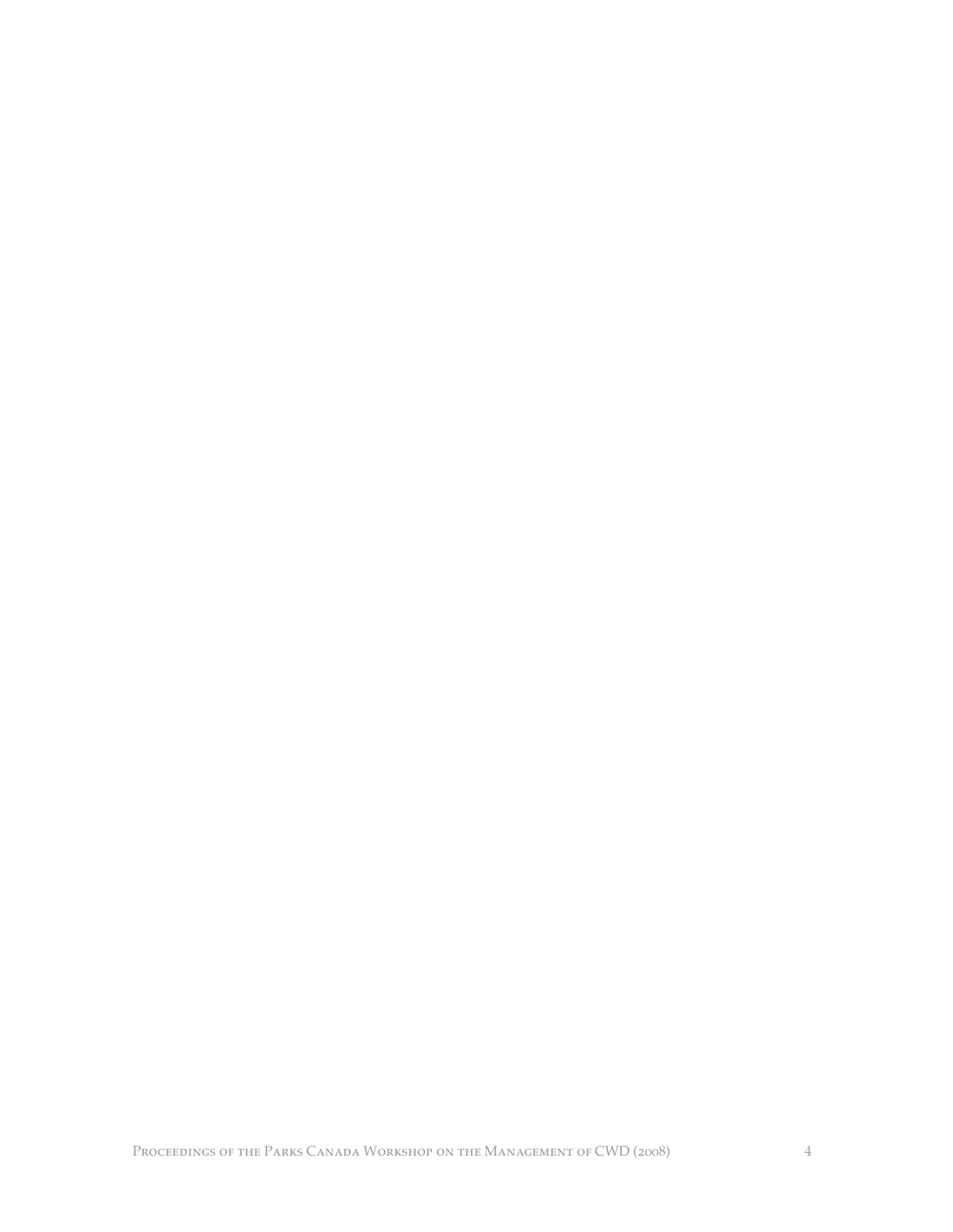## **INFORMATION EXCHANGE, PERSPECTIVES & CASE STUDIES: A SUMMARY OF PRESENTATIONS**

## **Overview of the biology of Chronic Wasting Disease**

**Todd Shury, Parks Canada Agency** 

Dr. Shury reviewed the currently known aspects of Chronic Wasting Disease (CWD) and how it relates to other TSEs (Transmissible Spongiform Encephalopathies) of domestic animals and humans such as scrapie, BSE (Bovine Spongiform Encephalopathy) and kuru. A short history of how CWD is believed to have arrived in Saskatchewan and Alberta in the past two decades was then presented. A review of CWD pathology, distribution in North America, diagnosis, pathogenesis, transmission, clinical signs, environmental detection, zoonotic potential, and a brief discussion of attempts at control and management in North America was also presented.

Issues raised during discussion included:

• There are currently seven different known strains of scrapie and there are many different strains of CWD currently being identified and some of these seem to have differential infectivity and pathogenesis;

• Impact on carnivores seems to be minimal with ongoing work being done in Colorado on cougars. Canids (wolves, coyotes, foxes) seem to be very resistant to CWD and other TSEs;

• New cases that have showed up in the US are associated with both transfers of live animals as well as animal parts (e.g. cases associated with a taxidermist in NY state);



**Distribution of Chronic Wasting Disease among captive and wild cervids in North America as of April 2007** *(Source: USGS, National Wildlife Health Centre Website)*

• Tests for CWD are fairly sensitive (i.e., reliably detect CWD when it is present) and specific (i.e., show positive results only to CWD), but they depend on the tissue being tested - with retropharyngeal lymph node and obex allowing the earliest detection in deer.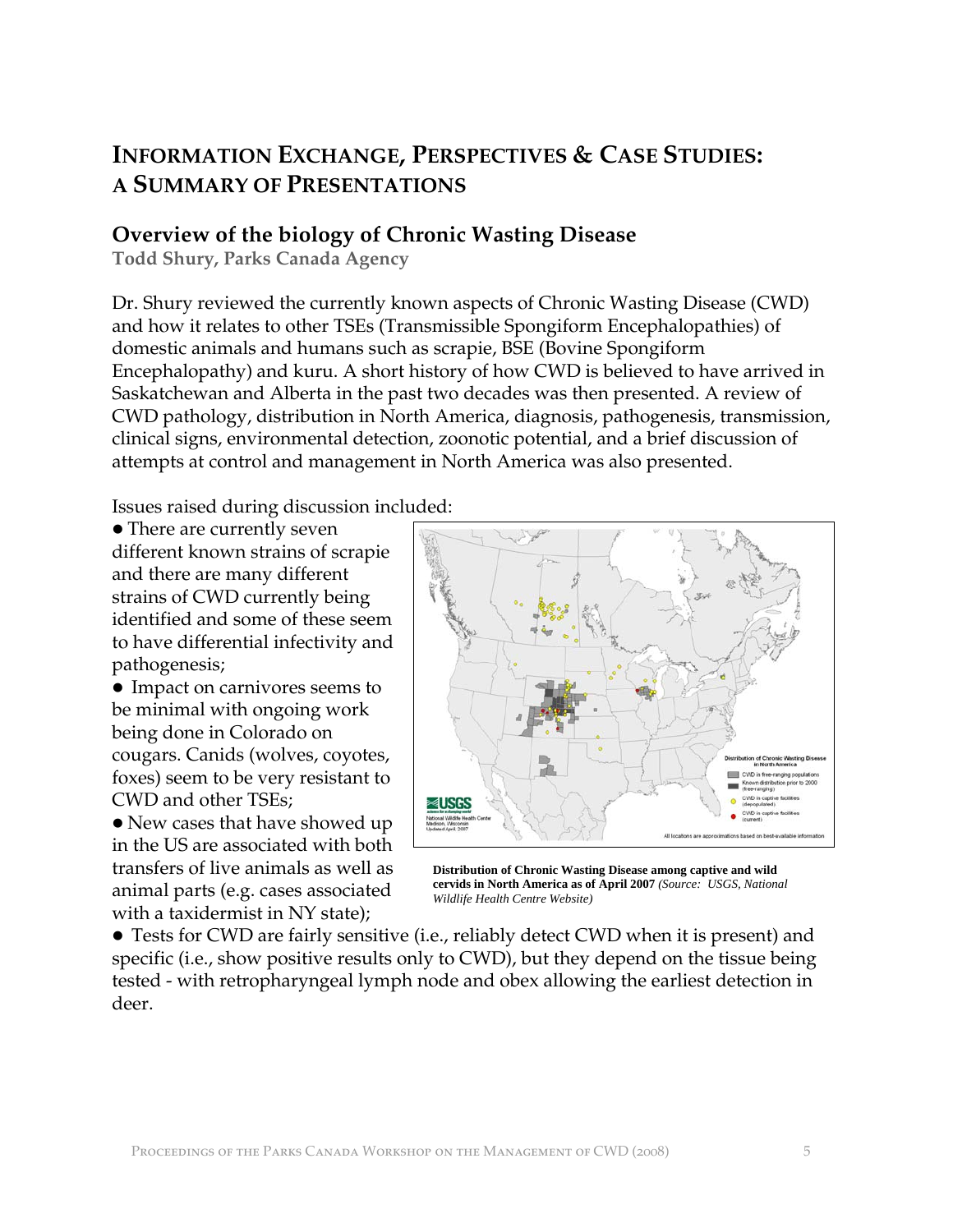## **Overview of current trends in CWD research & management**

**Trent Bollinger, Canadian Cooperative Wildlife Health Centre** 

Dr. Bollinger presented a summary of research to date in southern Saskatchewan on the distribution and efforts to model CWD in a prairie landscape. Current research is focusing on landscape genetics, radio collaring and movement of deer and other diseases as surrogates of CWD. For this latter research a gamma herpes virus is showing some promise. Genetics has revealed little population structure for Saskatchewan deer herds and little or no resistance to CWD. Radio collaring has revealed fairly small home ranges with dispersals and seasonal movements outside current Herd Reduction Area boundaries. The proportion of population infected has remained stable in some areas (Manitou Sand Hills) while it appears to have increased rapidly in others (Zone 50). Targeted surveillance has relied on hunter sampled deer

and elk. This program tested over 37,000 samples over the last decade, but suffers from poor location information for some years and samples. Passive surveillance utilizing clinically ill deer has revealed new foci of CWD in Saskatchewan and Alberta, as well as discovering other wildlife diseases. Hunting pressure does not seem to affect distribution of deer during fall, but there are seasonal migration patterns that are quite regular and predictable. Point sources of high deer congregation (grain piles, hay storage areas) and other high-density deer areas may be



**Prevalence of Chronic Wasting Disease in wild deer in Saskatchewan (2000- 07)**  *(Source: Saskatchewan Ministry of the Environment, Government of Saskatchewan)*

important for CWD transmission and persistence. This project hopes to develop a landscape model to predict CWD transmission and spread in conjunction with related research projects in Alberta.

Issues raised during discussion included:

- Potential for transmission of CWD to other wild species such as woodland caribou was discussed;
- Regarding the potential for transfer of CWD to cattle, the risk seems low to negligible;
- Outfitters and hunters are reluctant to submit heads for testing because of negative effects associated with positive diagnosis. Outfitters groups in Alberta support current CWD management as they see the positive benefits of doing something now;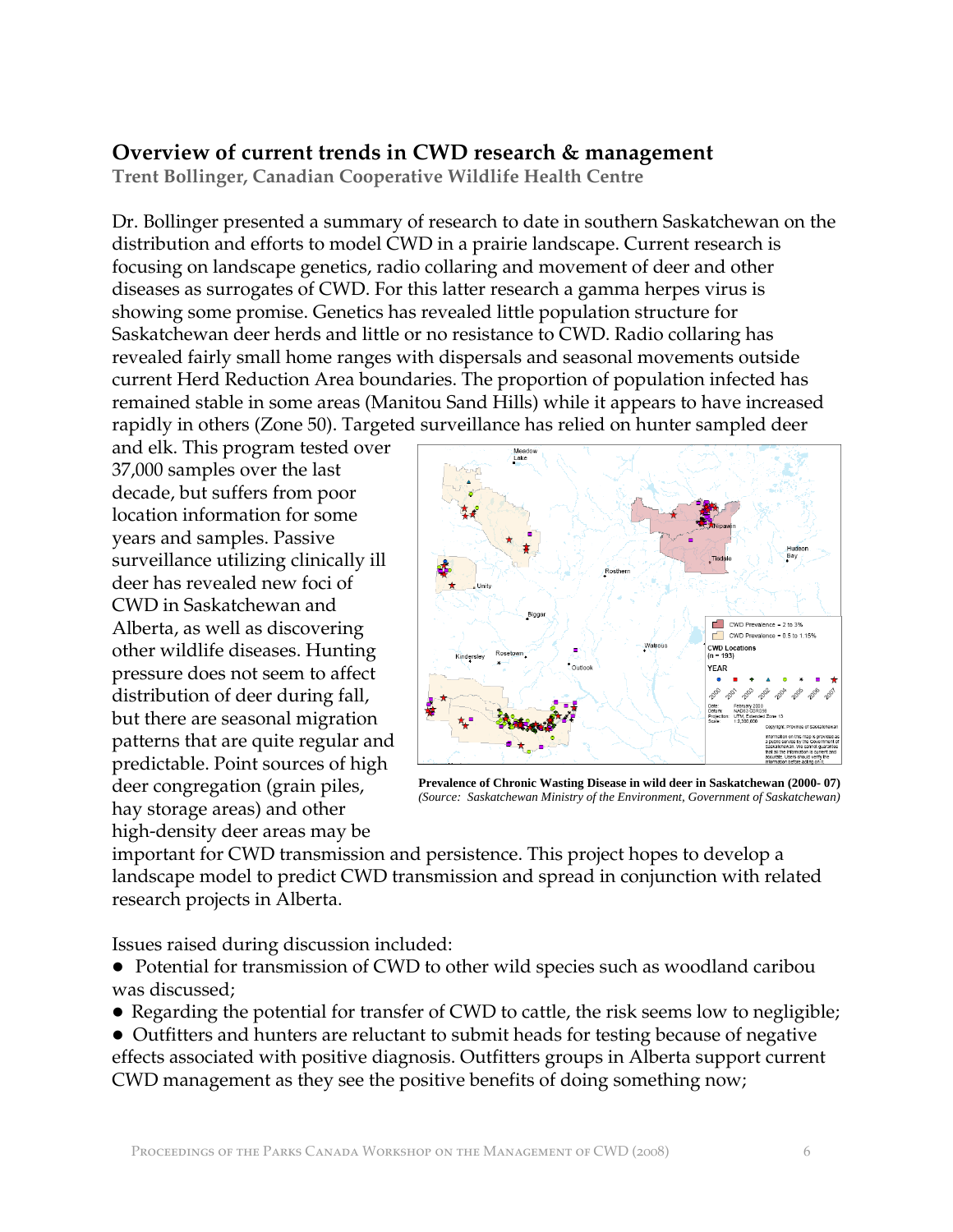• Baiting and feeding is legal in Saskatchewan and outfitters see removal of this practice as a threat to their livelihoods, unlike in Alberta where baiting and feeding of ungulates is currently not allowed;

• Saskatchewan currently spends about \$500,000 annually to manage CWD;

• CWD prevalence in other endemic areas like Colorado and Wyoming is as high as 20% in mule deer while it tends to be lower in elk and white-tailed deer:

• From the point of view of opportunities for contact with infected mule deer, whitetailed deer do not seem to be as strongly associated with riparian areas and drainages as mule deer in southern Saskatchewan;

• A strong communications program was essential to meeting the needs of stakeholders and landowners in the initial years of CWD management in Saskatchewan and included meetings, public advisory committees and mail-outs.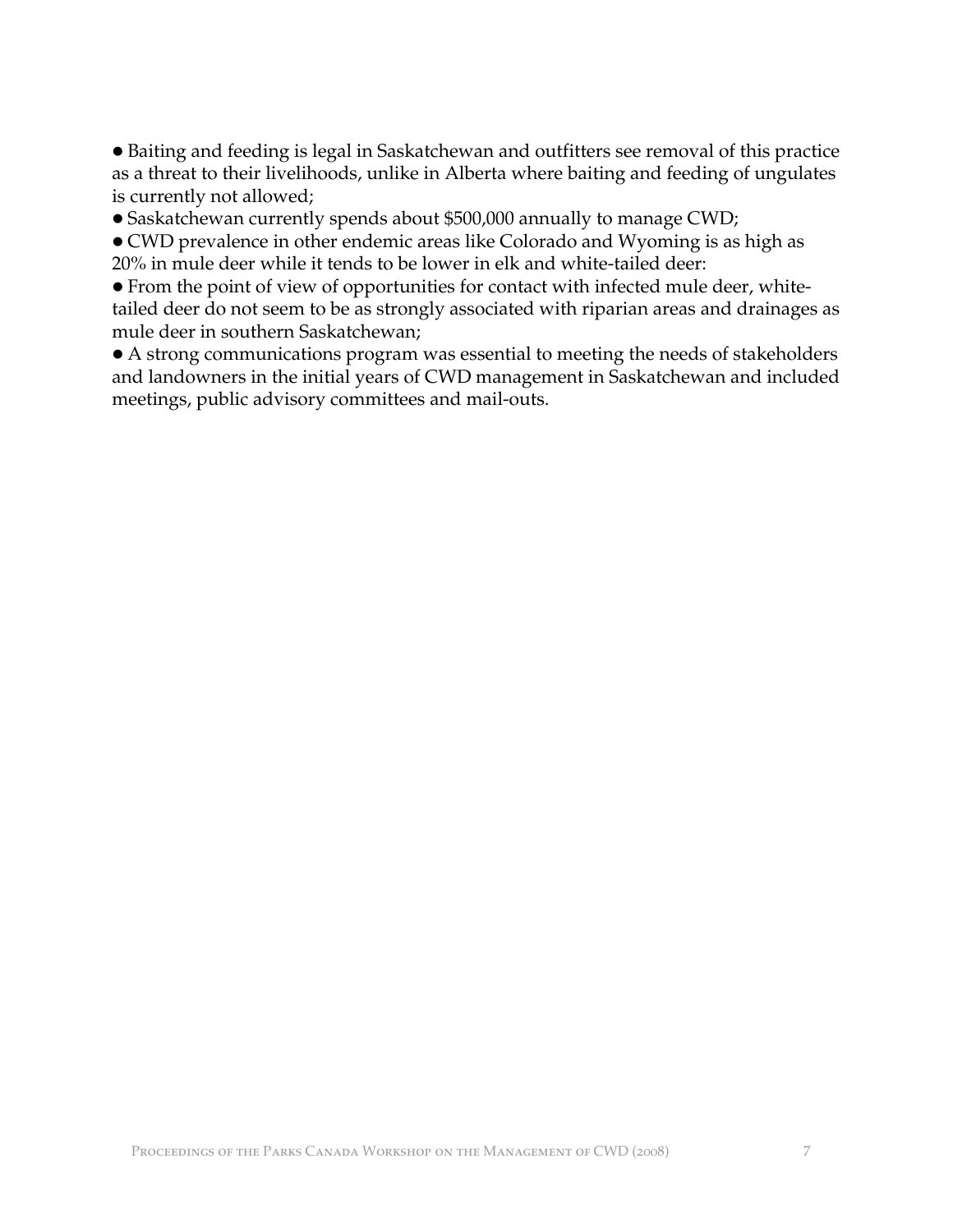## **Chronic wasting disease in wildlife: Alberta's experiences**

**Margo Pybus, Alberta Sustainable Resource Development** 



**Chronic Wasting Disease in wild deer in Alberta since 2005** *(Source: Alberta Fish & Wildlife, Government of Alberta)*

Based on Canada's National Chronic Wasting Disease Control Strategy and the 2004 Expert Panel Report, Alberta has implemented a CWD management program and actions with three basic tenets: 1) CWD is not a native component of ecosystems, 2) it was introduced recently to free-ranging cervids in Canada, and 3) there are no natural barriers to further geographic spread in western Canada. Communications with local landowners, residents, and stakeholders has been critical to the success of the program to date. A summary of management actions taken in key areas of the province was presented with a focus on current actions which aim to reduce deer density in newly discovered CWD areas (10 km radius around a positive case) to less than 1 deer per square kilometer using ground based sharpshooters, aerial sharpshooters, and enhanced hunting opportunities in areas primarily along the Alberta/Saskatchewan border. Landowners were happier with aerial shooting as there were fewer disturbances due to rapidity of the operation and less risk of damage to sensitive landscapes in prairie habitats.

Deer are salvaged to the extent possible. Meat is distributed to local residents, local First Nations, and food banks. Hides are provided to hunting organizations for use as fund-raisers for wildlife conservation activities. Offal and carcass remains are buried in approved landfills. Some harmonization of management programs has occurred with the Government of Saskatchewan in border areas. Chronic Wasting Disease was identified in wild deer in Alberta in September 2005.

Issues raised during discussion included:

• A full-time communications officer had been assigned to the CWD portfolio in 2007, but was unavailable this field season, with some negative consequences. Information is distributed to media and local landowners before, during and after each management action is undertaken. The internet is not an effective means of communication with rural residents;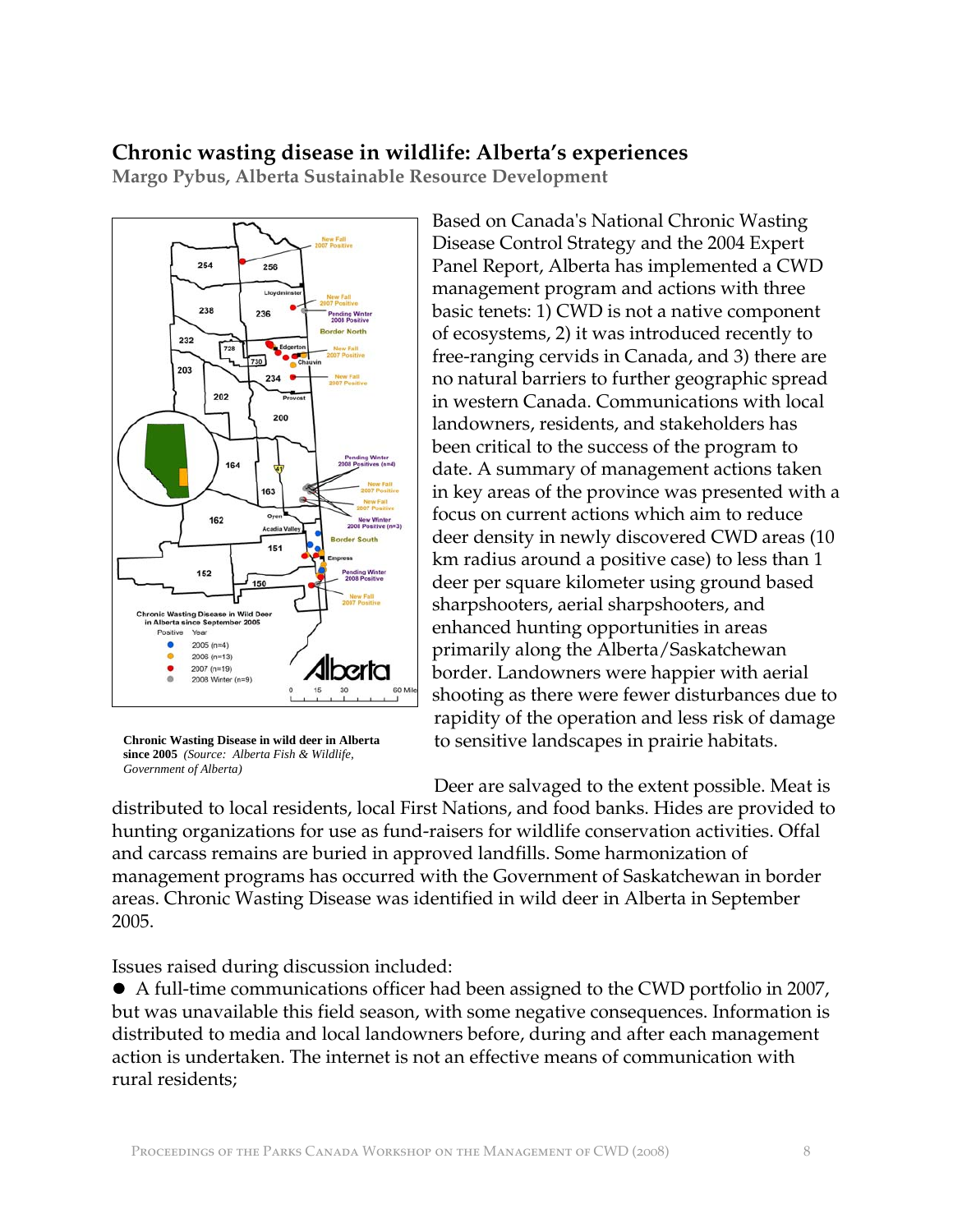• The effectiveness of deer density reductions is not currently known but, using Alberta data, will be calculated shortly. The goal of density reduction is complete depopulation of deer in the direct vicinity of any CWD positive in order to eliminate deer that may have been infected. This approach parallels disease control actions taken in captive cervid herds and has been used successfully in livestock disease control programs.

**•** The program is tailored to the specific CWD risk factors, as they are known in Alberta. It is not applicable everywhere but could be considered in similar situations (recent invasion of an exotic disease in limited geographic and temporal scale).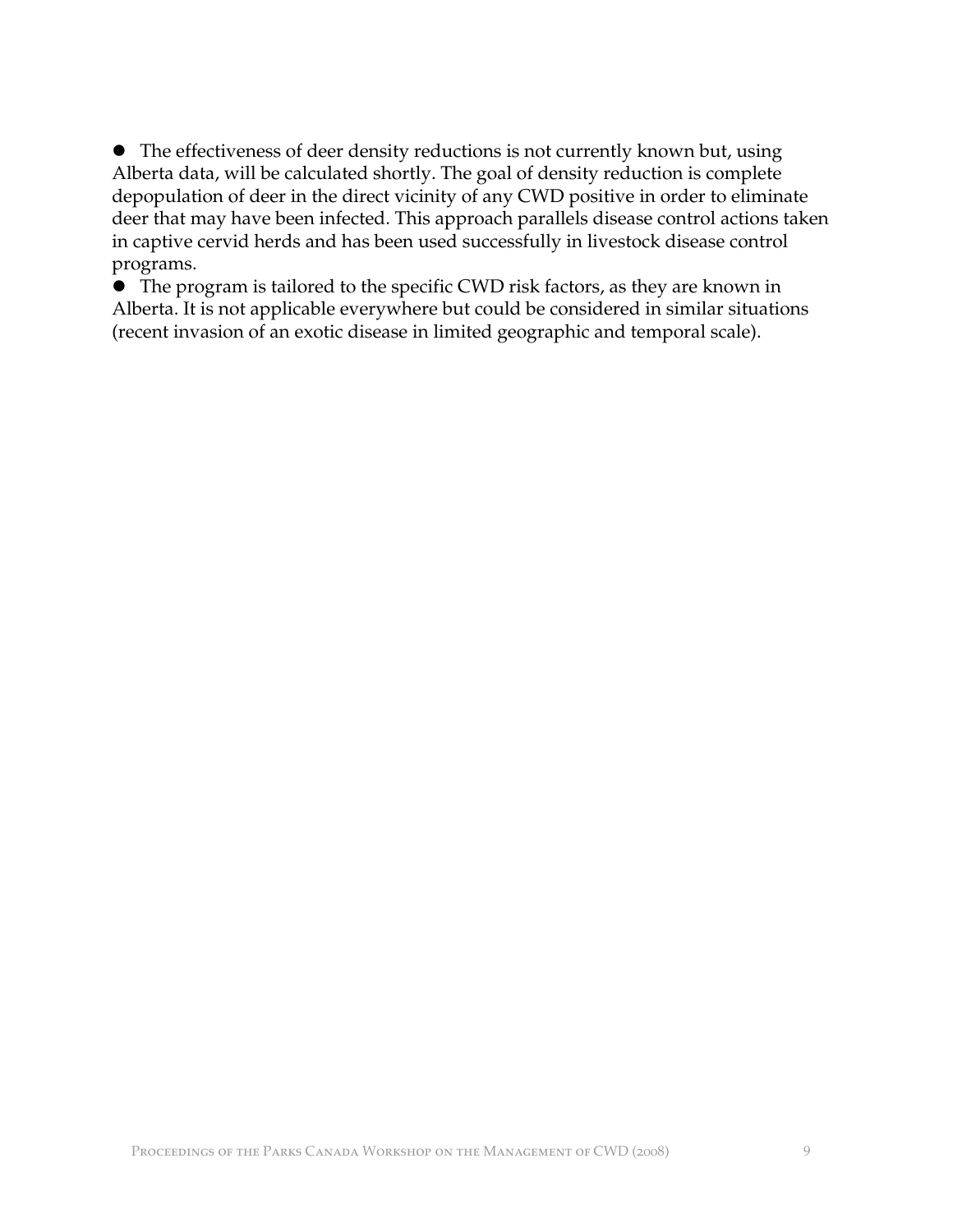## **Saskatchewan Ministry of Environment CWD management**

**Yeen Ten Hwang, Saskatchewan Ministry of Environment** 

To date, 193 cases of CWD have been confirmed in wild deer in Saskatchewan since 2000. Fifty positive game farms have also been discovered, with three being fairly recently in 2008. CWD management program has evolved considerably over the past decade in Saskatchewan based on landowner and hunters concerns. Earn-a-buck program has now been instituted in all CWD management zones for mule deer and increased opportunities are being allowed for white-tailed deer. A recommendation to ban deer baiting has been proposed internally, but there is uncertainty regarding implementation and enforcement. Saskatchewan has recently moved from a goal of



**Chronic Wasting Disease in wild deer in Saskatchewan as of 2008** *(Source: Saskatchewan Ministry of the Environment, Government of Saskatchewan)*

CWD eradication to CWD management that has the objectives of limiting geographic spread and reducing prevalence using hunters as a primary management tool. Deer numbers have been reduced considerably in the past year due to a hard winter and this may help reduce density and transmission in the forest fringe areas. A major impediment has been public attitudes toward CWD in Saskatchewan (i.e., some hunters and landowners think it has

always been there and do not see it as a significant population threat).

Issues raised during discussion included:

• Current program seems to be driven more by public relations than science. Lack of provincial funding has hampered management and response; National CWD Control Strategy was supposed to address this;

• May not be able to detect spread to new areas as opposed to determining current geographic distribution due to lack of samples from across the entire province;

• There is no public support or funding for a targeted removal of animals similar to what Alberta has undertaken;

• Education programs are lacking and there are myths and misconceptions which tend to drive the public's responses to CWD management.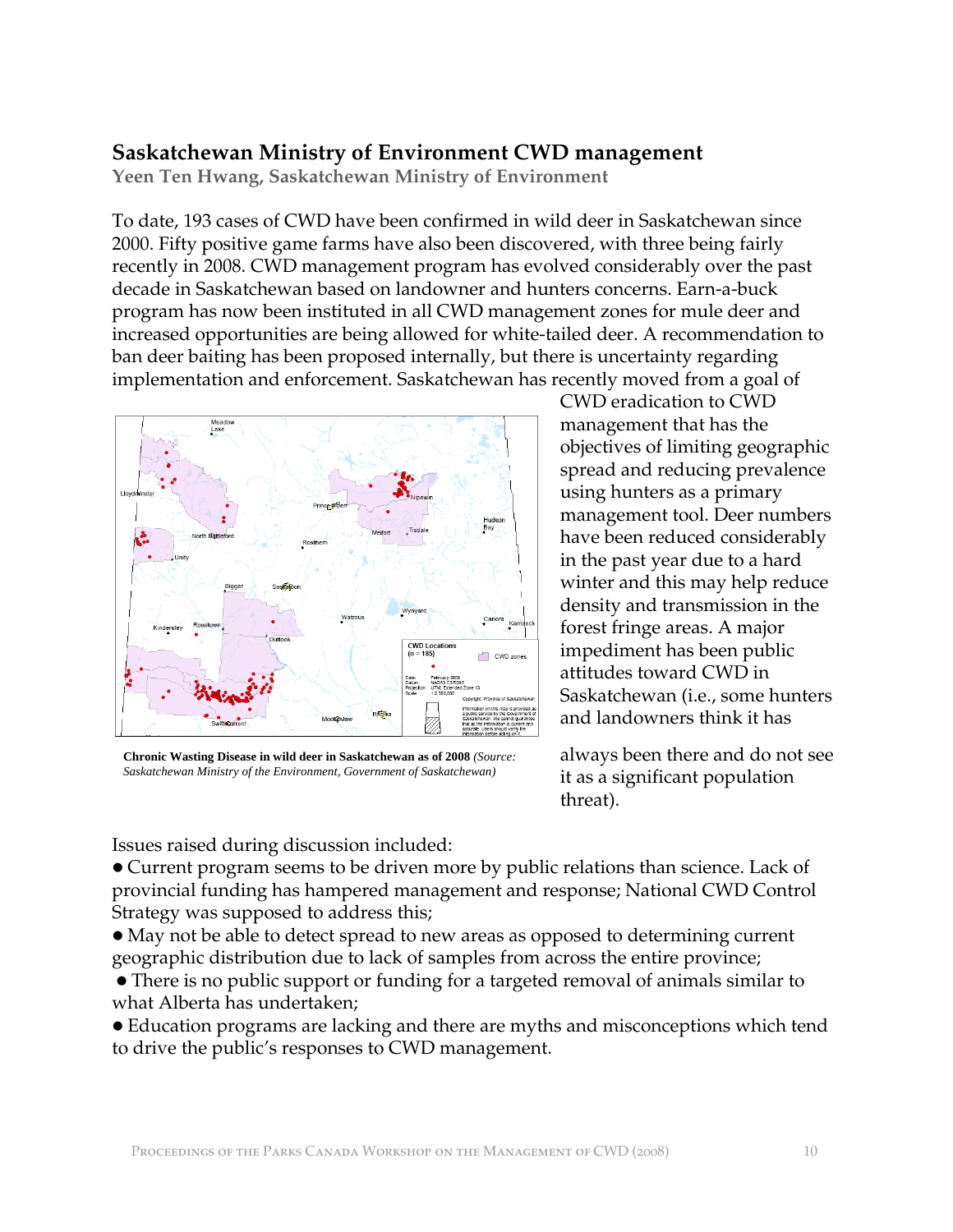### **Manitoba Conservation: Chronic Wasting Disease program**

**Rich Davis, Manitoba Conservation** 

The Government of Manitoba believes their province to be CWD free, based on hunter surveillance data to date. The province has undertaken a number of steps to ensure that it remains CWD free through surveillance programs, regulation changes, and communications/public education programs to address three areas of concern: 1) Saskatchewan and US border areas, 2) provincial elk farms, and 3) carcass import. A CWD testing program for hunter submitted elk and white-tailed deer heads was initiated over a decade ago in 1997, with samples collected from Game Hunting Areas (GHAs) adjacent to the US and Saskatchewan borders and from Riding Mountain National Park. A number of regulatory changes were enacted to reduce the risk of introduction and transmission/spread of CWD: a ban on import of native/exotic cervids; ban on possession of cervid scents and attractants; ban on import of unprocessed cervid carcasses. Other measures related to management of bovine tuberculosis will also help prevent the spread of CWD including a



**Government of Manitoba public notice announcing change to regulations related to baiting and feeding wildlife**  *(Source: Manitoba Conservation, Government of Manitoba)*

ban on baiting and feeding of cervids for the purpose of hunting and the power to order removal of attractants to prevent unnatural cervid herding behaviour. These management steps have been supplemented by stakeholder and public communications initiatives on the risks of CWD as well as collaboration with neighbouring jurisdictions (Minnesota, North Dakota, and Saskatchewan). In 2007, the province was finalizing a comprehensive CWD action plan focusing on prevention, containment, and eradication. The action plan is scenario drive with "what if…" responses based on the latest science.

Issues raised during discussion included:

• Regarding the provinces current CWD testing program for hunter submitted elk and white-tailed deer heads, head submission in GHAs along the Saskatchewan border is mandatory while participation is voluntary along the US border. Have noted a significant decline in participation in hunter return program last year that may be related to decision by province to discontinue giving out ball caps to participating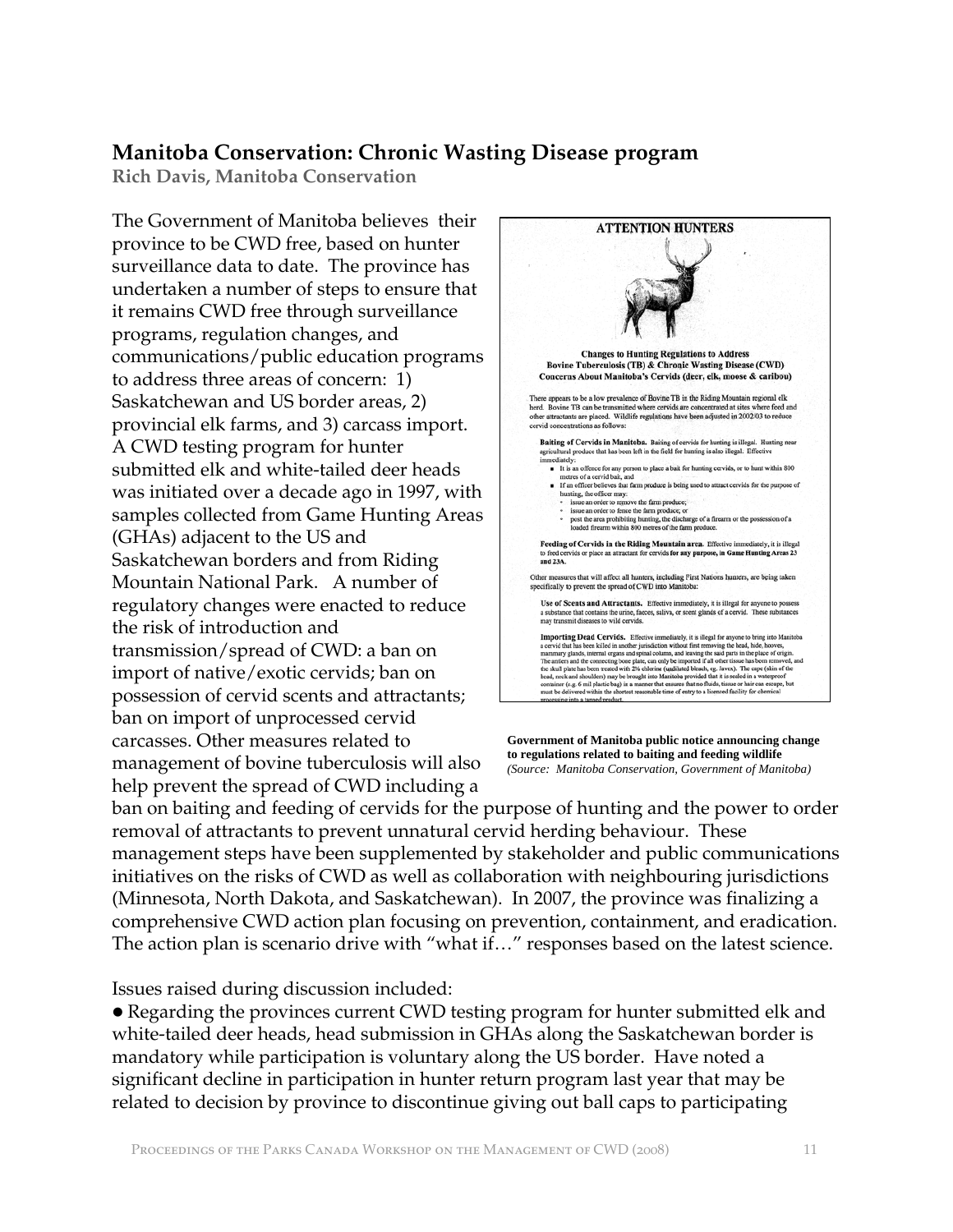hunters. In the Riding Mountain eradication area they tried other incentives such as issuing a free deer tag to hunters submitting a "quality" sample;

• Have experienced some resistance from hunting outfitters who refuse to bring in samples. Threat of pulling their tags has resulted in some cooperation;

• Levels of compliance among other hunter sampling programs were discussed comparing Manitoba's compulsory program to other jurisdictions in Alberta and Saskatchewan where participation is voluntary and promoted through initiatives like hunter education and incentive programs like "Earn-a-Buck" tags;

• Currently the province does not have a moratorium on elk farming in Manitoba. The only condition is that farmers must get their elk from sources within the province;



**Province of Manitoba's ban of baiting and feeding of wildlife is designed to minimize unnatural cervid herding behaviour in order to reduce the risks of disease transmission** *(Photo Credits: Manitoba Conservation, Government of Manitoba & Parks Canada)*

• The provincial agricultural ministry is currently experimenting with use of dogs to keep cervids away from farm-based attractants to help manage transmission of bovine tuberculosis;

• The provinces new CWD action plan has been developed based on perceived levels of threat. To date the province has not involved First Nations in the development of this plan.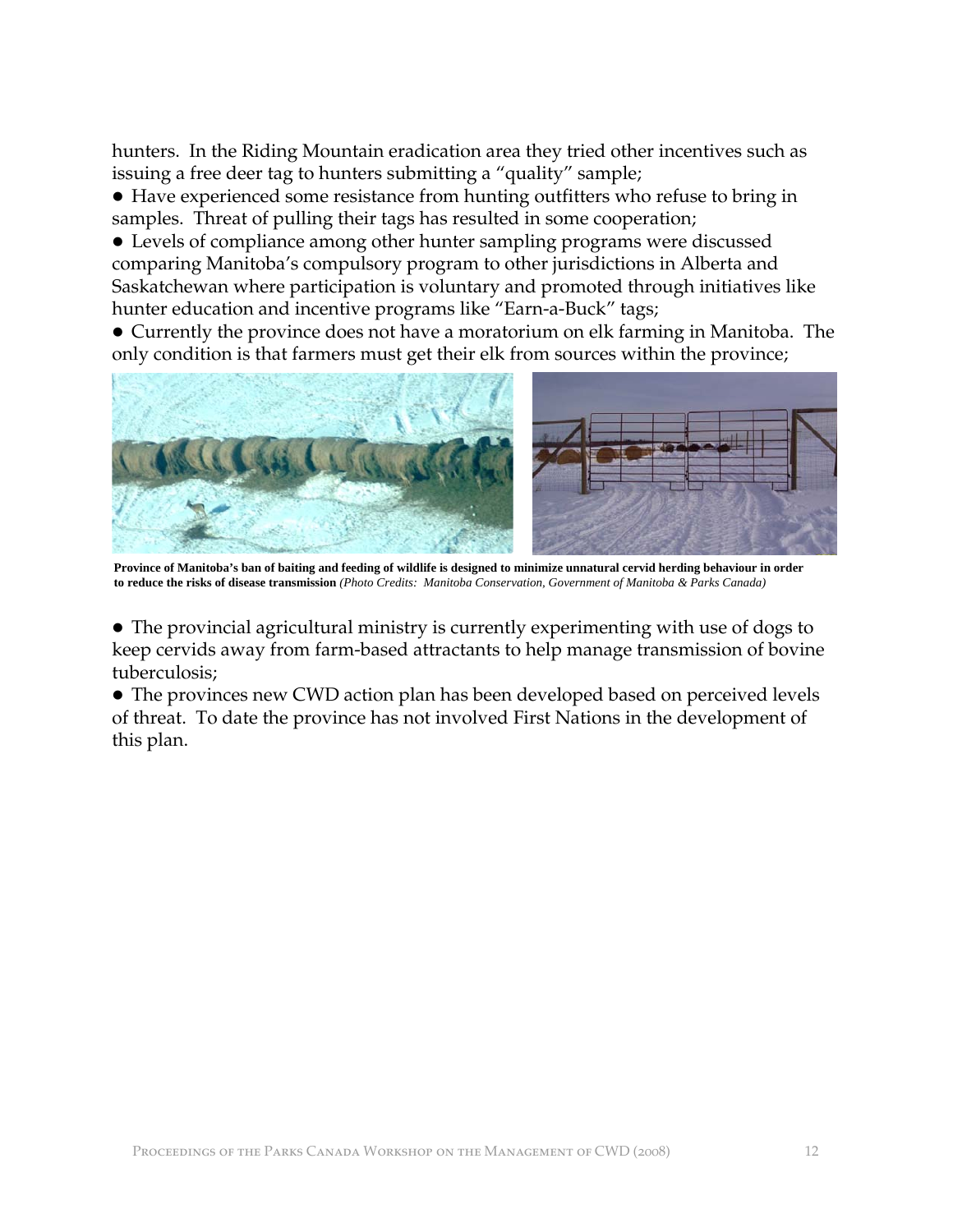## **Manitoba's bovine tuberculosis management program: Lessons learned in working collaboratively with partners to manage wildlife disease on a landscape level – the Riding Mountain National Park perspective Ken Kingdon, Parks Canada Agency**

Riding Mountain National Park's concerns with bovine tuberculosis (TB) beyond its boundaries began in 1991 with a confirmed case of the disease in domestic cattle near the national park. In 1992, TB was confirmed in a hunter killed wild elk taken nearby which was determined to be spill over from the positive farm tested in 1991. Following TB outbreaks in elk and cattle in the early 1990s and spurred by a decision by the Manitoba government to introduce cervid farming, Riding Mountain National Park became concerned about potential impacts of the disease on the park's wild elk and initiated a TB monitoring program for elk (2,500 animals). To date, six outbreaks of bovine TB have been detected in domestic cattle affecting 12 neighbouring farms and over 2000 head plus positive cases have also been detected in wild cervids, including 35 elk and 7 white-tailed deer. In response, the TB Task Group was formally established in 2000 with representatives from federal (Canadian Food Inspection Agency, Parks Canada) and provincial governments (Manitoba Conservation, Manitoba Agriculture, Food & Rural Initiatives), and industry / interest groups (Manitoba Cattle Producers Association, Manitoba Wildlife Federation). Two advisory committees were also established to support the Group: **1)** TB Stakeholder Advisory Committee (established 2003) gave a local voice to stakeholders surrounding the park (including First Nations,



**Riding Mountain National Park and Manitoba Conservation are working together to deliver a hunter-killed wildlife disease surveillance program on lands around the national park** *(Photo Credit: Parks Canada)*

hunting outfitters and ecotourism industry sectors, fish & game advocacy group, local producers, environmental nongovernmental organization, local rural municipalities); **2)** Scientific Review Committee (established 2004) to provided unbiased science-based advice.

A number of management activities have since been implemented: **1)** surveillance programs (including hunter-killed sampling and live capture programs for wild elk and white-tailed deer); **2)** various disease prevention initiatives including barrier fencing to exclude cervids from hay adopted by 90% of cattle producers within 3 miles of the park boundary as well as changes to provincial wildlife baiting/feeding regulations; **3)** research; **4)** disease control.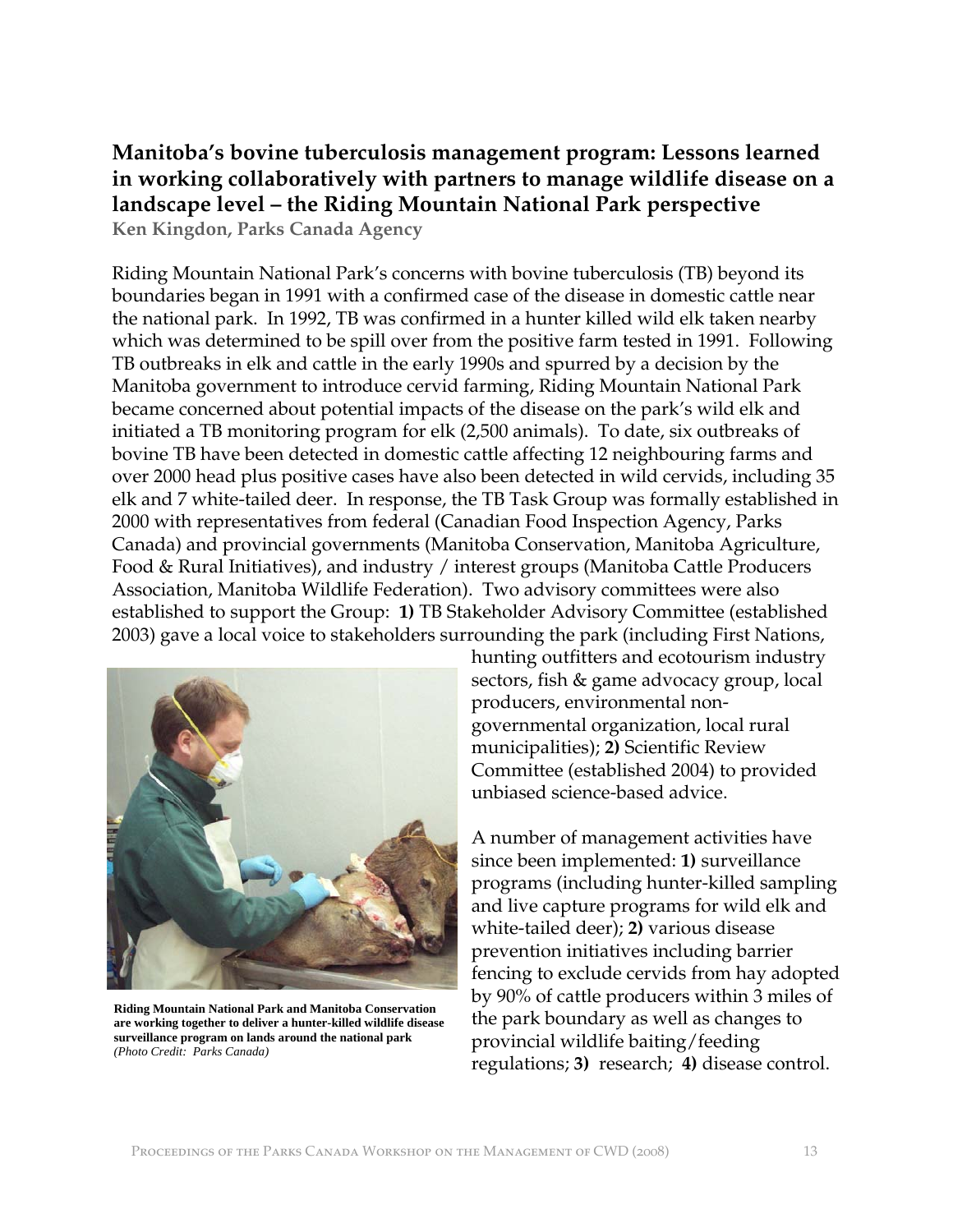Communications and consultation have been fundamental to the development and implementation of this plan. Lessons learned included: **1)** the use of social sciences to help understand public attitudes and reaction to the issue and management actions emerging; **2)** sharing of information in a timely manner with a wide group of stakeholders using modern technological tools (internet, email distribution lists); **3)** have dedicated staff resources committed to communications; **4)** stakeholders must be given meaningful opportunities to be part of the decision making process; **5)** include groups on your team who are perceived to be unbiased; **6)** define the rules for form & function of advisory bodies with charter or terms of reference.

Issues raised during discussion included:

• Although they had good success with the formation of the advisory committees to the Task Group, stakeholders still seemed to want more access to the process and decisions; • In terms of how Parks Canada and the Task Group received advice and incorporated it into their decision-making, responses were issued in writing with explanations on how advice was actually used in decision-making.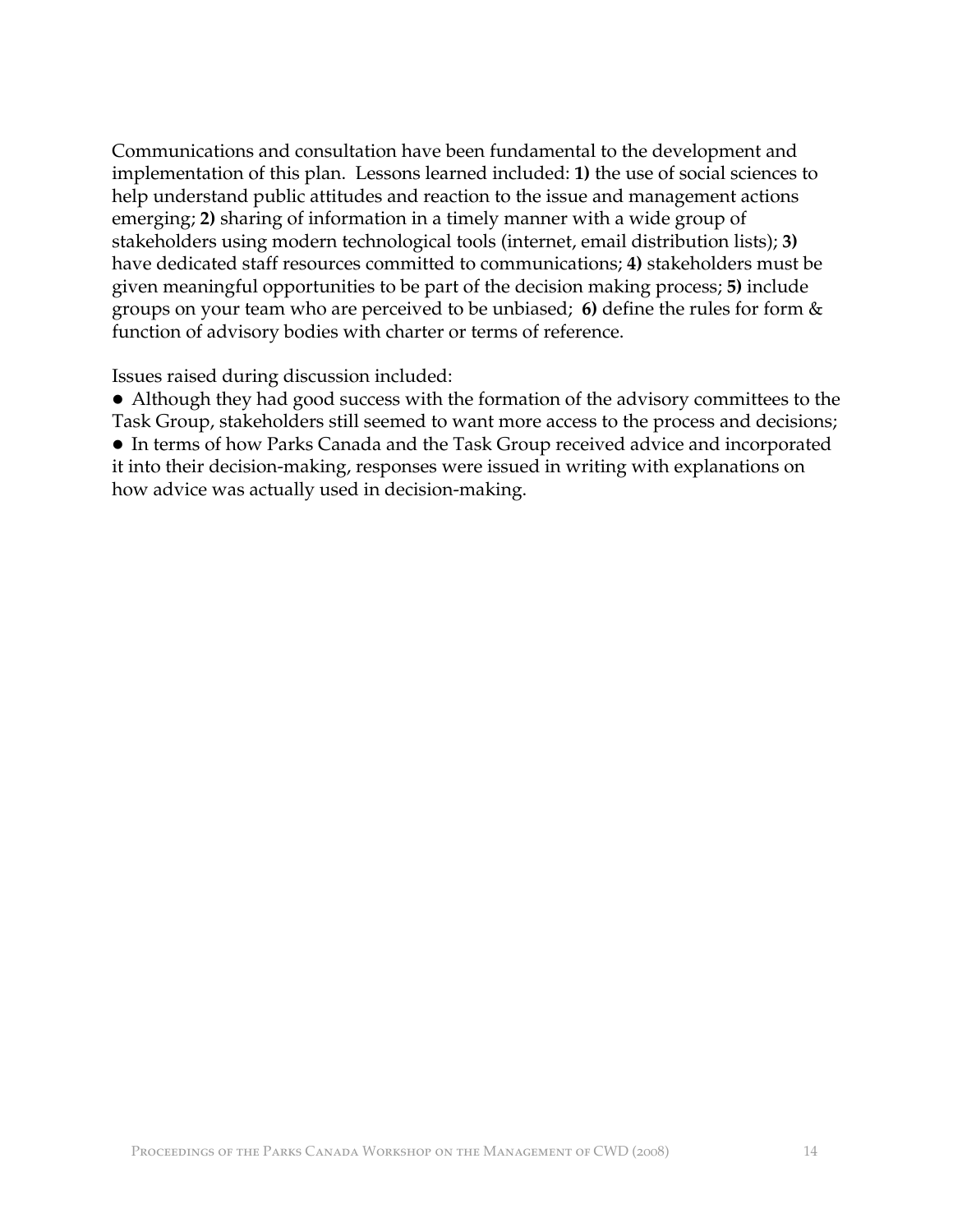## **The management of Chronic Wasting Disease on federal lands at CFB Suffield and CFB Wainwright: A model for federal-provincial collaboration in Alberta.**

**Shane Mascarin, CFB Wainwright & Delaney Boyd, CFB Suffield, Department of National Defence of Canada** 

A federal-provincial collaboration model for the management of CWD on federal lands was presented for two Canadian Forces Bases located in Alberta. CFB Wainright and Suffield each have unique land use characteristics that have shaped their respective ungulate management programs. The 620km<sup>2</sup> base at Wainwright, which includes federally managed lands and provincial government leases, is managed for multiple users including military operations, active natural gas wells (> 100 well sites), cattle grazing, and public access for mixed recreational uses (including hiking, hunting, and fishing). The base has allowed deer hunting within its boundaries since 1966. In contrast, the 2,690  $\mathrm{km}^2$  federally owned land base of CFB Suffield does not allow for public access and hunting is prohibited. The Suffield base supports military training and research, active oil & gas wells (> 10,000 well sites), and cattle grazing. The base is also home to a National Wildlife Area (NWA) subject to special environmental protection measures. Random testing for CWD of hunter-killed whitetail deer began at CFB Wainwright in 2001 and since 2006, submission of heads for testing has become mandatory. To date over 800 heads have been tested at CFB Wainwright. In contrast, sampling at Suffield has been extremely limited because of the prohibition on hunting. To date no heads have tested positive for CWD at either base but a number of positives have turned up within 1-10 km of bases' boundaries. In anticipation, the Department of National Defence has taken proactive steps to work collaboratively with its partners from the Province of Alberta and the Canadian Wildlife Service (involvement related to federal responsibilities for the NWA at Suffield) by its participation on North and South CWD joint advisory committees. The Wainwright Committee has taken steps to enhance its surveillance to increase the number of mandatory head submissions by hunters (e.g. additional antlerless tags, special landowner hunting licences for base personnel). The Department of National Defence is also coordinating the required environmental assessments for both bases to evaluate various management options available (e.g., culling, surveillance sampling) to enable prompt action upon discovery of the disease within base boundaries.

Issues raised during discussion included:

• Parks Canada may want to take note of this proactive and collaborative approach, particularly as it relates to completion of environmental assessments well in advance of CWD disease detection within your boundaries.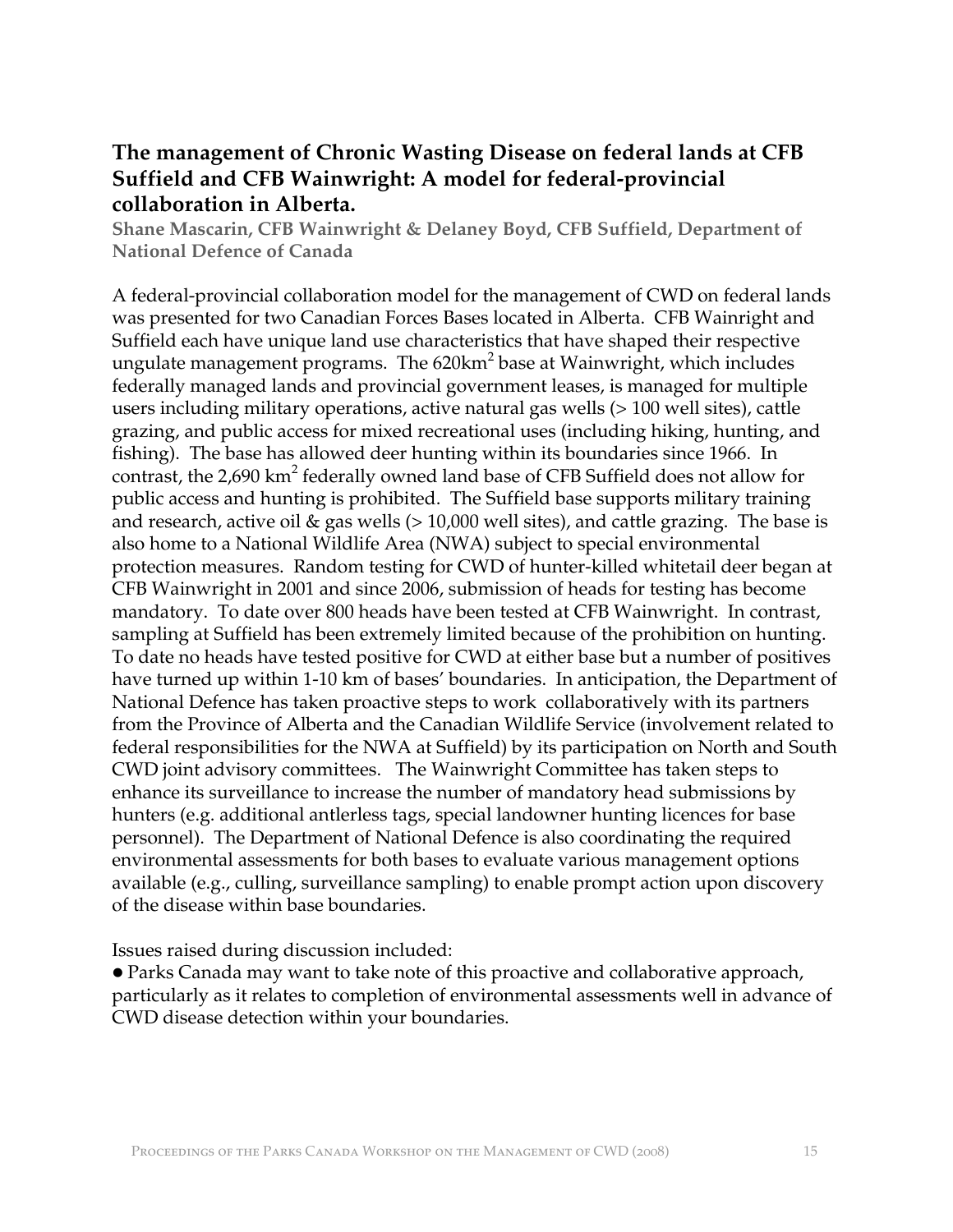## **Parks Canada policy: Wildlife disease management**

**Todd Shury & Stephen Woodley, Parks Canada Agency** 

A review of policy regarding wildlife disease management was summarized including essential aspects of the National Parks Act such as the imperative to maintain and restore ecological integrity as a first priority for management of national parks. Several aspects of the Guiding Principles and Operational Guidelines for Parks Canada (1994) were also presented. Active management of parks is currently allowed only when the structure or function of an ecosystem has been seriously altered and manipulation is the only possible alternative available to restore ecological integrity. All practical efforts will be made to prevent the introduction of exotic plants and animals into national parks, and to eliminate or contain them where they already exist. CWD is definitely considered an exotic disease (not native). A key aspect raised was the interpretation of whether or not CWD can affect the ecological integrity of a park. Evidence to support this can be found in two recent scientific journal articles that were briefly summarized  $2$ ,  $3$  (cited in the following footnotes). Unfortunately there is currently no scientific consensus on the population impacts of CWD in deer or other cervid populations.

Issues raised during discussion included:

• We may not know the exact origin of CWD, but it is relatively clear that it came to Saskatchewan as a result of translocation of elk for the game farm industry. It is very unlikely that it has always been here, as there is no evidence to support this notion. Balance of evidence points to a likely origin from scrapie;

• The public response to harvesting of animals for both disease control and for population control in national parks has been relatively favourable in the past few years (e.g. Elk Island National Park, Riding Mountain National Park), but there needs to be a clear impact on ecological integrity and a strong need to work with our neighbours;

• Unnatural congregations resulting in short term high densities of wild cervids need to be managed (eliminated) as there is evidence that habitat fragmentation and increased contact can lead to higher prevalence of CWD;

• COSEWIC has determined that it takes at least 50 years for a species to become "naturalized", but there is uncertainty about how this would pertain to a disease outbreak;

• Parks Canada's mandate does not directly include disease control; this is the mandate of the CFIA;

• PCA has good communications networks and skills that could potentially be used to inform and shape public opinion on CWD;

\_\_\_\_\_\_\_\_\_\_\_\_\_\_\_\_\_\_\_\_\_\_\_\_\_\_\_\_\_\_\_\_\_\_\_\_\_\_\_\_\_\_\_\_\_\_\_\_\_\_\_\_\_\_\_\_\_\_\_\_\_\_\_\_\_\_\_\_\_\_\_\_\_

<sup>2</sup> Miller MW, Hobbs NT, Tavener SJ. 2006. Dynamics of prion disease transmission in mule deer. Ecological Applications 16(6):2208-14.

<sup>&</sup>lt;sup>3</sup> Edmunds DR, Lindzey FG, Grogan RG, Cook WE, Kreeger TJ, and TE Cornish. 2007. Survival rates and causes of mortality of chronic wasting disease positive and negative<br>white-tailed deer in Wyoming. Proceedings of the 56t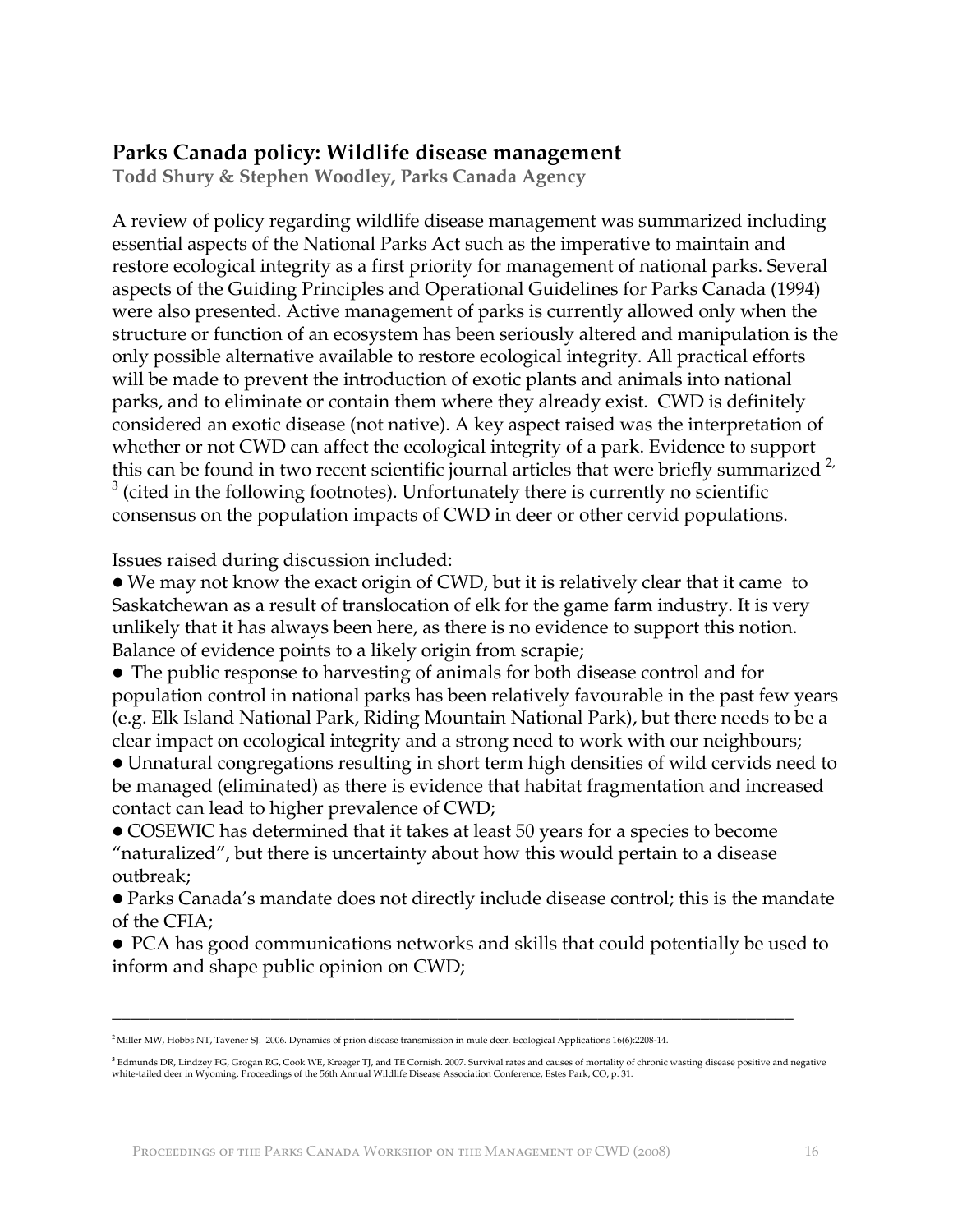• CWD may impact ecological integrity, but it is unlikely to wipe out populations of cervids in the absence of some other contributing environmental variable. It may change the structure of populations though (less older animals due to direct mortality);

• If CWD affects boreal woodland caribou and spreads to barren ground populations, it has the potential to devastate northern economies and livelihoods if unchecked, as there would be no barriers to natural spread;

• Communications around CWD management is extremely difficult, especially when it currently only affects 1-3% of a population and we are proposing to drastically reduce deer density, especially with a disease with no known impacts on livestock and/or human health;

• Perceptions of PCA are important. We do not want to be perceived as doing nothing, but we do not want to be perceived as being overly aggressive either. At this time we should place our emphasis on supporting the provinces rather than focusing exclusively on management action within national parks. PCA needs to influence the course of this disease outside the boundaries of parks if possible and focus on prevention at this point. May want to delay or minimize the current spread of CWD until more management tools become available in the future (e.g. vaccines, diagnostic tests);

• It is very difficult to communicate scientific uncertainty. Some of the problems with risk lie within the game farm industry in Saskatchewan and we may be able to influence these groups as well as the Canadian Food Inspection Agency (CFIA).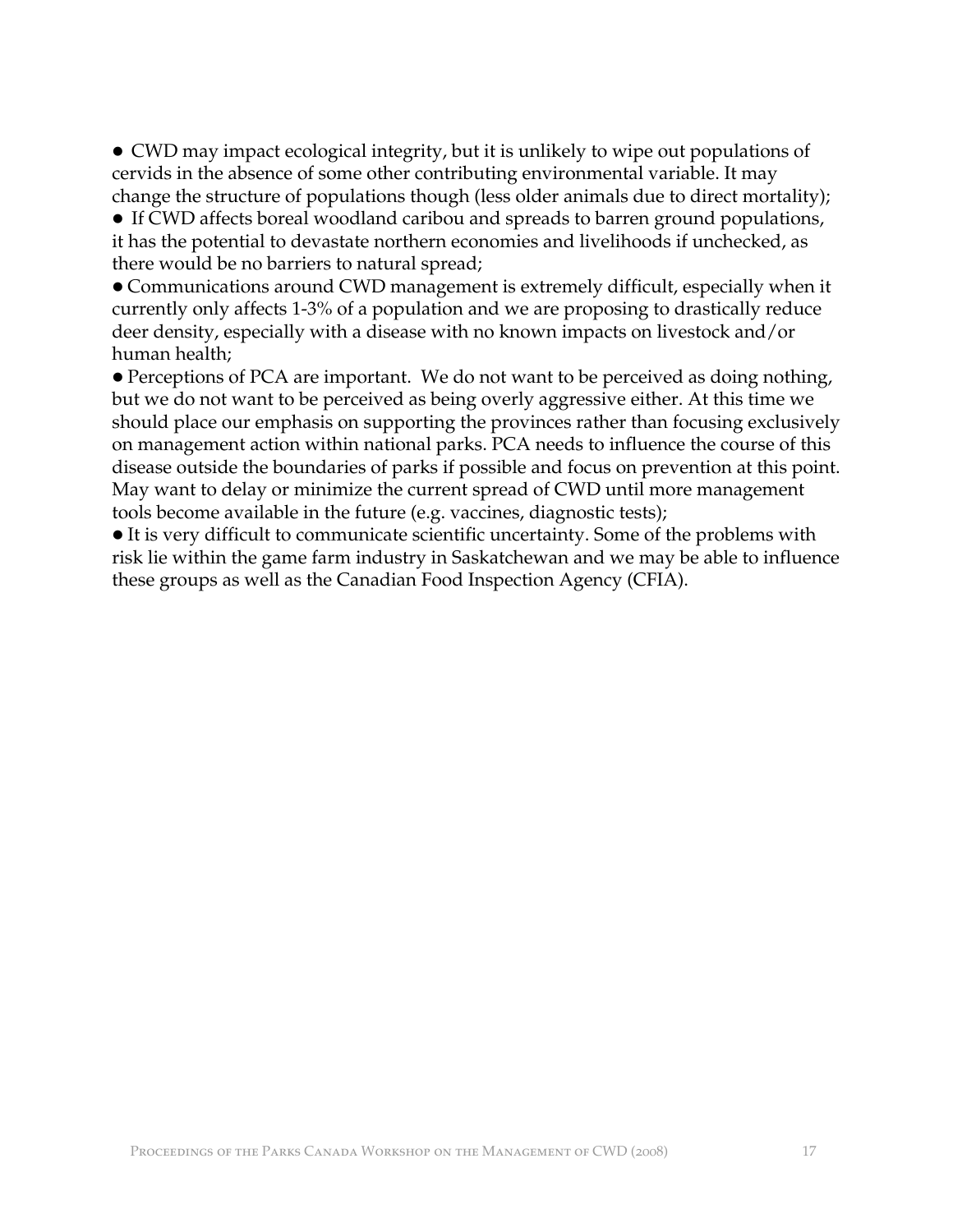## **Canada's National Chronic Wasting Disease Control Strategy: A quick overview**

**Todd Shury, Parks Canada Agency** 



 *(Photo Credit: Saskatchewan Ministry of Environment)*

A brief overview of the National CWD Control Strategy was presented including the history, the governance structure, and the six goals of the strategy, which are based on the National Wildlife Disease Strategy: **1)** prevention of emergence; **2)** early detection; **3)** planned responses; **4)** effective management and research; **5)** education and training; **6)** communications. The strategy was approved by the Federal-Provincial / Territorial Resource Ministers Council in 2005, but a funding formula was never approved or finalized. The Canadian Wildlife Service originally

championed the strategy, but reallocation of key staff members led to political stagnation on this file. The current National Animal Health Strategy is being looked at as an alternative to reinvigorate the National CWD Control Strategy, but this process is also on hold.

Issues raised during discussion included:

• Lack of a federal champion to fund the strategy and lead it has effectively hampered any forward momentum on this file.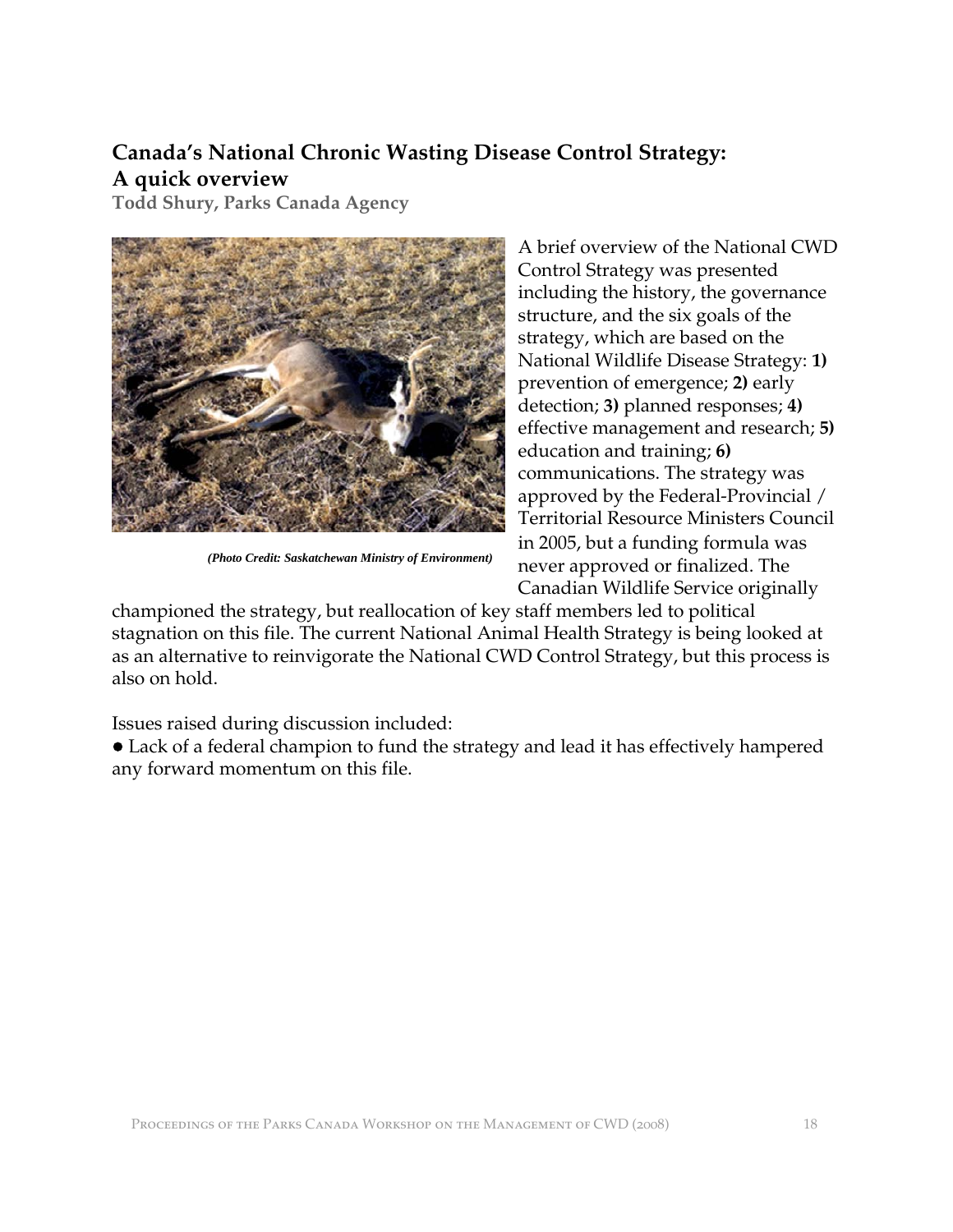## **STRATEGIC ACTION PLANNING FOR THE MANAGEMENT OF CWD**

This workshop represents a first step for Parks Canada Agency. Ideas, actions, and recommendations presented here in this proceedings represent a collection of thoughts emerging from the workshop for consideration by the Agency as we move forward to develop our strategy for managing Chronic Wasting Disease in the national parks of the prairie region. These idea have not been fully debated, discussed, and vetted by this organization and do not in any way represent approved policy or direction of Parks Canada Agency.



*Photo Credit: Parks Canada*

## **Idea Harvest, Sorting & Strategic Action Category Naming Exercises**

Workshop participants broke into groups and participated in an "idea harvest" exercise to answer the question "*What collaborative actions on CWD can we take to maintain ecological integrity?*". A total of 55 ideas were generated. Groups reassembled into the plenary to sort ideas harvested by action theme/category and then name these categories with broad headings. A total of nine strategic actions categories were identified. These categories, with a synopsis of the key actions generated through the idea harvest exercise, are presented below:

#### **1. Strengthen inter-jurisdictional collaboration on CWD**

- i. Support trans-boundary disease policy with provinces and CFIA;
- ii. Use Grasslands National Park weed management model as a template;
- iii. Identify proactive measures in conjunction other jurisdictions;
- iv. Link to National CWD Control Strategy.

#### **2. Renew the National CWD Control Strategy**

- i. Identify a federal champion to renew this national strategy;
- ii. Build political momentum and engage leadership at federal level;
- iii. Support a Saskatchewan program review.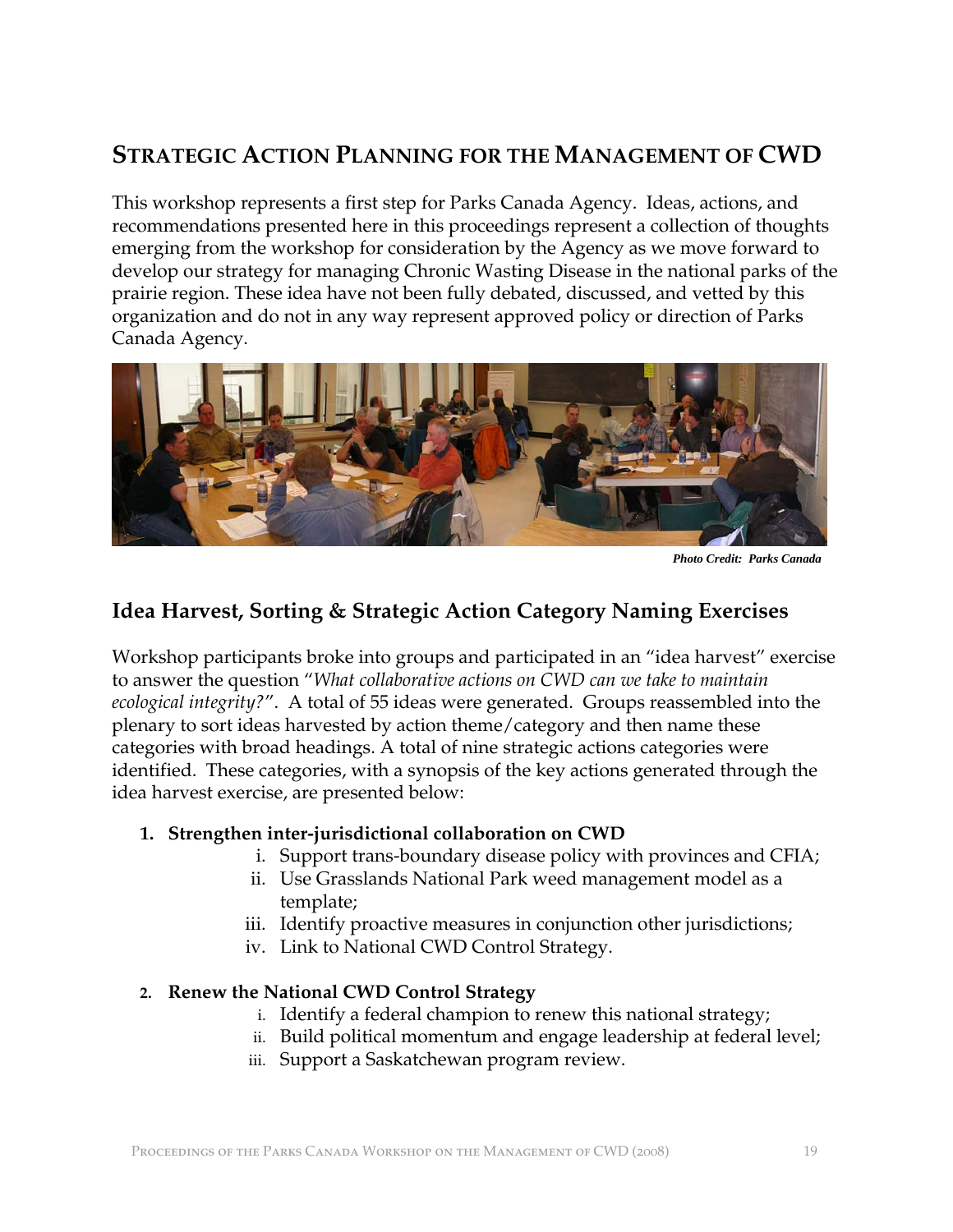#### **3. Develop a CWD surveillance strategy**

- i. Create optimal, common sampling and design strategy to enhance surveillance for CWD;
- ii. Annual ungulate surveys to identify population at risk;
- iii. Dedicated passive surveillance to enhance early detection.

#### **4. Develop a Parks Canada specific CWD research strategy**

- i. Identify, fund and prioritize research needs and knowledge gaps;
- ii. Model effects of management interventions and population impacts for CWD;
- iii. Epidemiological risk assessment to gain knowledge of local cervid movements to understand effects on ecological integrity.

#### **5. Develop a CWD communications and education strategy**

- i. Increase public awareness of CWD generally;
- ii. Identify target audience(s) for consistent messaging and focused communications with neighbours;
- iii. Develop communications regarding positive aspects of predators in controlling CWD;
- iv. Identify scientifically justified messaging.

#### **6. Build and maintain relationships**

- i. Create both internal and external communication networks;
- ii. Enhance stakeholder involvement and develop positive working relationships with non-traditional parties (e.g. outfitters, hunters);
- iii. Create understanding of other positions regarding CWD through collaborative planning and communication.

#### **7. Prepare a CWD response plan**

- i. Draft local and national response plans;
- ii. Must establish common measures of success;
- iii. Undertake cost/benefit analysis of realistic management options currently available;
- iv. Build a realistic, science-based response tool kit.

#### **8. Manage CWD risk factors at a landscape level**

- i. Ban baiting and feeding of cervids;
- ii. Reduce ungulate density in national narks;
- iii. Prevent CWD from infecting caribou populations;
- iv. Manage predators at regional scale;
- v. Have meaningful input in management of cervid farms.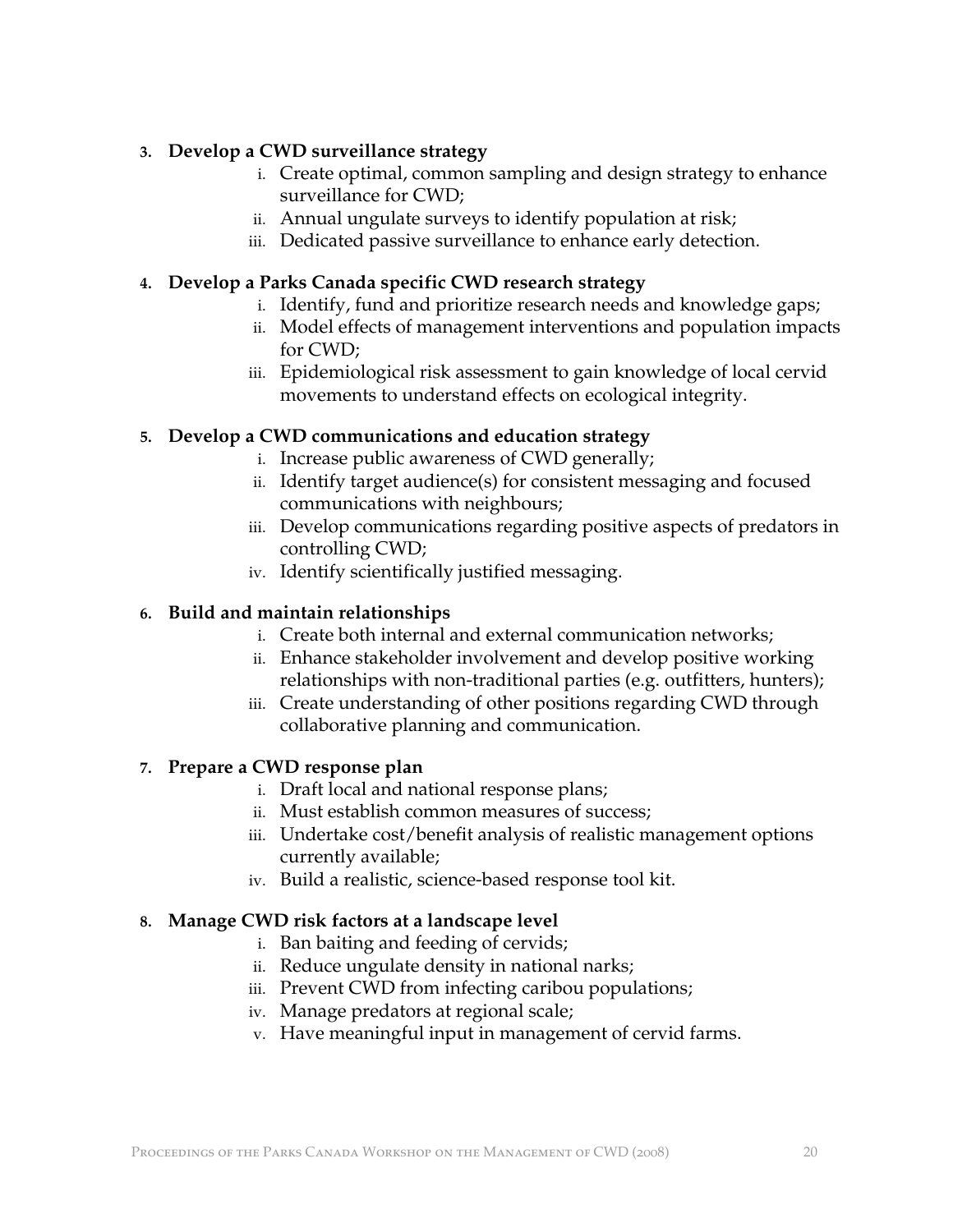#### **9. Establish Parks Canada's commitments**

- i. Prioritize and coordinate roles and responsibilities for management of CWD in Parks Canada;
- ii. Revisit disease priorities in the management planning process.



*Photo Credit: Parks Canada*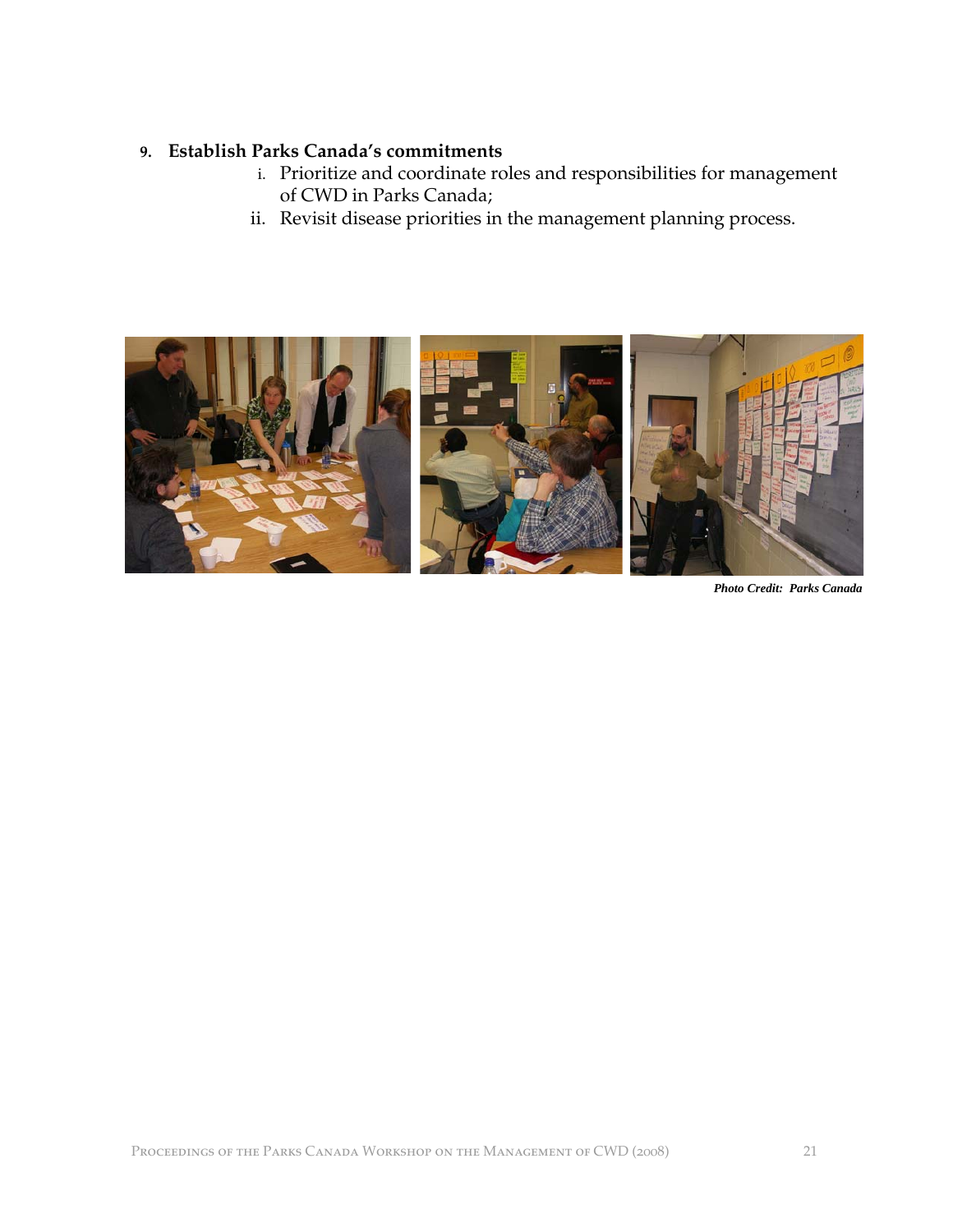## **Action Planning**



*Photo Credit: Parks Canada*

Using an action planning worksheet as their guide, breakout groups spent an afternoon preparing strategic action plans for a number of the categories created in the previous session. Six of the nine strategic action categories identified as priorities were analyzed, discussed and summarized by the various breakout groups each consisting of three to five participants. Action plans for the six categories were presented to the plenary group and a discussion then ensued on how to turn these actions into reality. Portions of the action plans developed by groups (e.g., advantages, limits, and accomplishments) for each of the six strategic

action categories are summarized, in no particular order of their priority, in the following tables (Tables 1-6):

- 1) Develop a Parks Canada specific CWD research strategy
- 2) Develop a CWD communications and education strategy
- 3) Develop a CWD surveillance strategy
- 4) Strengthen inter-jurisdictional collaboration on CWD
- 5) Renew the National CWD Control Strategy
- 6) Manage CWD risk factors at a landscape level



*Photo Credit: Parks Canada*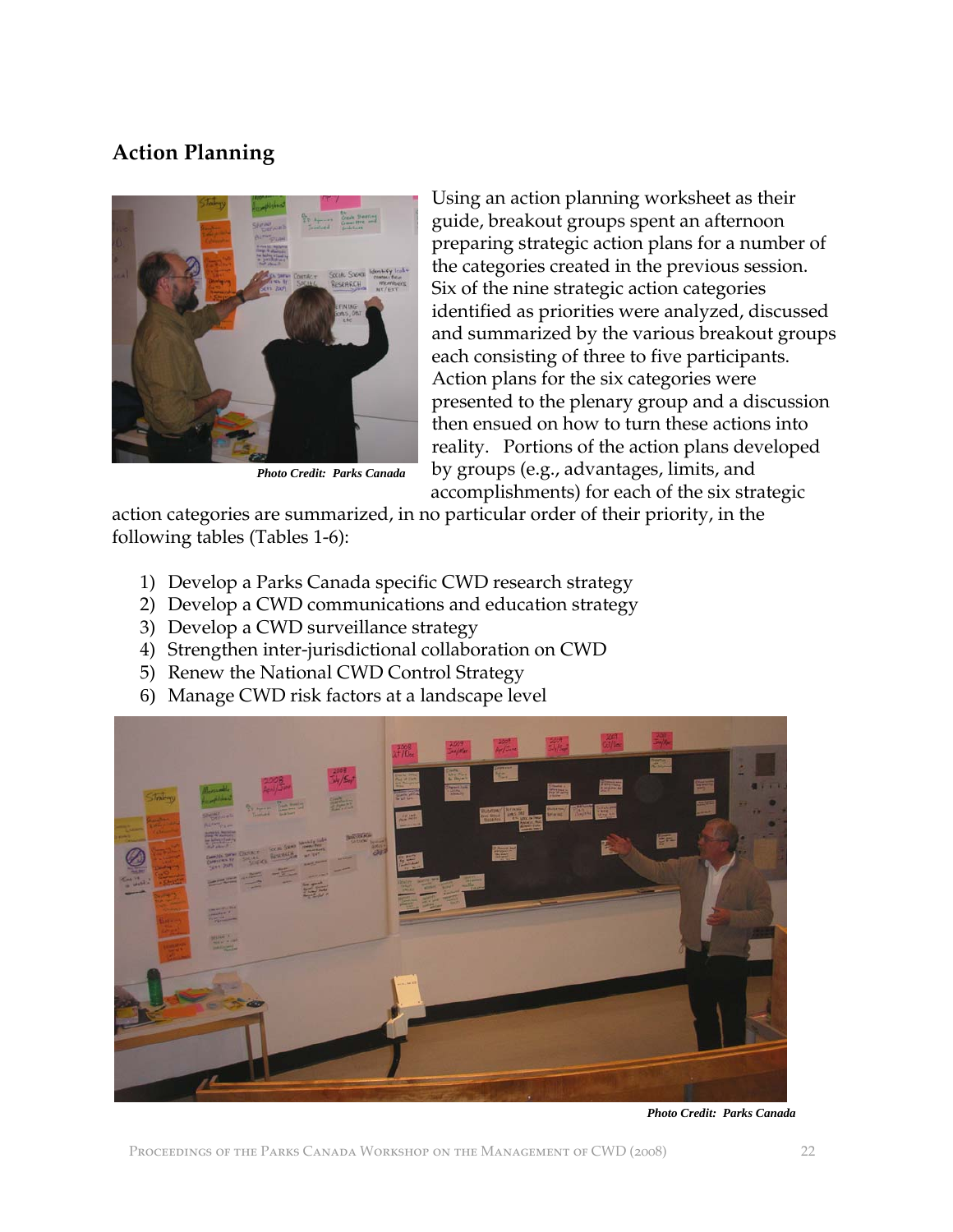**Table 1.** Action planning elements proposed by participants related to the development of a Parks Canada specific CWD research strategy.

| <b>Strategic Action</b><br>Category                       | <b>Strengths</b>                                                  | Weaknesses                                                         | <b>Benefits</b>                                      | <b>Dangers</b>                                                                      | <b>Possible</b><br><b>Accomplishments</b>             | <b>Measurable</b><br><b>Accomplishments</b>                                          |
|-----------------------------------------------------------|-------------------------------------------------------------------|--------------------------------------------------------------------|------------------------------------------------------|-------------------------------------------------------------------------------------|-------------------------------------------------------|--------------------------------------------------------------------------------------|
|                                                           |                                                                   |                                                                    |                                                      |                                                                                     |                                                       |                                                                                      |
| Develop a Parks<br><b>Canada CWD</b><br>research strategy | Have existing<br>national CWD and<br>disease strategies           | Significant<br>knowledge gaps on<br>distribution and<br>prevalence | Can help to control<br>spread and<br>prevalence      | We might be wrong<br>about disease<br>assumptions                                   | Find out current level of<br>knowledge                | Better understanding of<br>cervid movement<br>patterns on landscape<br>level by 2013 |
|                                                           | Have existing<br>hyperabundant<br>species policy                  | Epidemiology largely<br>unknown                                    | Increase basic<br>knowledge about<br><b>CWD</b>      | There may be no<br>public support                                                   | Develop comprehensive population and disease<br>model |                                                                                      |
|                                                           | Good internal<br>expertise with<br>modelling                      | Public resistance to<br>management<br>measures                     | Create a unified<br>response                         | Decisions may be<br>based on incomplete<br>or wrong information                     | Might understand cervid/bovid dichotomy               |                                                                                      |
|                                                           | Good information<br>from outside<br>agencies                      | Funding unknown<br>and will be expensive                           | Make<br>improvements to<br>ecological integrity      | Environmental change<br>and "playing God", we<br>don't know where<br>CWD originated | Better able to explain management actions to public   |                                                                                      |
|                                                           | CCWHC and other<br>agencies have<br>strong research<br>foundation | Parks Canada lacks<br>disease expertise                            | Create and<br>maintain healthy<br>cervid populations |                                                                                     | Identify knowledge gaps                               |                                                                                      |
|                                                           | Proactive                                                         | No common policies<br>to build upon                                | Will be cost<br>effective over the                   |                                                                                     | Increased CWD funding                                 |                                                                                      |
|                                                           |                                                                   |                                                                    | long-term                                            |                                                                                     | Better understanding of cervid movement patterns      |                                                                                      |
|                                                           |                                                                   |                                                                    |                                                      |                                                                                     | Develop epidemiology risk assessment                  |                                                                                      |
|                                                           |                                                                   |                                                                    |                                                      |                                                                                     | Identify risk factors                                 |                                                                                      |
|                                                           |                                                                   |                                                                    |                                                      |                                                                                     | Develop live animal tests                             |                                                                                      |
|                                                           |                                                                   |                                                                    |                                                      |                                                                                     | Prevent, control and eradicate CWD                    |                                                                                      |

Proceedings of the Parks Canada Workshop on the Management of CWD (2008) 23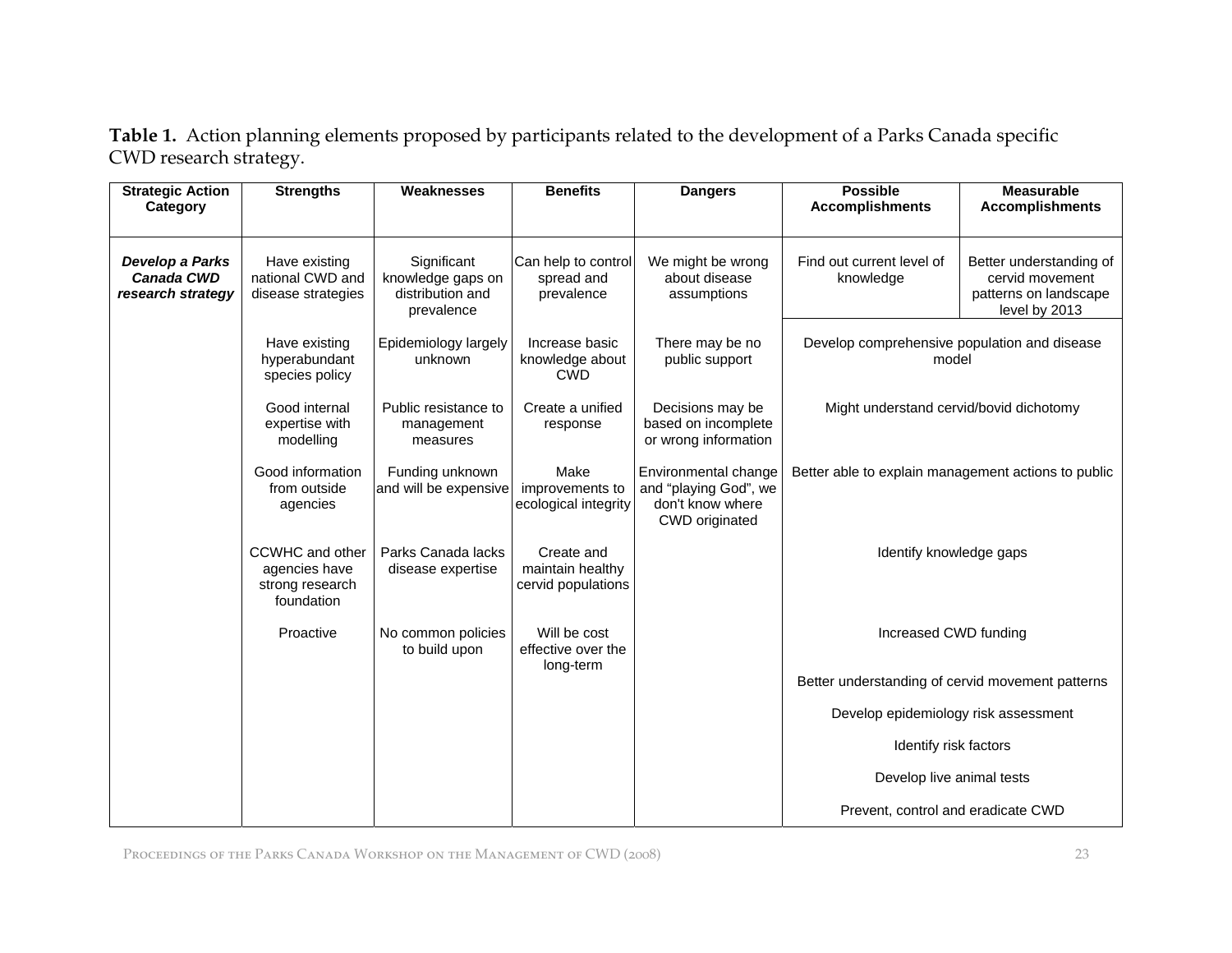**Table 2.** Action planning elements proposed by participants related to the development of a Parks Canada CWD communications and education strategy.

| <b>Strategic Action</b><br>Category                     | <b>Strengths</b>                                                                 | Weaknesses                                                           | <b>Benefits</b>                                                        | <b>Dangers</b>                                    | <b>Possible</b><br><b>Accomplishments</b>                                                                | <b>Measurable</b><br><b>Accomplishments</b>                              |
|---------------------------------------------------------|----------------------------------------------------------------------------------|----------------------------------------------------------------------|------------------------------------------------------------------------|---------------------------------------------------|----------------------------------------------------------------------------------------------------------|--------------------------------------------------------------------------|
| Develop a CWD<br>communications &<br>education strategy | Informed public will<br>lead to more political<br>pressure and public<br>support | Knowledge gaps                                                       | Higher level of<br>internal<br>understanding of<br><b>CWD</b>          | Partners may not<br>buy-in to process or<br>means | Communication/education<br>strategy that outlines<br>goals, outcomes,<br>audiences, methods,<br>messages | Create a<br>communication and<br>education strategy by<br>September 2009 |
|                                                         | Consistent<br>messaging within<br>Parks Canada                                   | Impacts on ecological<br>integrity unknown                           | May prevent 'blow-<br>ups'                                             | Public backlash                                   | Better educated staff                                                                                    |                                                                          |
|                                                         | Increased likelihood<br>of buy-in                                                | Potential lack of<br>consistent messaging                            | May give us a<br>template for resolving<br>similar issues in<br>future | PCA may lose public<br>credibility and support    | Springboard / starting point to go to outside<br>agencies and build a more integrated com plan           |                                                                          |
|                                                         | Proactive                                                                        | Changes in political<br>landscape may result<br>in change in support | May create<br>advocates for parks                                      | Volatile political<br>climate                     | Prairie bioregion communications plans                                                                   |                                                                          |
|                                                         | <b>Building relationships</b><br>for a united front                              |                                                                      | May identify roles and<br>responsibilities                             |                                                   | Collaboration between prairie parks and partners                                                         |                                                                          |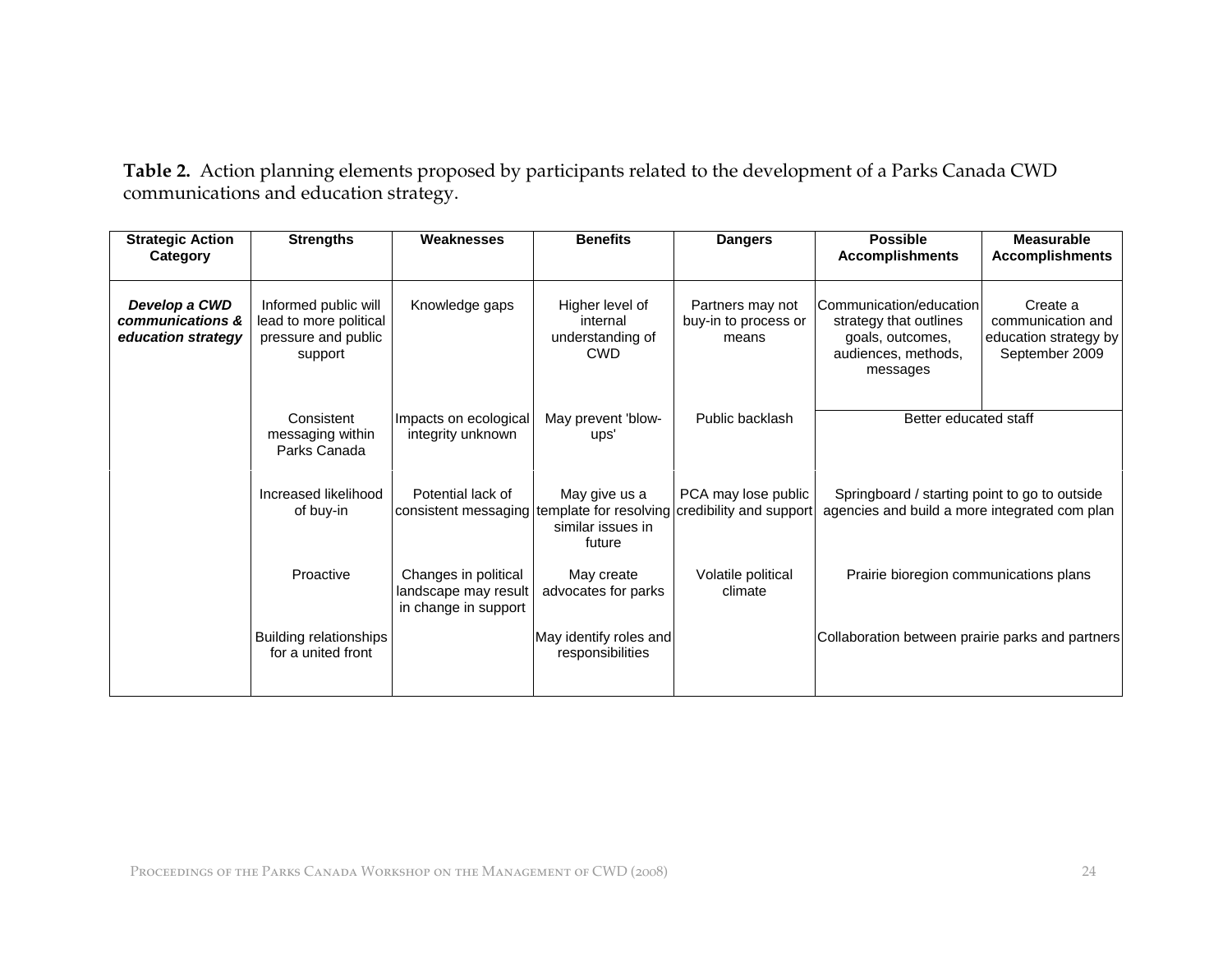**Table 3.** Action planning elements proposed by participants related to the development of a Parks Canada CWD surveillance strategy.

| <b>Strategic Action</b><br>Category | <b>Strengths</b>                                                                              | Weaknesses                                                         | <b>Benefits</b>                                                                | <b>Dangers</b>                                                    | <b>Possible</b><br><b>Accomplishments</b>                           | <b>Measurable</b><br><b>Accomplishments</b>                                    |
|-------------------------------------|-----------------------------------------------------------------------------------------------|--------------------------------------------------------------------|--------------------------------------------------------------------------------|-------------------------------------------------------------------|---------------------------------------------------------------------|--------------------------------------------------------------------------------|
|                                     |                                                                                               |                                                                    |                                                                                |                                                                   |                                                                     |                                                                                |
| <b>Develop CWD</b>                  | <b>Baseline CWD</b><br>surveillance strategy prevalence and cervid<br>population distribution | Lack of shared<br>database                                         | Increased sample size                                                          | Retaining financial<br>commitment                                 | <b>Build alternative</b><br>surveillance strategies<br>with costing | Design a population<br>survey and CWD<br>surveillance program<br>by March 2009 |
|                                     | Experienced<br>personnel for<br>fieldwork and analysis                                        | No knowledge of<br>population response<br>to CWD                   | Baseline data<br>collection                                                    | May force Parks<br>Canada into action                             |                                                                     | Coordinate surveillance with provinces                                         |
|                                     | Demonstrates<br>commitment to<br>stakeholders and<br>partners                                 | Lack of human<br>resources                                         | Determine change in<br>prevalence of CWD &<br>geographical spread<br>over time | Long term financial<br>commitment                                 |                                                                     | Better coordination with CCWHC databases                                       |
|                                     | Strengthen<br>relationships with<br>support agencies and<br>organizations                     | Long term financial<br>commitment                                  | Track population<br>changes and<br>distribution                                | Negative public<br>perception as a result<br>of sample collection | Provide background info to communications                           |                                                                                |
|                                     | Improve commitment<br>to passive<br>surveillance                                              | Inexperience in active<br>surveillance for CWD                     | Improved<br>communication                                                      |                                                                   | surveillance                                                        | Begin to implement opportunistic passive                                       |
|                                     |                                                                                               | Surveys are presently<br>species specific                          | Able to measure<br>effect of management<br>actions                             |                                                                   |                                                                     |                                                                                |
|                                     |                                                                                               | Surveys need to be<br>coordinated with<br>provincial jurisdictions | Develop in-house skill<br>set                                                  |                                                                   |                                                                     |                                                                                |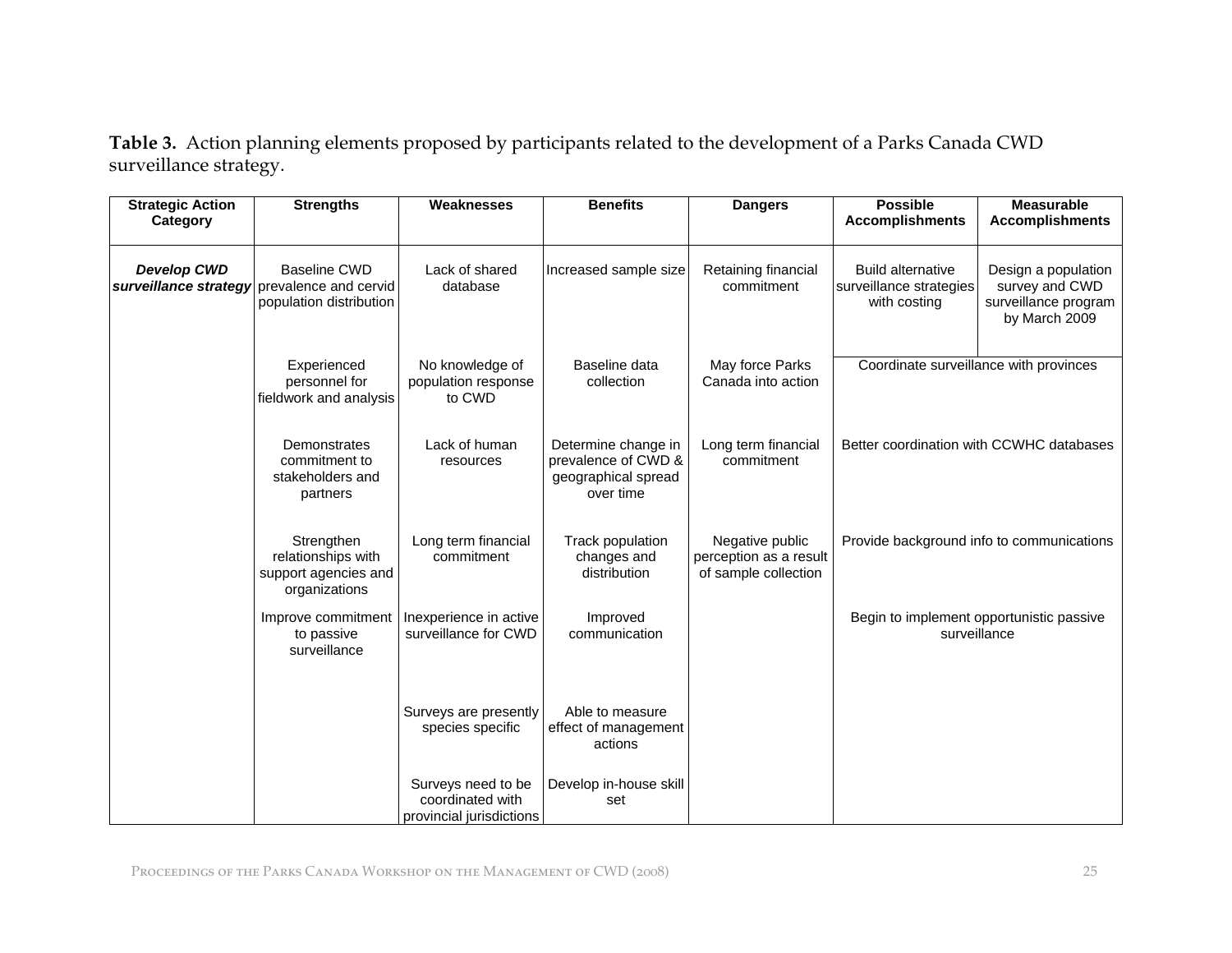**Table 4.** Action planning elements proposed by participants related to strengthening inter-jurisdictional collaboration on CWD management.

| <b>Strategic Action</b><br>Category                         | <b>Strengths</b>                     | Weaknesses                                     | <b>Benefits</b>                                                                        | <b>Dangers</b>                                                       | <b>Possible</b><br><b>Accomplishments</b>                                                              | <b>Measurable</b><br><b>Accomplishments</b>                                                                                                                                        |
|-------------------------------------------------------------|--------------------------------------|------------------------------------------------|----------------------------------------------------------------------------------------|----------------------------------------------------------------------|--------------------------------------------------------------------------------------------------------|------------------------------------------------------------------------------------------------------------------------------------------------------------------------------------|
| <b>Strengthen inter-</b><br>jurisdictional<br>collaboration | Strengthen existing<br>relationships | Lack of common<br>knowledge at public<br>level | More efficient and<br>effective with partners                                          | Inappropriate use of<br>information                                  | Creation of inter-<br>jurisdictional<br>mechanisms for<br>implementing National<br><b>CWD Strategy</b> | Spatially defined<br>action plans<br>consistent with<br><b>National CWD</b><br>Strategy along with<br>inter-jurisdictional<br>mechanisms for<br>implementation by<br>January 2009. |
|                                                             | Substantial CWD<br>experience in USA | Uncertainty around<br>CWD basic biology        | Common or<br>complementary<br>messages                                                 | Could be perceived as<br>agencies conspiring<br>for their own agenda |                                                                                                        |                                                                                                                                                                                    |
|                                                             | Shared concern at<br>agency level    | Lack of common goals<br>among agencies         | Good working<br>relationships built on<br>trust results in free<br>flow of information | Leaving out partners                                                 |                                                                                                        |                                                                                                                                                                                    |
|                                                             |                                      | Added drain on limited<br>wildlife resources   |                                                                                        |                                                                      |                                                                                                        |                                                                                                                                                                                    |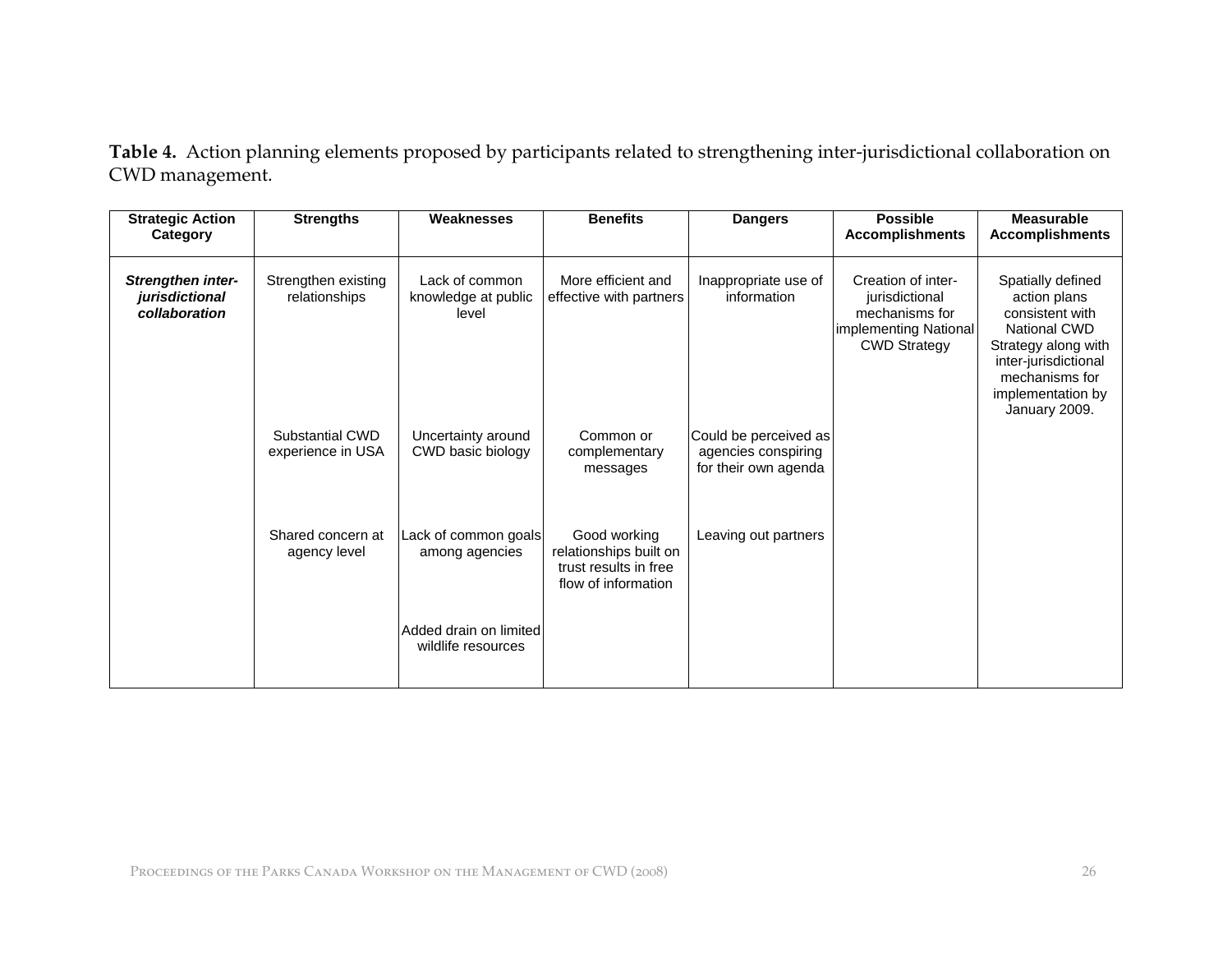| <b>Strategic Action</b><br>Category                                   | <b>Strengths</b>                              | Weaknesses                                                                       | <b>Benefits</b> | <b>Dangers</b>            | <b>Possible</b><br><b>Accomplishments</b> | Measurable<br><b>Accomplishments</b>                                                                 |
|-----------------------------------------------------------------------|-----------------------------------------------|----------------------------------------------------------------------------------|-----------------|---------------------------|-------------------------------------------|------------------------------------------------------------------------------------------------------|
| <b>Renewing the</b><br><b>National CWD</b><br><b>Control Strategy</b> | Strengthen national profile<br>of the disease | Action lists too large, More effective CWD<br>too encompassing,<br>too expensive | management      | Past record<br>of failure | <b>Build political</b>                    | Identify federal champion and<br>momentum for funding   framework for shared funding<br>by fall 2009 |

**Table 5.** Action planning elements proposed by participants related to renewing the National CWD Control Strategy.

|                         | Strengthen national profile    | Action lists too large, | More effective CWD | Past record   | <b>Build political</b> | Identify federal champion and      |
|-------------------------|--------------------------------|-------------------------|--------------------|---------------|------------------------|------------------------------------|
| <b>Renewing the</b>     | of the disease                 | too encompassing,       | management         | of failure    | momentum for funding   | framework for shared funding       |
| <b>National CWD</b>     |                                | too expensive           |                    |               |                        | by fall 2009                       |
| <b>Control Strategy</b> |                                |                         |                    |               |                        |                                    |
|                         | National guidance and          |                         | More coordinated   | May stifle    |                        | Showcase successful pilot programs |
|                         | support for current and future |                         | programs and       | new, creative |                        |                                    |
|                         | provincial programs            |                         | management         | input         |                        |                                    |
|                         |                                |                         |                    |               |                        |                                    |
|                         |                                |                         |                    |               |                        | Promote federal leadership         |
|                         |                                |                         |                    |               |                        |                                    |
|                         |                                |                         |                    |               |                        | Improved surveillance              |
|                         |                                |                         |                    |               |                        |                                    |
|                         |                                |                         |                    |               |                        | Consistent messaging               |
|                         |                                |                         |                    |               |                        |                                    |
|                         |                                |                         |                    |               |                        | No new foci of CWD                 |
|                         |                                |                         |                    |               |                        |                                    |
|                         |                                |                         |                    |               |                        | Increase stakeholder support       |
|                         |                                |                         |                    |               |                        |                                    |
|                         |                                |                         |                    |               |                        |                                    |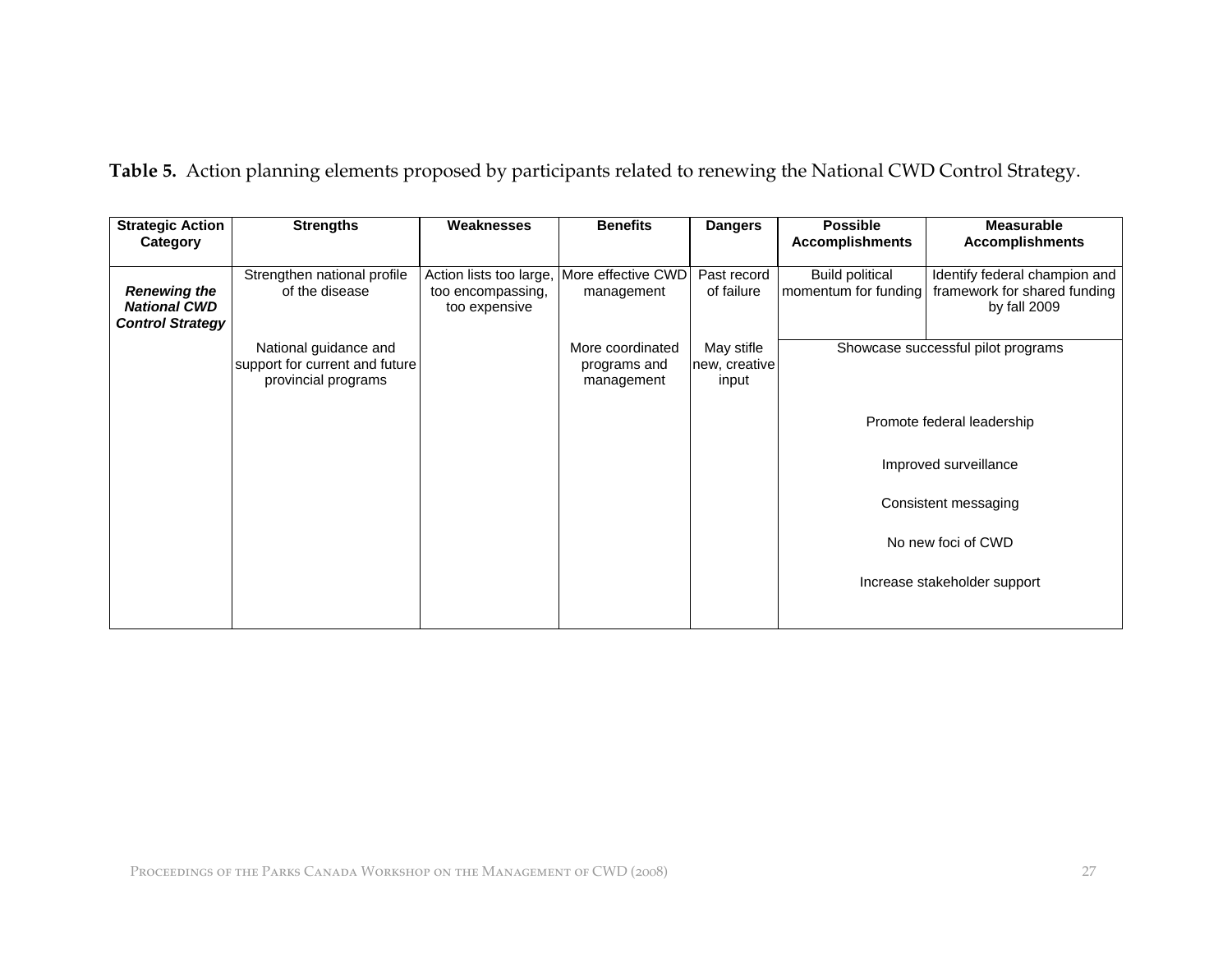|  |  |  | Table 6. Action planning elements proposed by participants related to managing CWD risk factors at a landscape level |  |
|--|--|--|----------------------------------------------------------------------------------------------------------------------|--|
|--|--|--|----------------------------------------------------------------------------------------------------------------------|--|

| <b>Strategic Action</b>                              | <b>Strengths</b>                                                                     | Weaknesses                                          | <b>Benefits</b>                                                        | <b>Dangers</b>                                                     | <b>Possible</b>                                                                                                                          | <b>Measurable</b>                                                                                                                                                                          |
|------------------------------------------------------|--------------------------------------------------------------------------------------|-----------------------------------------------------|------------------------------------------------------------------------|--------------------------------------------------------------------|------------------------------------------------------------------------------------------------------------------------------------------|--------------------------------------------------------------------------------------------------------------------------------------------------------------------------------------------|
| Category                                             |                                                                                      |                                                     |                                                                        |                                                                    | <b>Accomplishments</b>                                                                                                                   | <b>Accomplishments</b>                                                                                                                                                                     |
| Managing CWD risk<br>factors at a<br>landscape level | There is time to<br>implement plans to<br>keep the disease out<br>of caribou         | No physical barriers to<br>spread of CWD            | Keep CWD out of<br>national parks                                      | CWD will continue to<br>spread unchecked                           | Ban baiting and<br>feeding of cervids in<br>jurisdictions that<br>currently allow the<br>practice                                        | Establish working<br>group to phase out<br>baiting and feeding of<br>cervids that includes<br>outfitters, landowners,<br>and the provincial<br>government<br>(Saskatchewan<br>Environment) |
|                                                      | Change in political<br>bodies may favor<br>change in thinking                        | Different mandates<br>and jurisdictions<br>involved | Keep CWD out of<br>cervid farms                                        | economies (lack of<br>deer hunting<br>opportunities)               | Future effects on rural Support other agencies (e.g., Canadian Food<br>Agriculture & Food) to reduce risk of CWD<br>Ifrom farmed cervids | Inspection Agency, Saskatchewan Ministry of                                                                                                                                                |
|                                                      | Lower ungulate<br>density will reduce<br>chance of CWD<br>transmission and<br>spread | Affects rural<br>economies<br>significantly         | Demonstrate to<br>stakeholders that<br>we're willing to take<br>action | Economic non-viability<br>of cervid farming                        |                                                                                                                                          | Work collaboratively to manage wolves<br>around Prince Albert National Park                                                                                                                |
|                                                      |                                                                                      | Unknown ecosystem<br>effects                        | Strengthen<br>relationships with<br>aboriginal<br>communities          | Decreased visitor<br>experience due to low<br>density of ungulates |                                                                                                                                          | Write strategy to reduce ungulate density                                                                                                                                                  |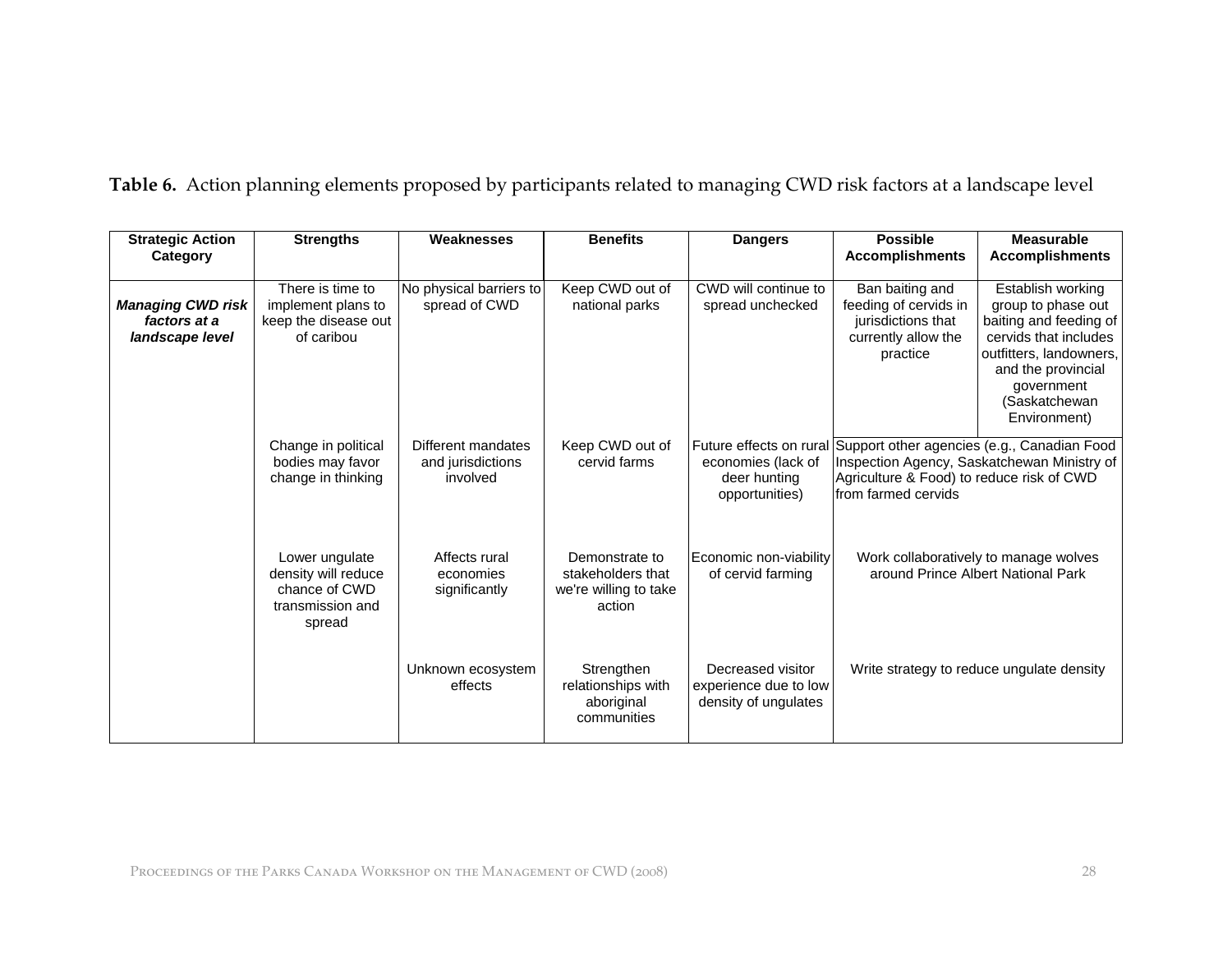## **MOVING FROM IDEAS TO ACTION: PARTICIPANTS' RECOMMENDATIONS ON NEXT STEPS**

- 1) Participants felt that it was important to report on the results of this workshop. This would provide both a communication tool as well as a summary of workshop outcomes and possible next steps;
- 2) Parks Canada needs to immediately engage and inform the Director-General for Western & Northern Canada and the CEO on the outcome of this workshop regarding CWD and its implications for national parks. Validation and direction from the senior levels of this organization should be sought regarding the management of this disease and our policy position;
- 3) It was suggested that there be an informal meeting of Park Superintendents from the prairie region and National Office staff with members of the current Canadian Wildlife Directors Committee to encourage support for pushing the National CWD Control Strategy to the top of the agenda for this group. The need for identifying a new federal champion and earmarking funds was identified as critical to promote and activate this national strategy;
- 4) The Inter-Provincial CWD Forum that existed on an informal basis needs to be re-invigorated and resurrected. It was seen as a valuable communication, education and bridge-building tool;
- 5) Participants felt that the current workshop organizing committee, with minor changes and additions including addition of representatives from other national parks and external jurisdictions, should continue to keep the momentum from this meeting going forward. The current group was mostly in agreement to continue to act in this fashion in an informal way for the foreseeable future until validation and direction is received from the Agency in response to participants' recommendations emerging from this workshop;
- 6) Develop a Parks Canada Chronic Wasting Disease Strategy that would have a short-term focus on actions that were realistic and achievable. The Incident Command Model (ICM) could be used as a basis for a response model within this document;
- 7) Parks Canada needs to make a strong commitment toward continued surveillance for CWD in prairie national parks that are considered at greatest risk from the disease (e.g., Prince Albert, Grasslands and Elk Island National Parks). These parks may also want to consider working closely with neighbouring provincial and municipal jurisdictions to support increased surveillance efforts on lands adjacent to the park's boundaries;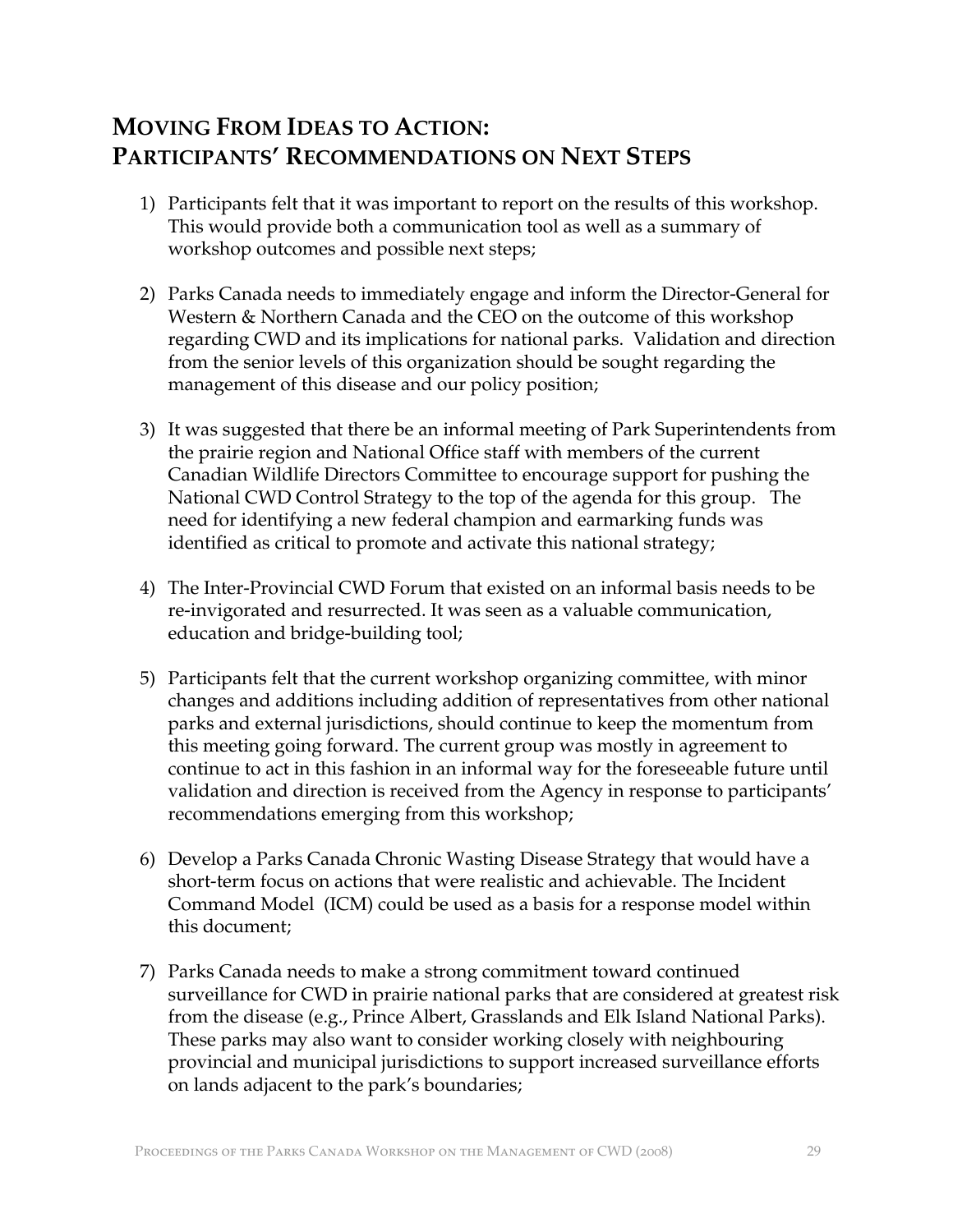8) Education efforts focusing on the disease and it implications need to be bolstered as soon as possible. Audiences include Parks Canada staff, visitors, and members of general public. Consistent Agency messaging should be developed for use across national parks that, where possible, compliments and reinforces messaging communicated by neighbouring provincial and federal jurisdictions;

There was not enough time left at the end of the workshop to undertake a detailed discussion and debate among participants as to how these recommended actions proposed might be developed and implemented by Parks Canada Agency. While the ideas and recommendations compiled herein do not in any way represent approved policy or direction of Parks Canada Agency, this information will hopefully act as a catalyst to stimulate further action and discussion on the management of CWD in and around national parks. The consensus of the group was that the current CWD workshop planning committee, subject to validation and direction from the Director-General's Office and Executive Board, be tasked with ensuring that these actions are completed and the organizing committee eventually be broadened to include agencies and stakeholders with an interest in CWD management within parks and protected areas in western Canada.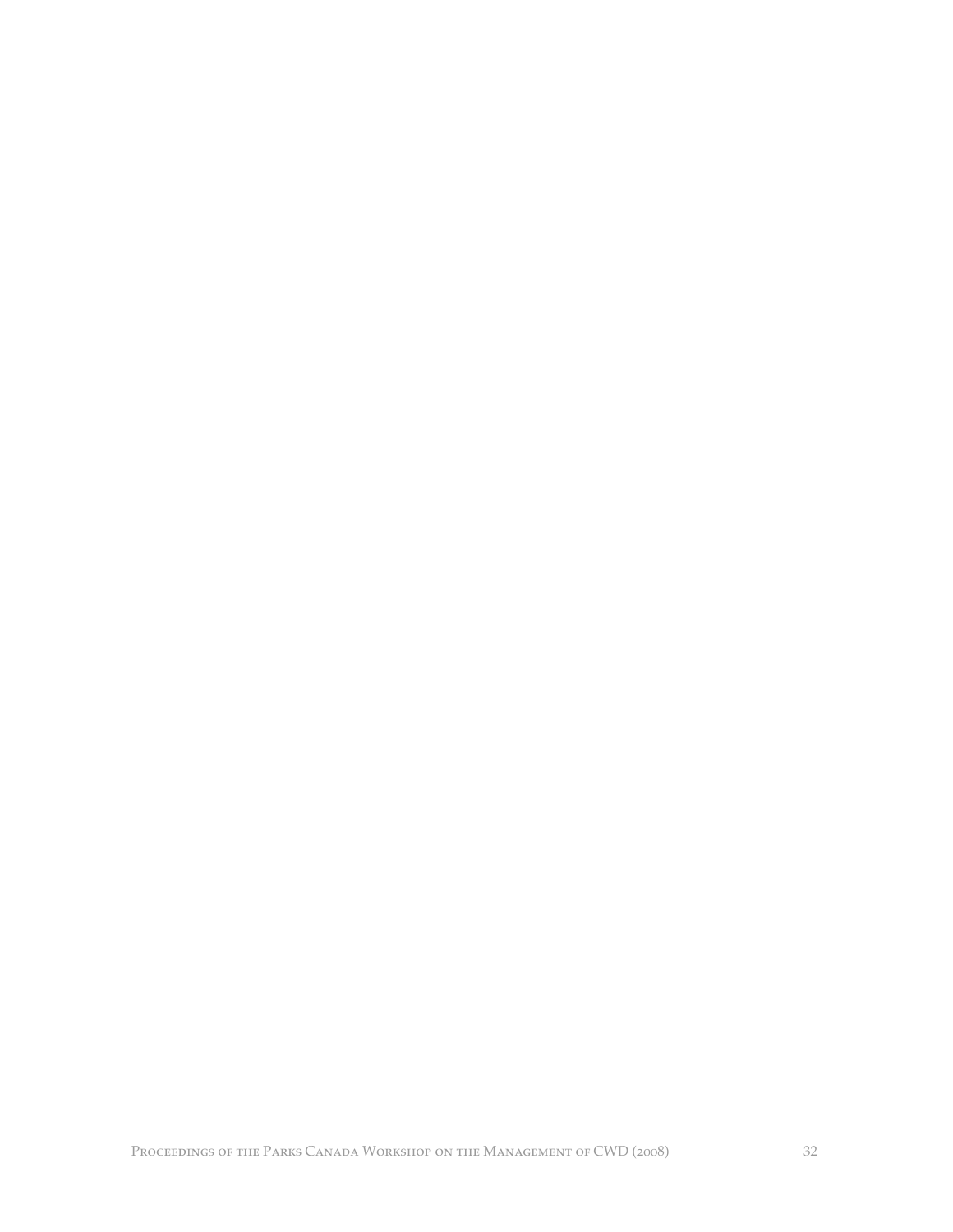| <b>APPENDIX 1:</b> List of Workshop Participants |  |
|--------------------------------------------------|--|
|                                                  |  |

| Alan Fehr            | Field Unit Superintendent - Northern Prairies                                    | <b>Prince Albert National Park</b>                          |
|----------------------|----------------------------------------------------------------------------------|-------------------------------------------------------------|
| <b>Ed Coulthard</b>  | Field Unit Superintendent - Southwest NWT                                        | Wood Buffalo National Park                                  |
| Rod Blair            | Superintendent                                                                   | <b>Waterton Lakes National Park</b>                         |
| Dr. Yeen Ten Hwang   | Provincial Wildlife Disease Specialist                                           | Saskatchewan Ministry of Environment                        |
| Dr. Margo Pybus      | Provincial Wildlife Disease Specialist                                           | Alberta Fish & Wildlife                                     |
| <b>Rich Davis</b>    | <b>Bovine Tuberculosis Co-ordinator</b>                                          | Manitoba Conservation                                       |
| Dr. Trent Bollinger  | Director - Canadian Cooperative Wildlife Health Centre                           | U of S, Western College of Veterinary Medicine              |
| Shane Mascarin       | Range Biologist - Canadian Forces Base Wainwright                                | Department of National Defence                              |
| Delaney Boyd         | Range Biologist - Canadian Forces Base Suffield                                  | Department of National Defence                              |
| Crystal Rainbow      | Animal Health Unit - Inspection & Regulatory Mgmt                                | Saskatchewan Ministry of Agriculture                        |
| Dr. Stephen Woodley  | Chief Scientist - Ecological Integrity Branch                                    | Parks Canada Agency - National Office                       |
| Murray Peterson      | <b>Resource Conservation Manager</b>                                             | <b>Prince Albert National Park</b>                          |
| <b>Adrian Sturch</b> | <b>Resource Conservation Manager</b>                                             | <b>Grasslands National Park</b>                             |
| <b>Bill Dolan</b>    | Resource Conservation Manager                                                    | <b>Waterton Lakes National Park</b>                         |
| Dr.Todd Shury        | Wildlife Health Specialist                                                       | Parks Canada Agency - National Office                       |
| Ken Kingdon          | Coordinator, Wildlife Health Program                                             | Riding Mountain National Park                               |
| Dan Frandsen         | Ecosystem Scientist                                                              | <b>Prince Albert National Park</b>                          |
| Ed McLean            | Ecosystem Liaison Manager                                                        | Prince Albert National Park                                 |
| Fiona Moreland       | Senior Park Warden                                                               | Prince Albert National Park                                 |
| Eva Paul             | Research & Communications Assistant                                              | Prince Albert National Park                                 |
| Wes Olson            | Senior Park Warden                                                               | <b>Grasslands National Park</b>                             |
| Norm Cool            | Wildlife Biologist                                                               | <b>Elk Island National Park</b>                             |
| Archie Handel        | Park Warden                                                                      | <b>Elk Island National Park</b>                             |
| Rhona Kindopp        | Wildlife Biologist                                                               | Wood Buffalo National Park                                  |
| Dr. Jim Rettie       | Monitoring Ecologist                                                             | Parks Canada Agency - Winnipeg Service Centre               |
| Dr. John Waithaka    | Conservation Biologist - Ecological Integrity Branch                             | Parks Canada Agency - National Office                       |
| <b>Rick Proven</b>   | Project Manager, National Training Unit for Resource<br>Conservation - El Branch | Parks Canada Agency - National Office                       |
| Carlene Gorecki      | A/Communications Manager                                                         | Prince Albert National Park                                 |
| Karin Smith-Fargey   | <b>Communications Supervisor</b>                                                 | <b>Grasslands National Park</b>                             |
| Laurie Guyot         | <b>Communications Manager</b>                                                    | <b>Elk Island National Park</b>                             |
| Shawna Clouthier     | <b>Outreach Education Specialist</b>                                             | Parks Canada Agency - ERVE Directorate -<br>National Office |

## **\* Total of 31 participants**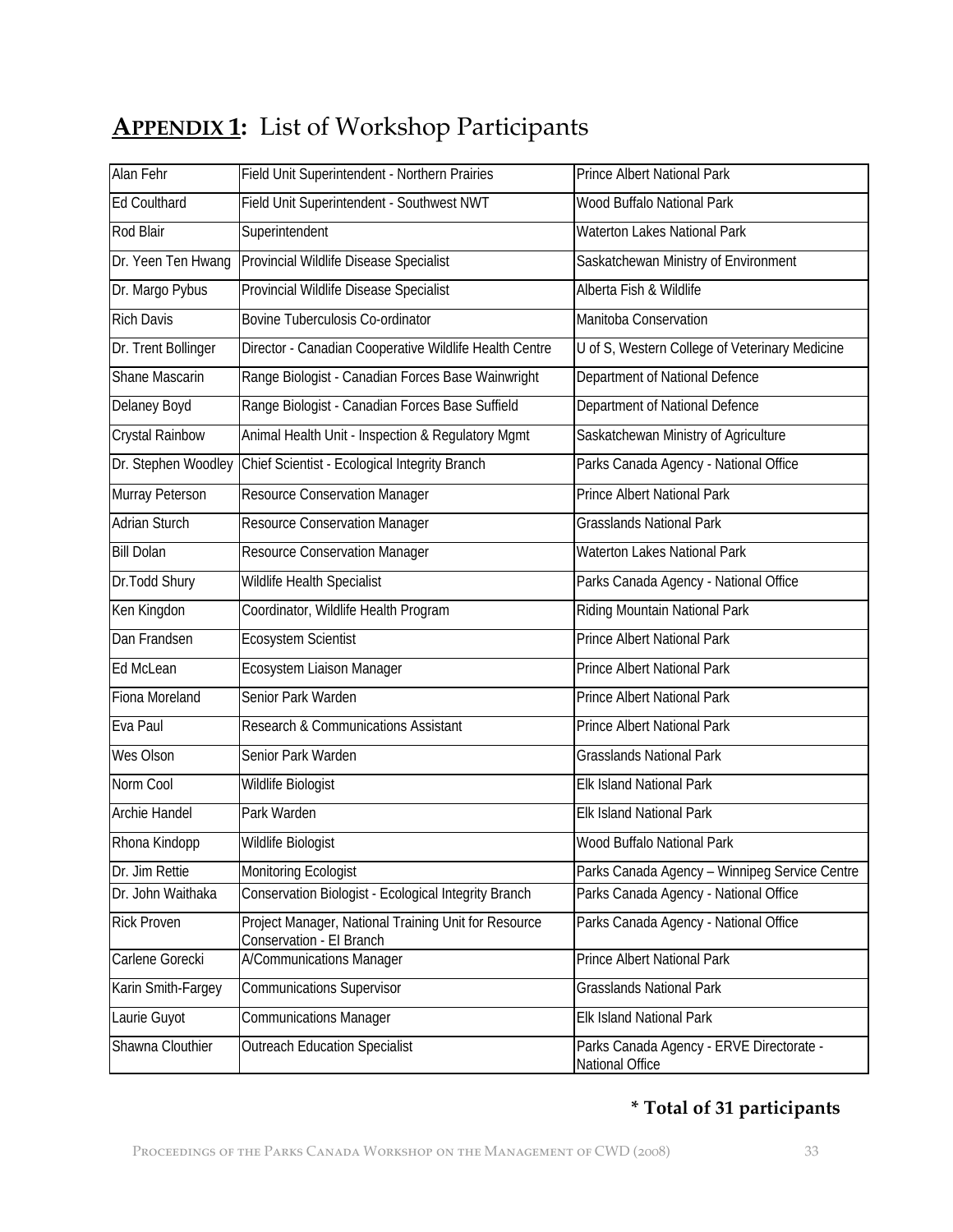## **APPENDIX 2:** Workshop Agenda:

#### **DAY 1 - Information Exchange, Perspectives, and Case Studies**

Tuesday March 18 - Room 2103, University of Saskatchewan, Western College of Veterinary Medicine, 52 Campus Drive, Saskatoon, SK

#### **MORNING** (09:00 – 12:00)

- Opening Remarks / Welcome & Introductions *(T. Shury, Parks Canada 0.25h)*
- Overview of the Biology of Chronic Wasting Disease *(T.Shury, Parks Canada 0.5h)*
- Overview of Current Trends in CWD Research & Management a Landscape Level Perspective *(T.Bollinger, CCWHC and M. Pybus, Government of Alberta – 0.75h)*

**HEALTH BREAK** (0.25h –coffee, tea and snacks provided)

 Overview of Current Trends in CWD Research & Management – a Landscape Level Perspective continued *(T.Bollinger, CCWHC and M. Pybus, Government of Alberta – 1.25h)*

**LUNCH** *(12:00 - 13:00 – not provided)*

#### **AFTERNOON** (13:00 – 17:00)

 CWD Status Reports by Province (current policies & disease politics, disease monitoring & prevalence, management program successes & failures, actual / projected environmental and socio-economic impacts)

- Alberta (*M. Pybus, Government of Alberta 0.5h)*
- Saskatchewan *(Y T. Hwang, Government of Saskatchewan 0.5h)*
- Manitoba *(R. Davis, Government of Manitoba 0.5h)*

**HEALTH BREAK** *(0.25h –coffee, tea and snacks provided)*

 A Primer on Canada's National Federal-Provincial Chronic Wasting Disease Control Strategy – What Does this It Mean for Parks Canada? *(T.Shury, Parks Canada – 0.5h)*

Case Study Studies

– Lessons Learned in Working Collaboratively with Partners to Manage Wildlife Disease on a Landscape Level - the Riding Mountain National Park Experience *(K.Kingdon, Riding Mountain National Park – 0.5h)*

– The Management of Chronic Wasting Disease on Federal Lands at CFB Suffield and Wainwright - a Model for Federal-Provincial Collaboration in Alberta *(S. Mascarin & D.Boyd, Department of National Defence – 0.5h)*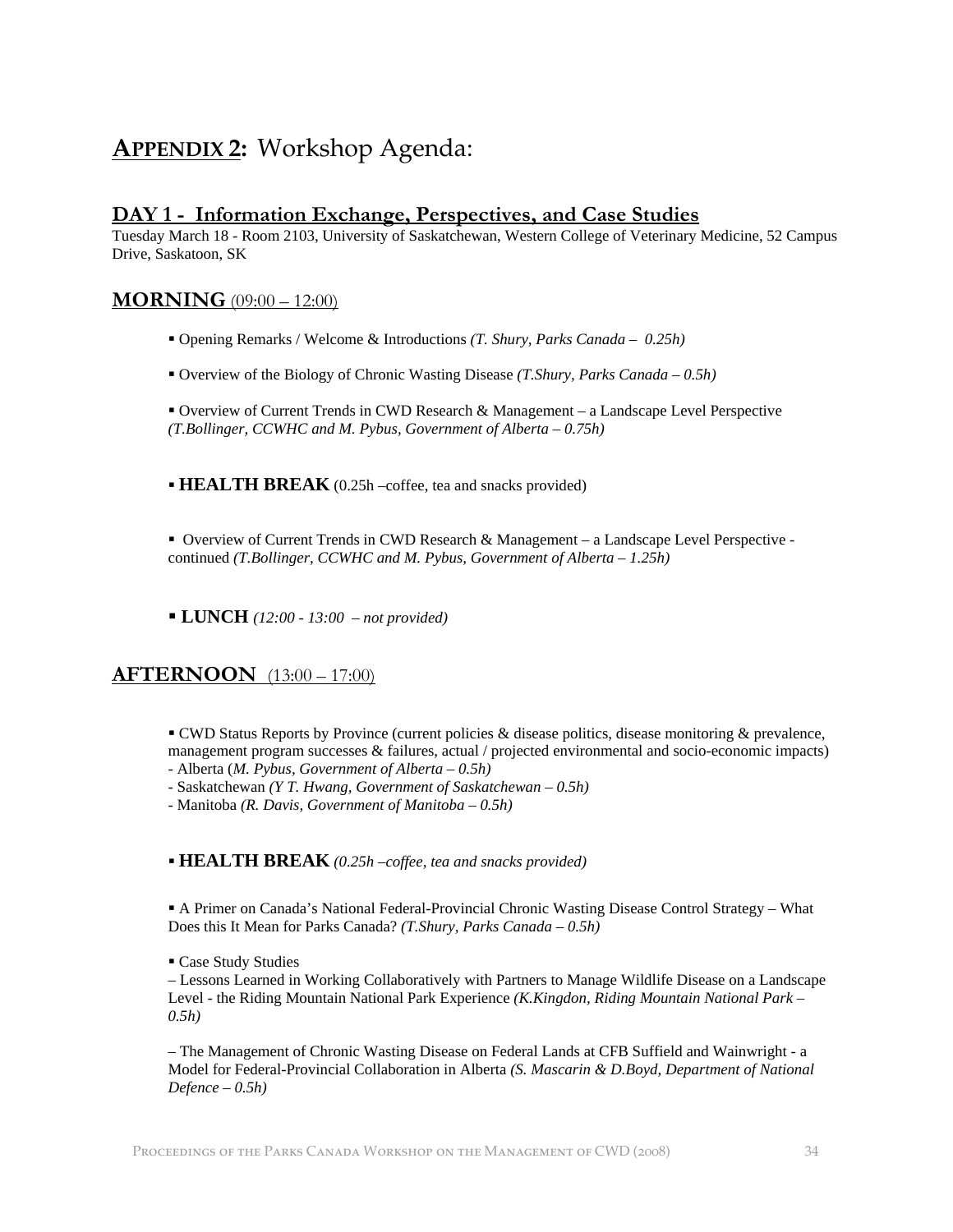## Workshop Agenda **-** *continued:*

#### **DAY 2 - Action Planning Working Sessions**

Wednesday March 19 - Room 2104, University of Saskatchewan, Western College of Veterinary Medicine, 52 Campus Drive, Saskatoon, SK

#### **MORNING** (09:00 – 12:00)

 Clarify Underlying Policy Position(s) on CWD Management in the Prairie Region *(discussions for this item to be moderated by T.Shury,& S. Woodley - Parks Canada - 1.0h)*

 Layout Steps Ahead to Move From "Ideas to Action"\* for Management of CWD in National Parks of the Prairie Region – Idea Harvest & Card Sort Exercises *(1.0h session includes break-outs, exercises and plenary discussion sessions, moderated by R. Proven and other facilitators tba)* 

**HEALTH BREAK** *(0.25h –coffee, tea and snacks provided)*

 Layout Steps Ahead to Move From "Ideas to Action"\* for Management of CWD in National Parks of the Prairie Region – Idea Harvest & Card Sort Exercises - continued *(0.75h session includes break-outs, exercises and plenary discussion sessions, moderated by R. Proven and other facilitators tba)*

**LUNCH** *(12:00 - 13:00 – not provided)*

#### **AFTERNOON** (13:00 – 17:00)

 Layout Steps Ahead to Move From "Ideas to Action"\* for Management of CWD in National Parks of the Prairie Region - Strategic Action Planning *(1.50h session includes break-outs, exercises and plenary discussion sessions, moderated by R. Proven and other facilitators tba)*

**HEALTH BREAK** *(0.25h –coffee, tea and snacks provided)*

■ Layout Steps Ahead to Move From "Ideas to Action"<sup>\*</sup> for Management of CWD in National Parks of the Prairie Region - Strategic Action Planning - continued *(2.25h session includes break-outs, exercises and plenary discussion sessions, moderated by R. Proven and other facilitators tba)*

Complete Workshop Evaluation Form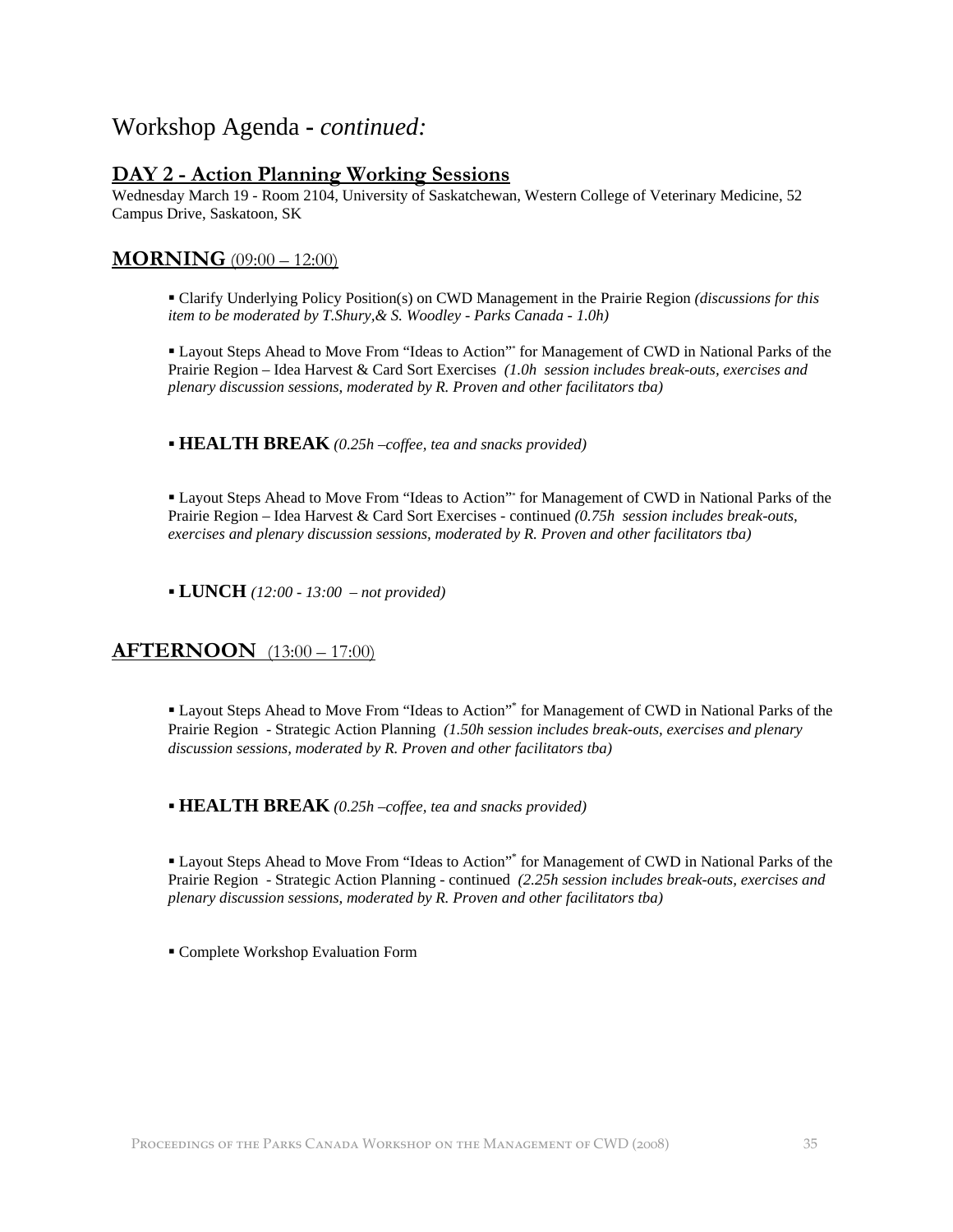## **APPENDIX 3:** Strategic Action Planning Worksheet

#### **MEASURABLE ACCOMPLISHMENT WORKSHEET**



*Worksheet adapted from the Canadian Institute of Cultural Affairs, Action Planning –Participant's Workbook, 1985, 1996*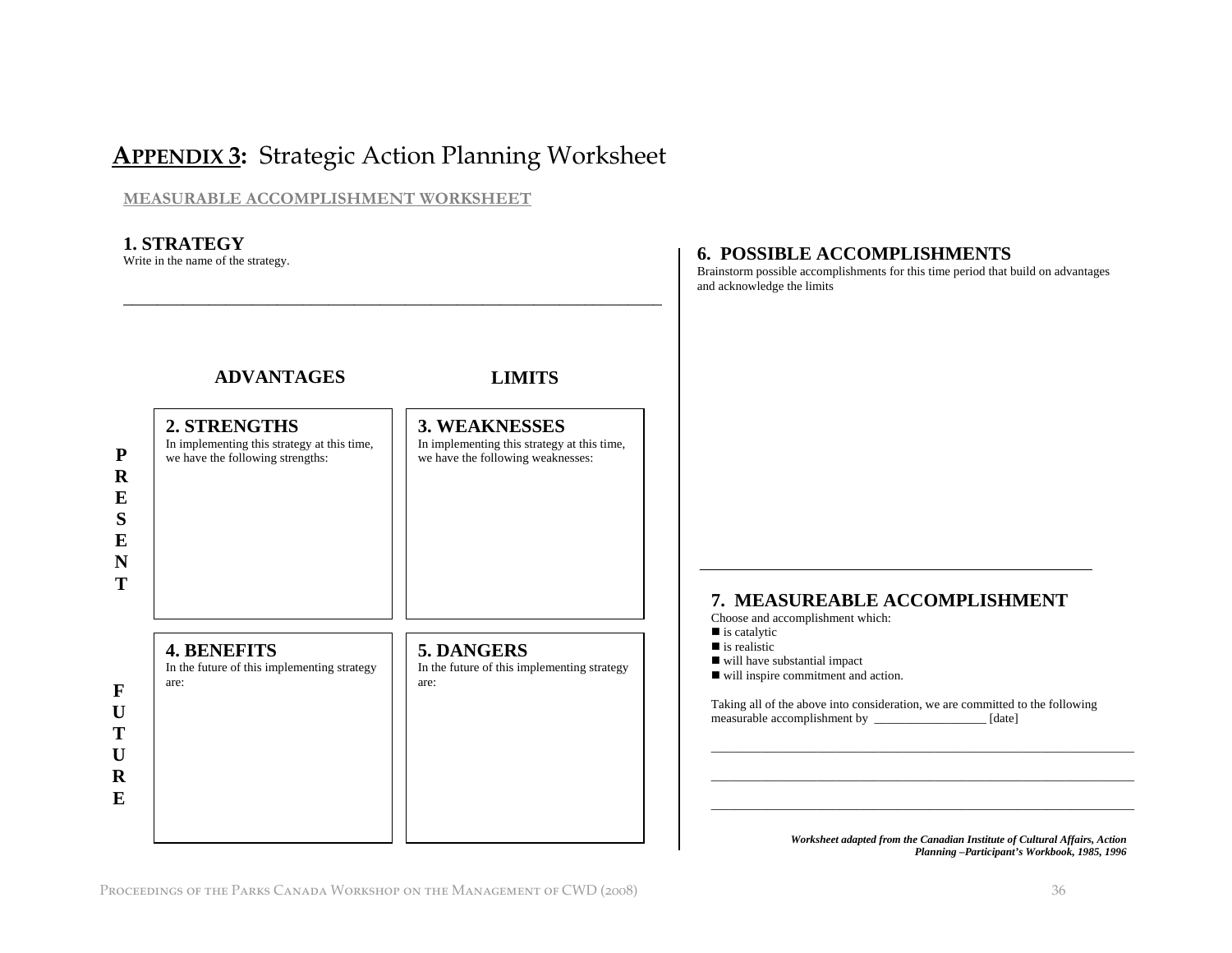#### **SPECIFIC ACTIONS WORKSHEET**

#### **8. STRATEGY**

Write in the name of the strategy on this line.

#### **9. MEASUREABLE ACCOMPLISHMENT**

Write the measurable accomplishment that you are committed to on this line [from step 7]

#### **10. SPECIFIC ACTIONS**

List the specific actions needed to complete the measurable accomplishment indicated above.

11. If there are more then ten actions listed in Step 10 organize then into clusters that are similar in their action focus. Each cluster should represent a distinct action step.

\_\_\_\_\_\_\_\_\_\_\_\_\_\_\_\_\_\_\_\_\_\_\_\_\_\_\_\_\_\_\_\_\_\_\_\_\_\_\_\_\_\_\_\_\_\_\_\_\_\_\_\_\_\_\_\_\_\_\_\_\_

\_\_\_\_\_\_\_\_\_\_\_\_\_\_\_\_\_\_\_\_\_\_\_\_\_\_\_\_\_\_\_\_\_\_\_\_\_\_\_\_\_\_\_\_\_\_\_\_\_\_\_\_\_\_\_\_\_\_\_\_\_

12. Number the actions in each cluster in the sequence that you will do them.

#### **13. IMAGE / SLOGAN**

Create a motivating image or slogan for this action campaign.

*Worksheet adapted from the Canadian Institute of Cultural Affairs, Action Planning –Participant's Workbook, 1985, 1996*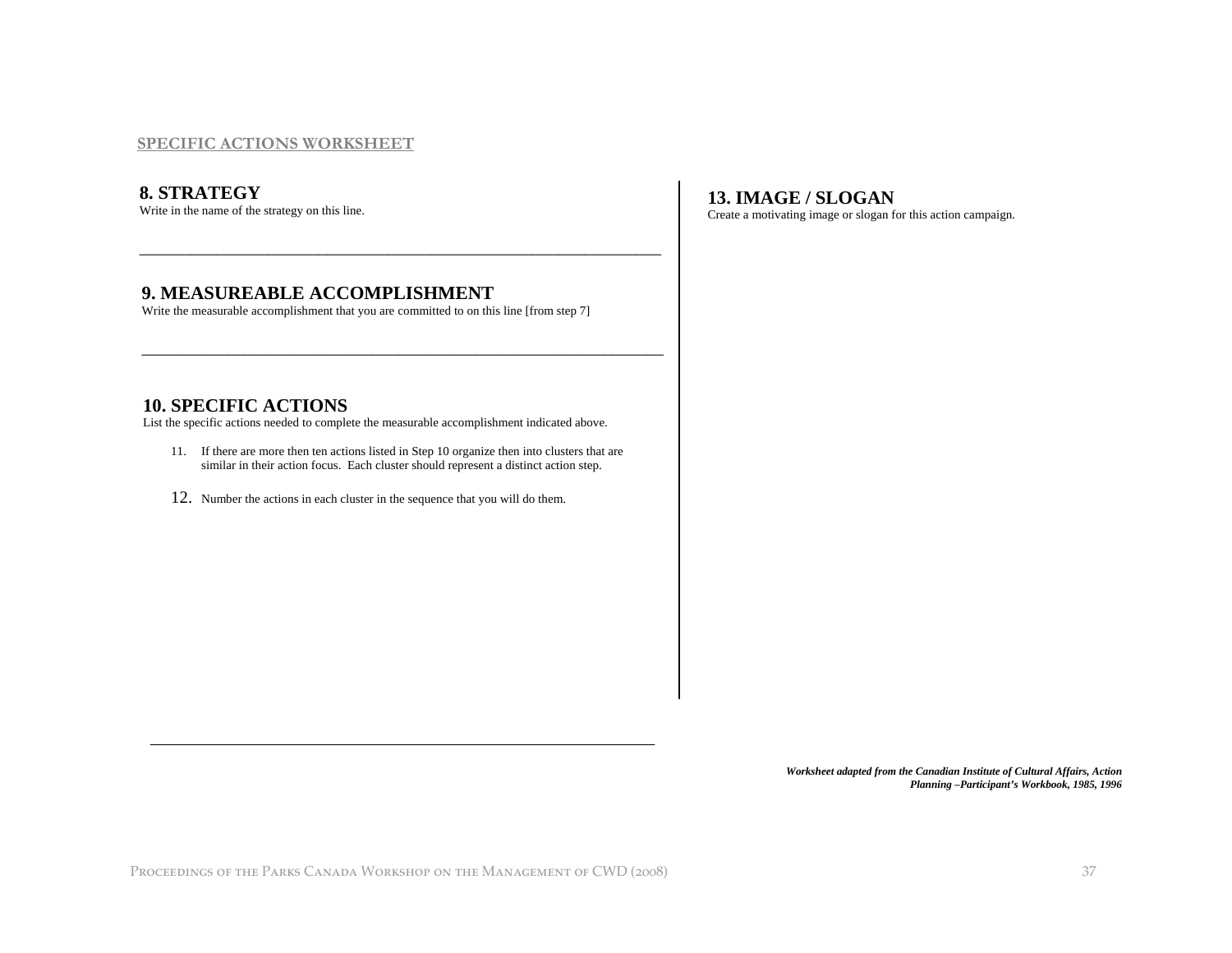#### **ACTION TIMELINE WORKSHEET**

#### **14. STRATEGY**

Write in the name of the strategy on this line. Write in the name of the strategy on this line.

#### **16. ACTION TIMELINE**

Divide the timeline into the appropriate number of blocks and write the actions [from Step 12] that you have selected in the appropriate timeblock on this timeline.

\_\_\_\_\_\_\_\_\_\_\_\_\_\_\_\_\_\_\_\_\_\_\_\_\_\_\_\_\_\_\_\_\_\_\_\_\_\_\_\_\_\_\_\_\_\_\_\_\_\_\_\_\_\_\_\_\_\_\_\_\_\_\_\_\_\_\_\_\_\_\_\_\_\_\_\_\_\_\_\_\_\_\_

#### **15. MEASUREABLE ACCOMPLISHMENT**  Copy from Step 7.

#### **17. IMPLEMENTING TEAM**

Who will be responsible for implementing this action plan? (at least one person in the planning groups; name, not roles).

#### **18. COSTS**

Write the costs (time and money) of implementing this action plan on lines below:

a. MONEYb. TIME-

> *Worksheet adapted from the Canadian Institute of Cultural Affairs, Action Planning –Participant's Workbook, 1985, 1996*